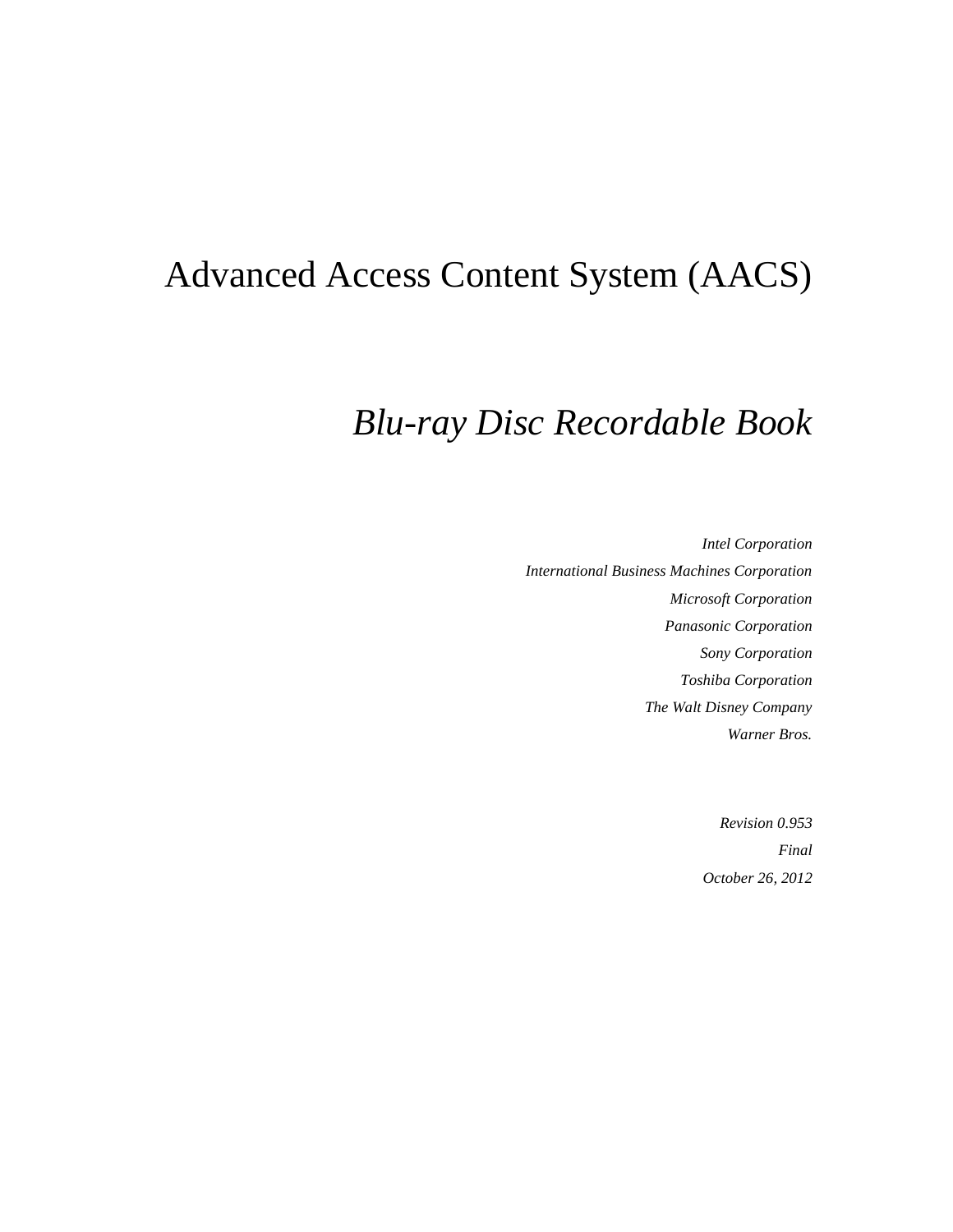This page is intentionally left blank.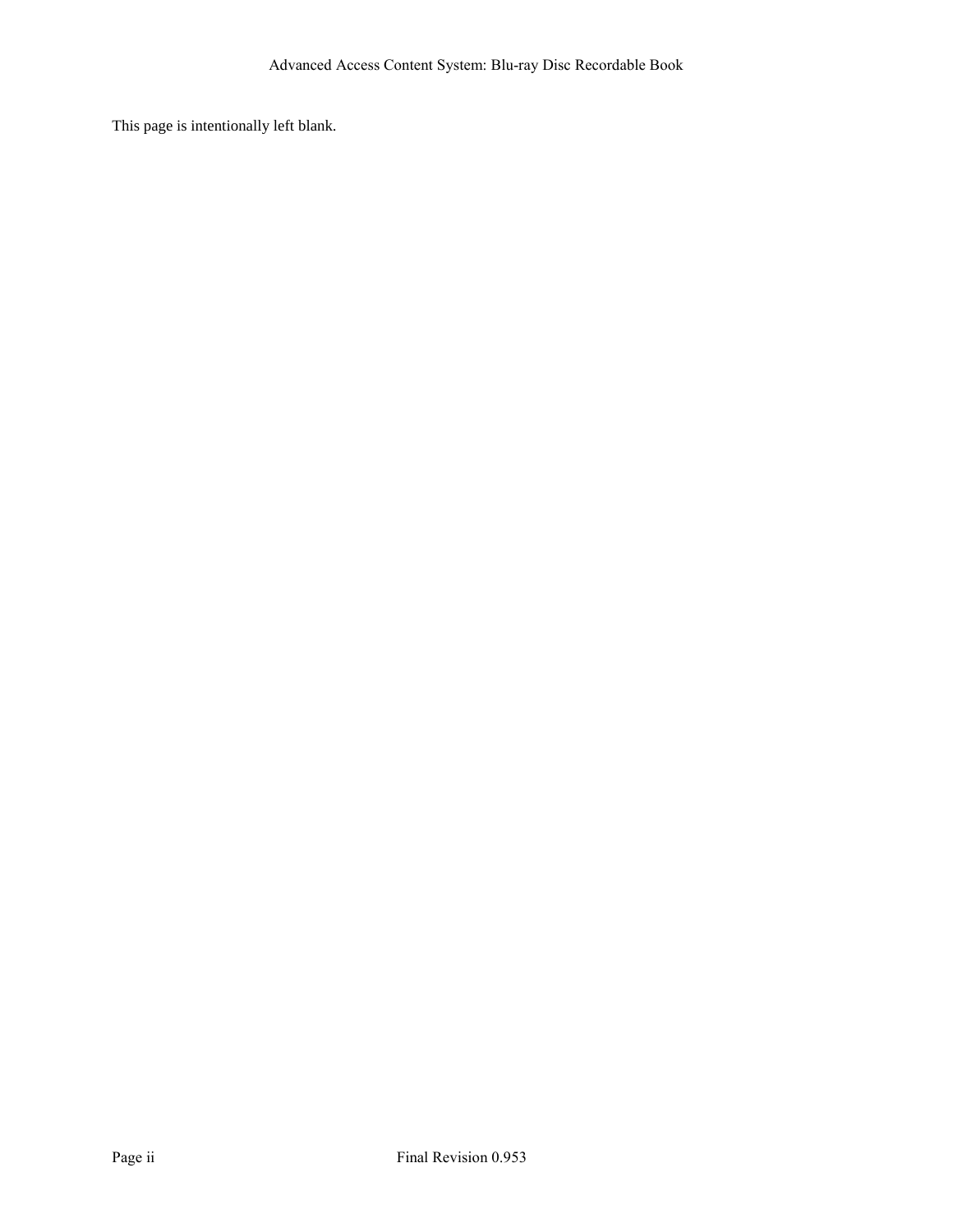## **Preface**

#### **Notice**

THIS DOCUMENT IS PROVIDED "AS IS" WITH NO WARRANTIES WHATSOEVER, INCLUDING ANY WARRANTY OF MERCHANTABILITY, NONINFRINGEMENT, FITNESS FOR ANY PARTICULAR PURPOSE, OR ANY WARRANTY OTHERWISE ARISING OUT OF ANY PROPOSAL, SPECIFICATION OR SAMPLE. IBM, Intel, Microsoft Corporation, Panasonic Corporation, Sony Corporation, Toshiba Corporation, The Walt Disney Company and Warner Bros. disclaim all liability, including liability for infringement of any proprietary rights, relating to use of information in this specification. No license, express or implied, by estoppel or otherwise, to any intellectual property rights are granted herein.

This document is subject to change under applicable license provisions.

Copyright © 2005-2012 by Intel Corporation, International Business Machines Corporation, Microsoft Corporation, Panasonic Corporation, Sony Corporation, Toshiba Corporation, The Walt Disney Company, and Warner Bros. Third-party brands and names are the property of their respective owners.

#### **Intellectual Property**

Implementation of this specification requires a license from AACS LA LLC.

#### **Contact Information**

Please address inquiries, feedback, and licensing requests to AACS LA LLC:

- Licensing inquiries and requests should be addressed to  $\frac{ \text{licensing}(\omega)$  aacsla.com.
- Feedback on this specification should be addressed to [comment@aacsla.com.](mailto:comment@aacsla.com)

The URL for the AACS LA LLC web site is [http://www.aacsla.com.](http://www.aacsla.com/)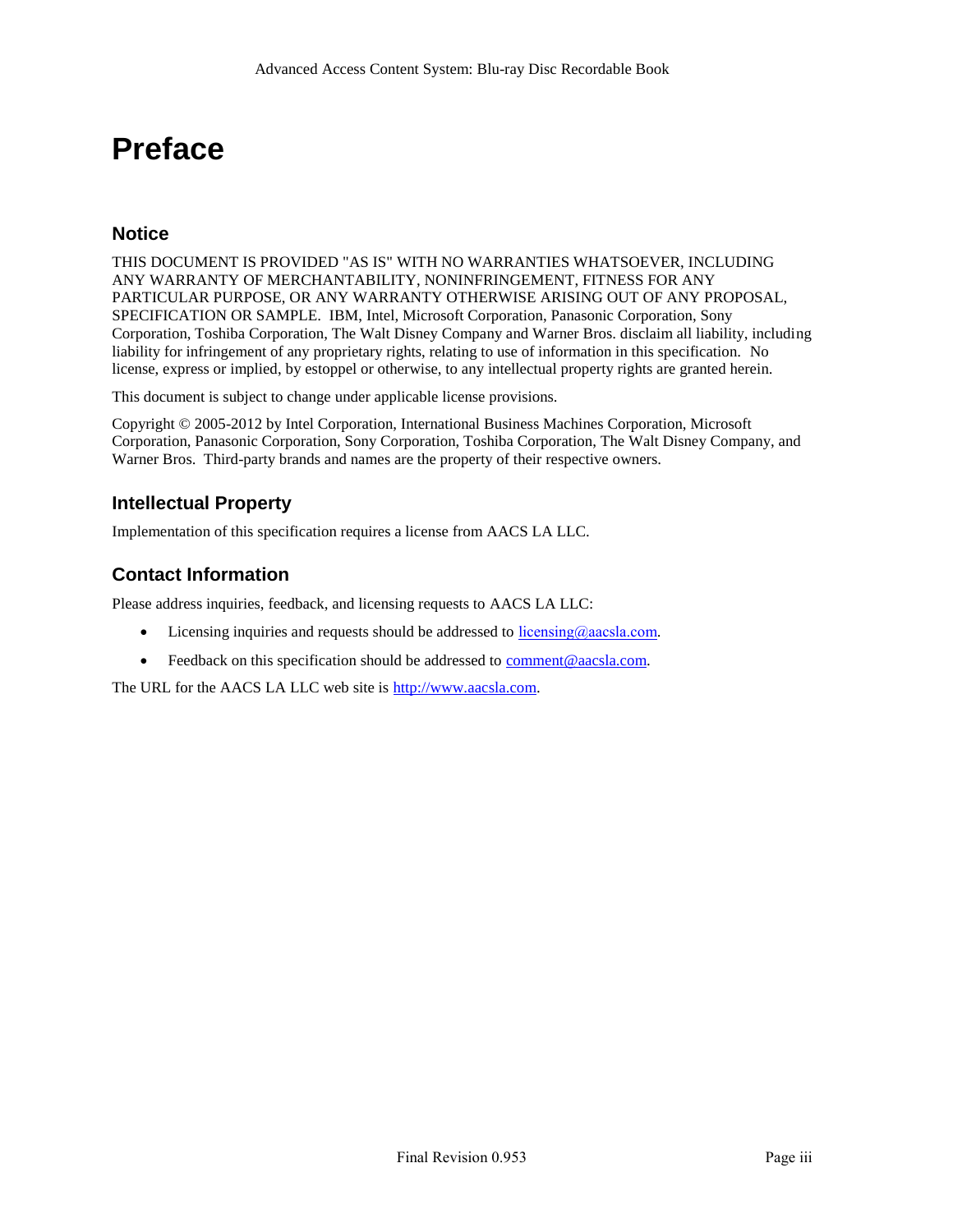This page is intentionally left blank.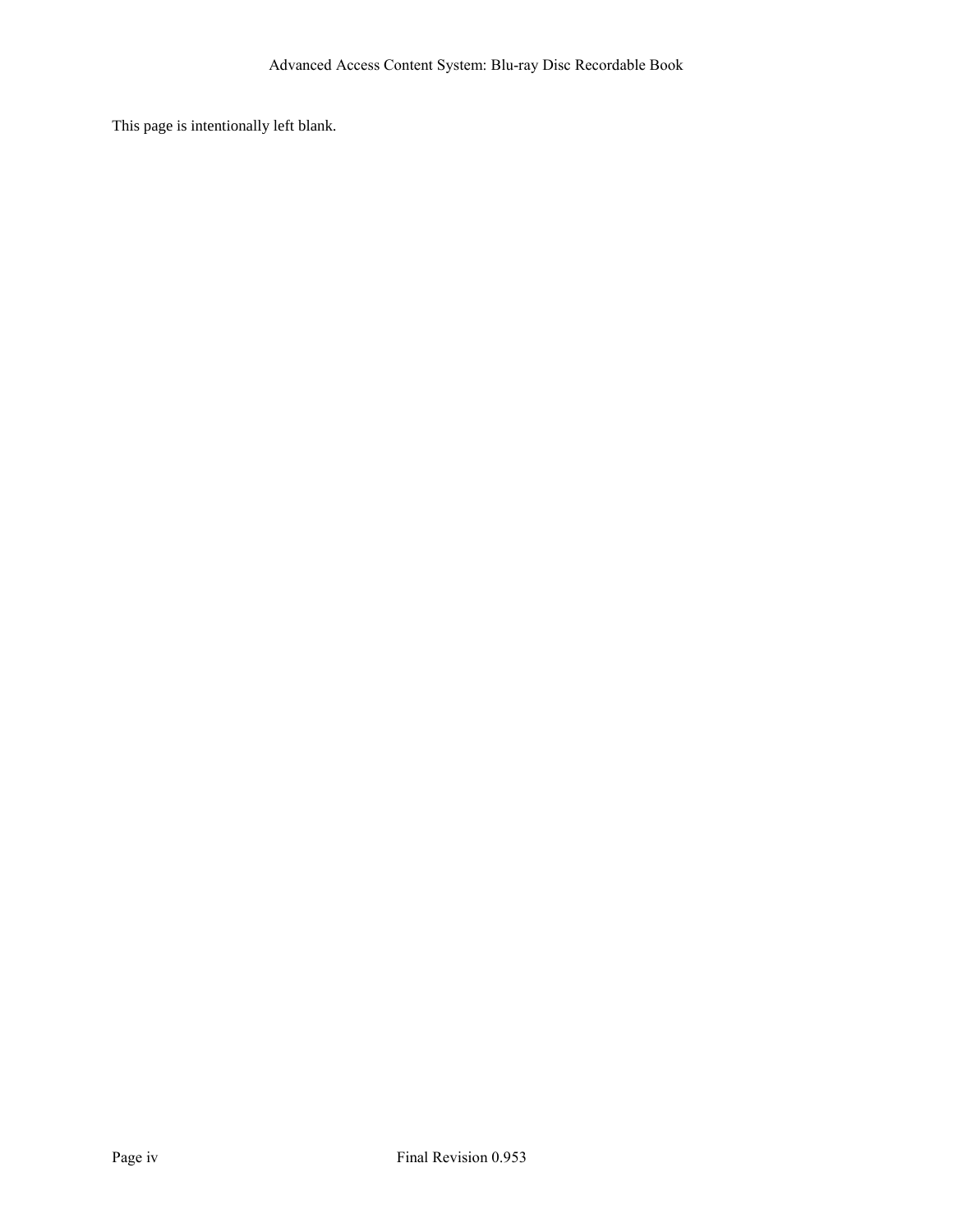# **Table of Contents**

| 1.1           |                                                 |  |
|---------------|-------------------------------------------------|--|
| 1.2           |                                                 |  |
| 1.3           |                                                 |  |
| 1.4           |                                                 |  |
| 1.5           |                                                 |  |
| 1.6           |                                                 |  |
| 1.7           |                                                 |  |
|               |                                                 |  |
|               |                                                 |  |
| 1.8           |                                                 |  |
|               | CHAPTER 2 FORMAT OF CPS FOR BD RECORDABLE DISC7 |  |
|               |                                                 |  |
| 2.            |                                                 |  |
| 2.1           | 2.1.1                                           |  |
|               | 2.1.2                                           |  |
|               | 2.1.3                                           |  |
| $2.2^{\circ}$ |                                                 |  |
|               | 2.2.1                                           |  |
|               | 2.2.2                                           |  |
| 2.3           |                                                 |  |
| 2.4           |                                                 |  |
|               |                                                 |  |
| 2.5           | 2.5.1                                           |  |
|               | 2.5.2                                           |  |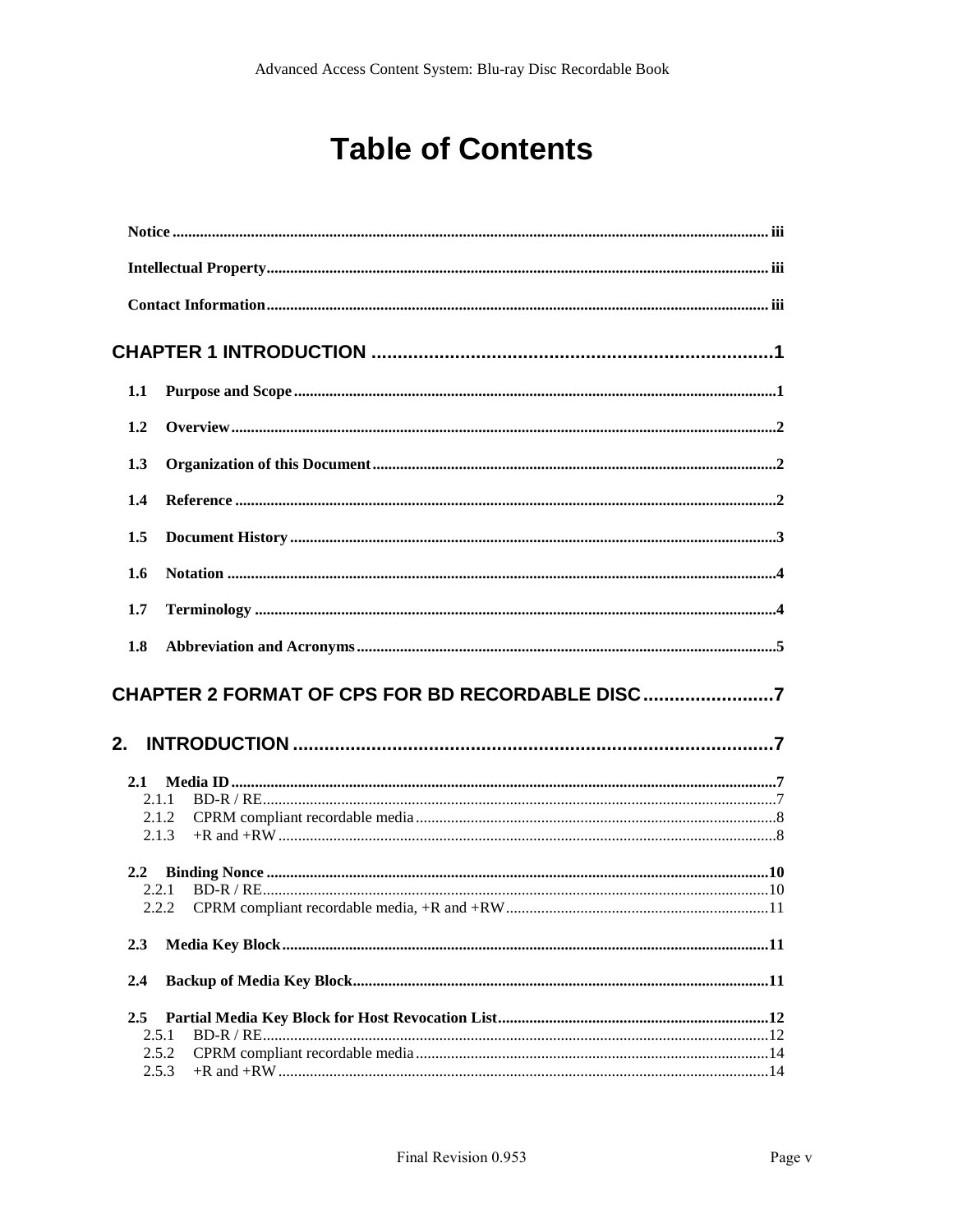## **CHAPTER 3 DETAILS FOR CONTENT ENCRYPTION AND DECRYPTION ...17**

| 3.1       |                                                                         |  |
|-----------|-------------------------------------------------------------------------|--|
| 3.1.1     |                                                                         |  |
| 3.1.1.1   |                                                                         |  |
| 3.1.1.2   |                                                                         |  |
| 3.1.1.3   |                                                                         |  |
| 3.1.1.4   |                                                                         |  |
| 3.1.1.5   |                                                                         |  |
| 3.1.1.6   |                                                                         |  |
| 3.1.1.7   |                                                                         |  |
| 3.1.1.8   |                                                                         |  |
| 3.1.1.8.1 |                                                                         |  |
|           |                                                                         |  |
| 3.1.2.1   |                                                                         |  |
| 3.1.2.2   |                                                                         |  |
| 3.1.2.3   |                                                                         |  |
| 3.1.2.4   |                                                                         |  |
| 3.1.2.5   | menu.tdt1, menu.tdt2, mark.tdt1, and mark.tdt2 (Thumbnail Data File) 22 |  |
| 3.1.2.6   |                                                                         |  |
| 3.1.2.6.1 |                                                                         |  |
| 3.2       |                                                                         |  |
| 3.2.1     |                                                                         |  |
| 3.2.2     |                                                                         |  |
| 3.2.3     |                                                                         |  |
| 3.2.4     |                                                                         |  |
| 3.2.4.1   |                                                                         |  |
| 3.2.4.2   |                                                                         |  |
| 3.2.4.3   |                                                                         |  |
|           |                                                                         |  |
| 3.3.1     |                                                                         |  |
| 3.3.1.1   |                                                                         |  |
| 3.3.2     |                                                                         |  |
|           |                                                                         |  |
| 3.4.1     |                                                                         |  |
|           |                                                                         |  |
|           |                                                                         |  |
| 3.4.3     |                                                                         |  |
| 3.4.4     |                                                                         |  |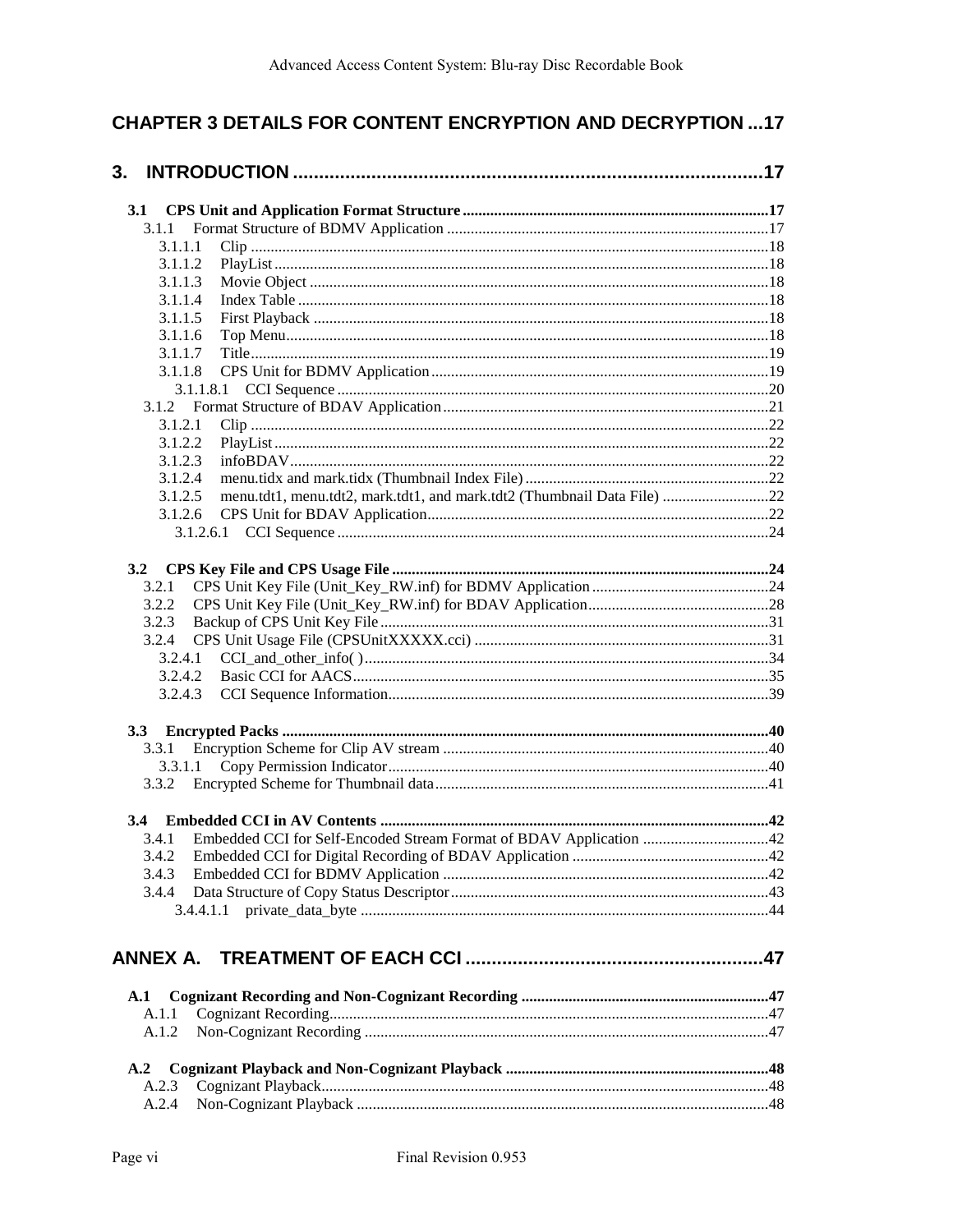| ANNEX B. CARRIAGE OF SYSTEM RENEWABILITY MESSAGE49 |  |
|----------------------------------------------------|--|
|                                                    |  |
|                                                    |  |
|                                                    |  |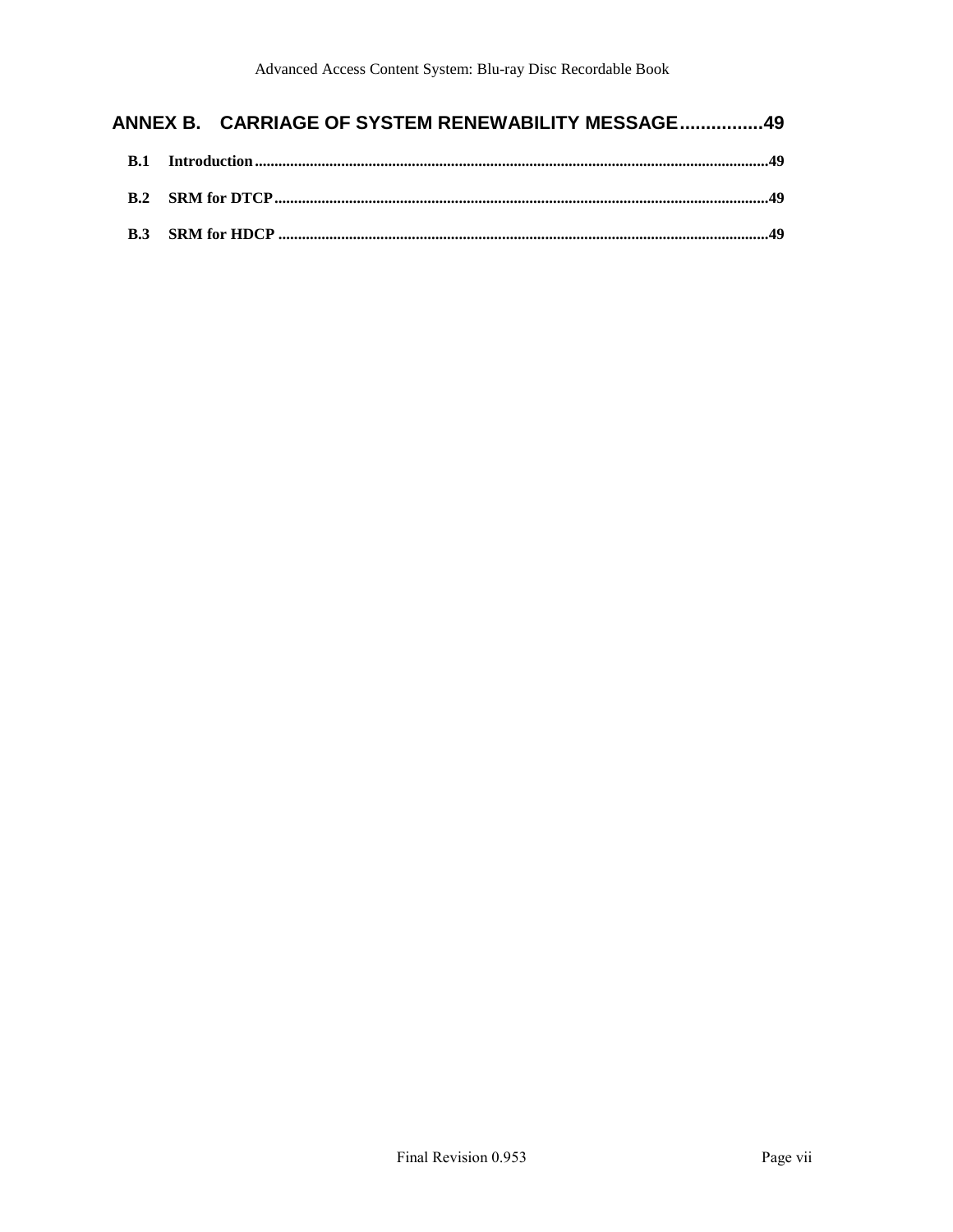This page is intentionally left blank.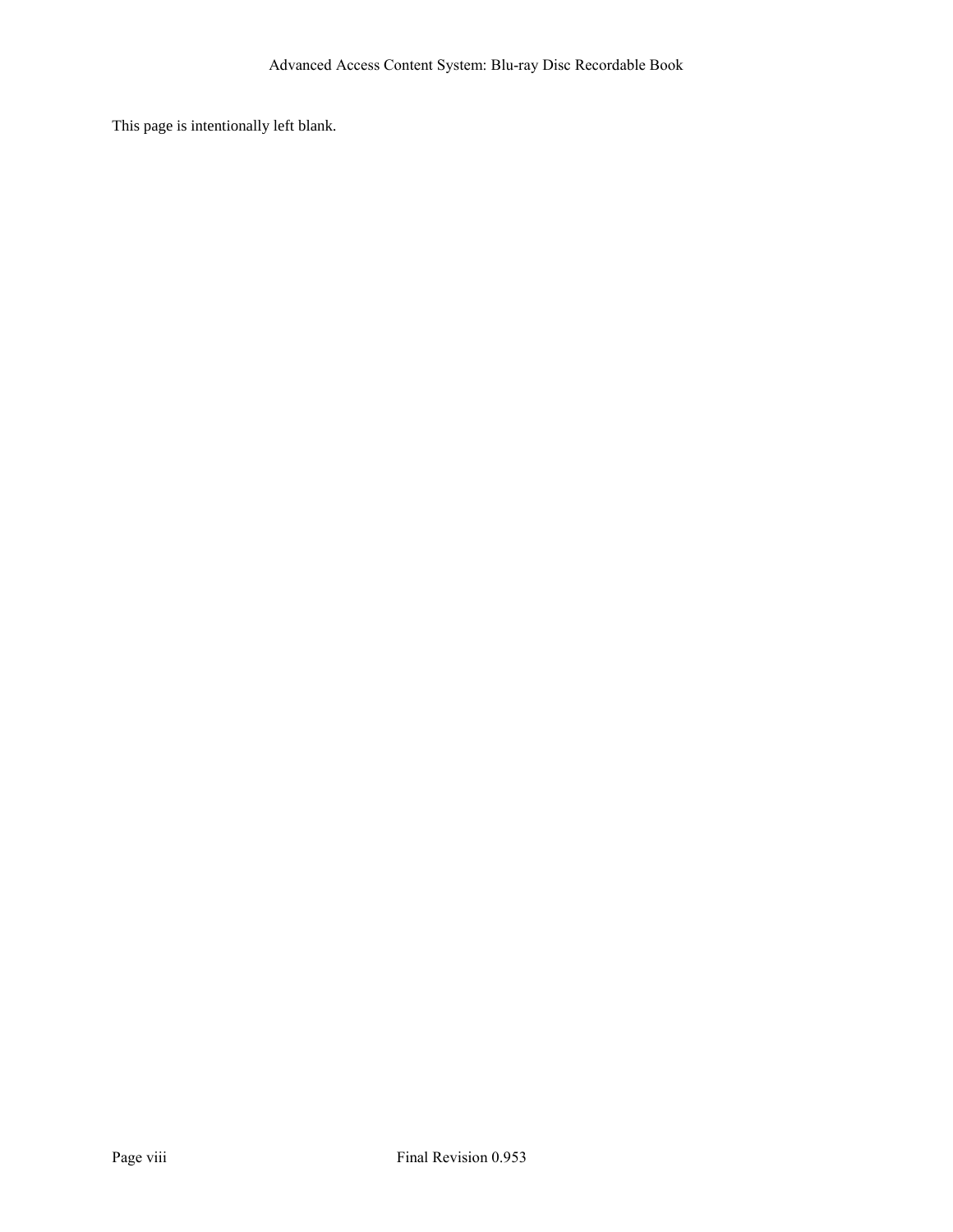# **List of Figures**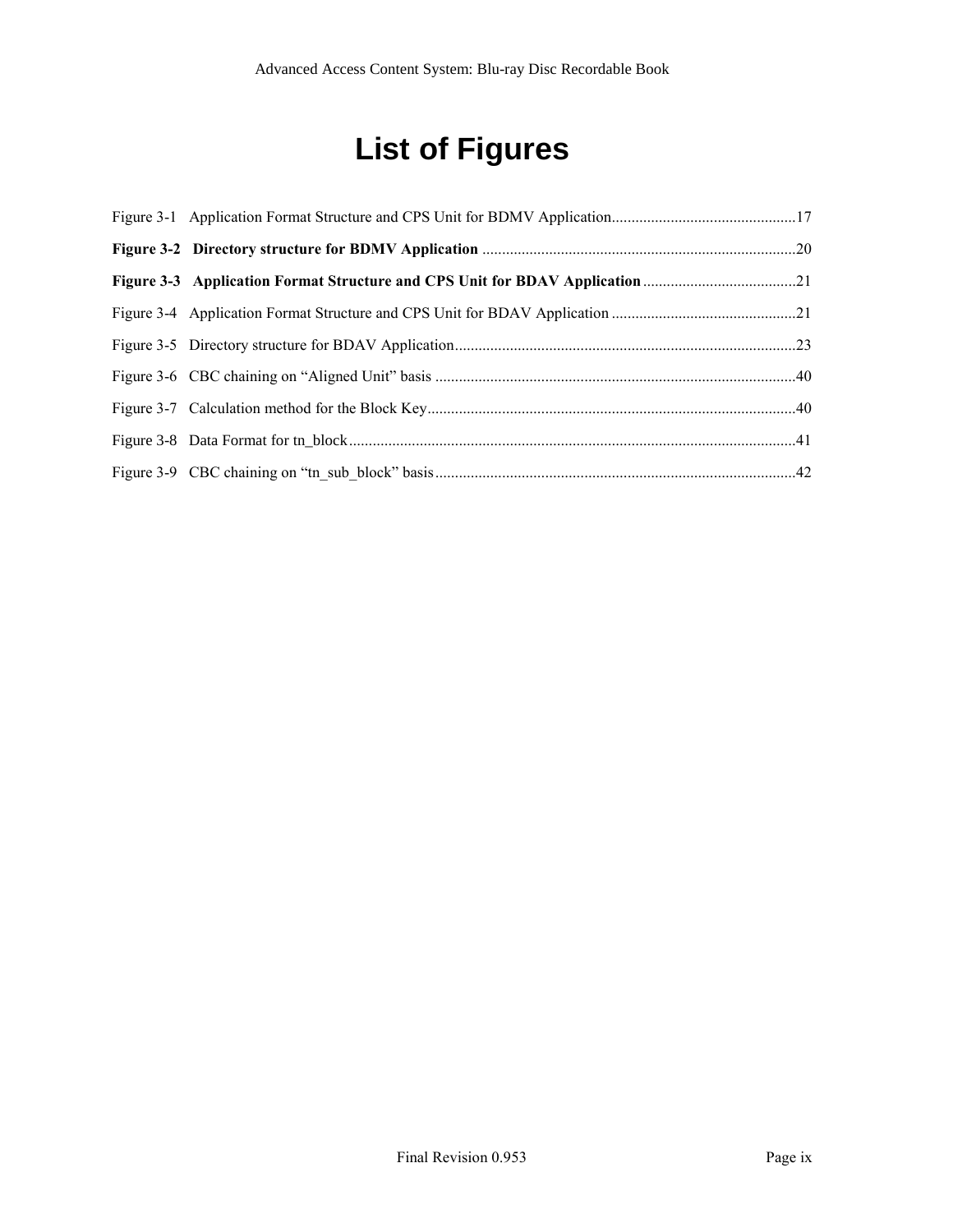This page is intentionally left blank.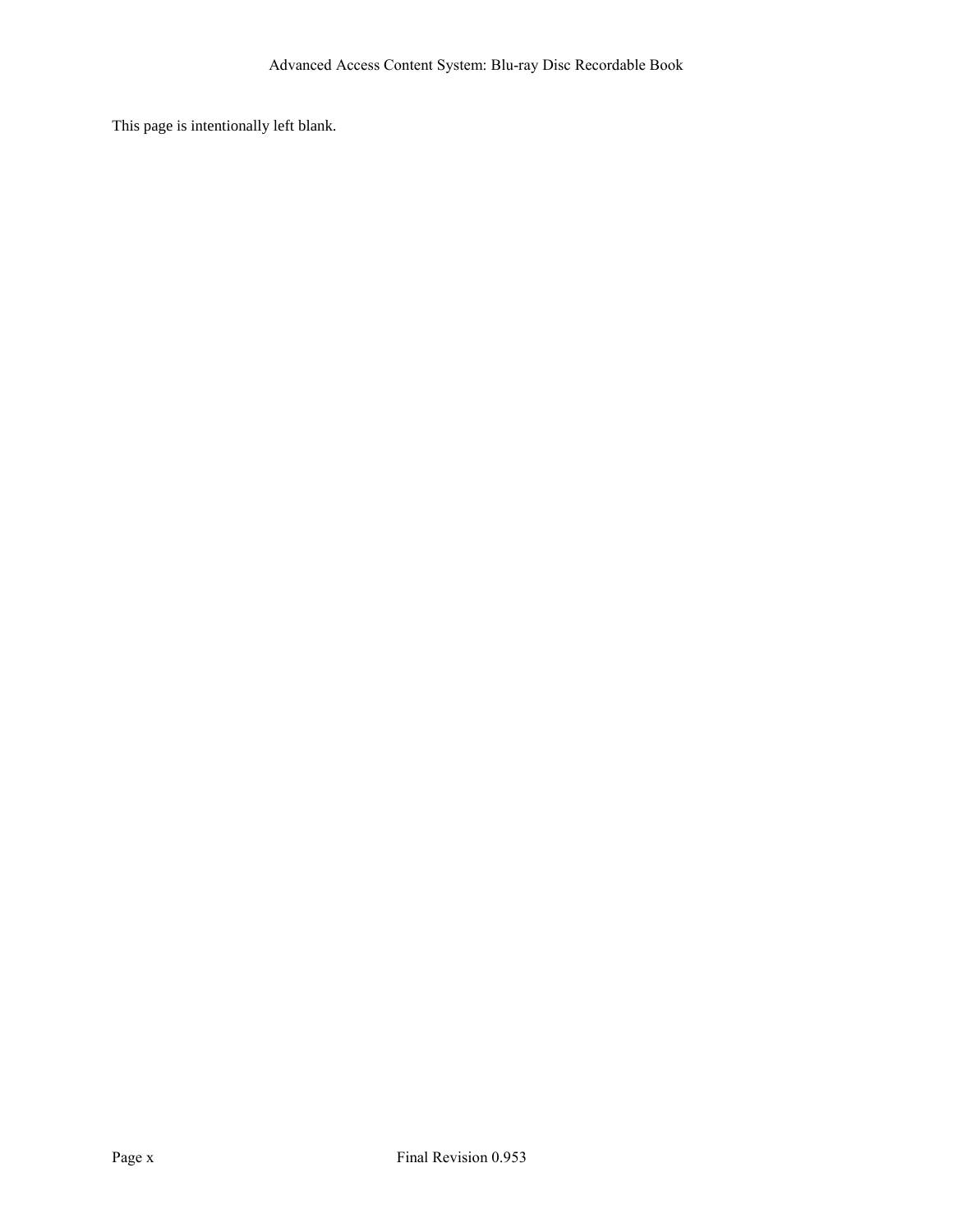# **List of Tables**

| Table 3-11   |  |
|--------------|--|
|              |  |
|              |  |
| Table 3-14   |  |
| Table 3-15   |  |
| Table $3-16$ |  |
|              |  |
|              |  |
|              |  |
|              |  |
|              |  |
|              |  |
|              |  |
|              |  |
|              |  |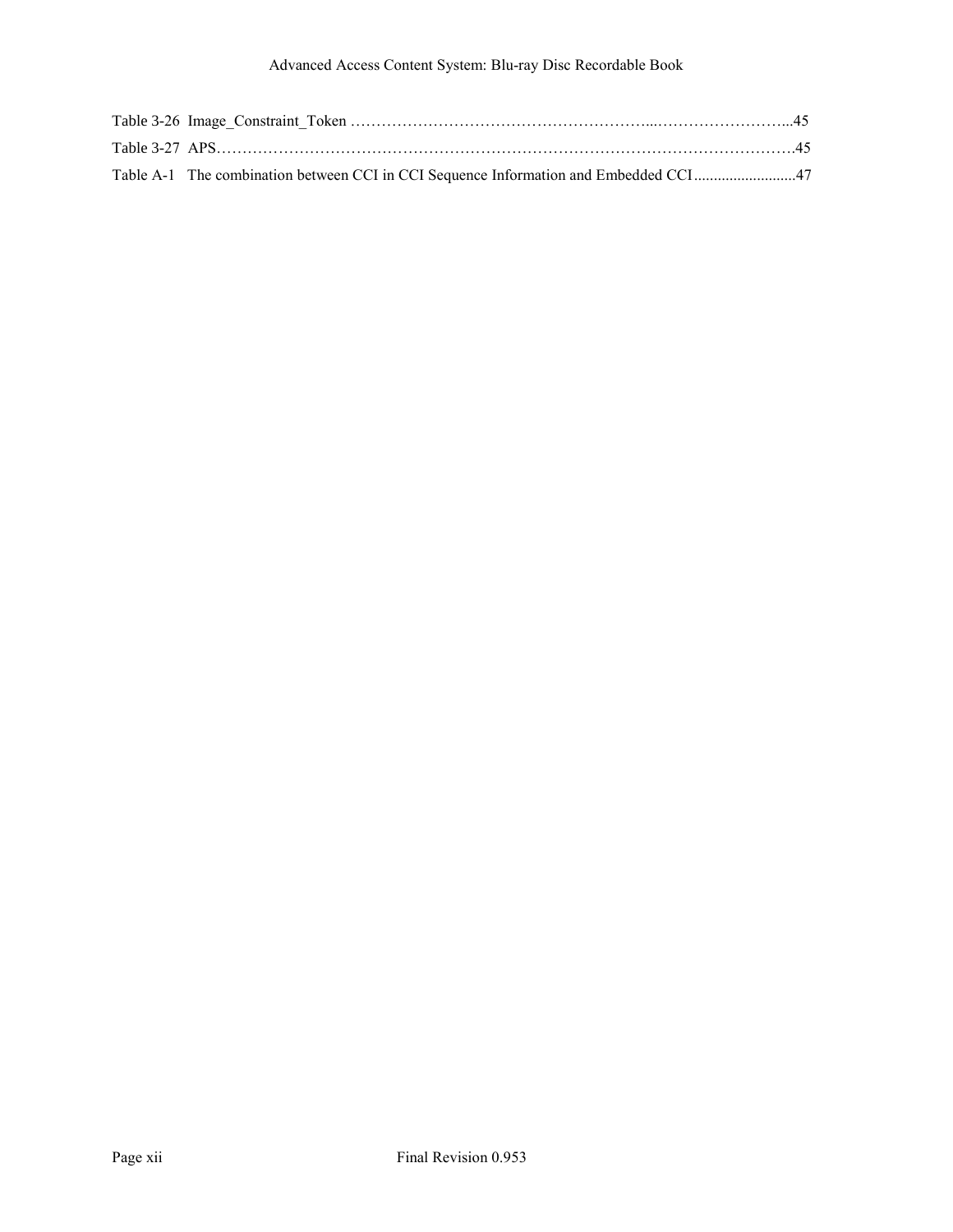# **Chapter 1 Introduction**

### <span id="page-12-0"></span>**1.1 Purpose and Scope**

The Advanced Access Content System (AACS) specification defines an advanced, robust and renewable method for protecting audiovisual entertainment content, including high-definition content. The specification is organized into several "books". The *Introduction and Common Cryptographic Elements* book defines cryptographic procedures that are common among the various defined uses of the protection system. The *Recordable Video Book* defines common details for using the system to protect audiovisual content transferred to AACS Recordable Media such as optical discs. This document (the *Blu-ray Disc Recordable Book*) specifies additional details for using the system to protect audiovisual content distributed on Blu-ray Disc Rewritable Media (BD-RE), Blu-ray Disc Recordable Media (BD-R), CPRM compliant recordable media (DVD-R, DVD-RW and DVD-RAM), "Koninklijke Philips Electronics, DVD+R Part 1 Single Layer and Part 2 Dual Layer" (hereafter referred to as +R) and "Koninklijke Philips Electronics, DVD+RW Basic Format Specifications Part 1 and Part2" (hereafter referred to as +RW).

The use of this specification and access to the intellectual property and cryptographic materials required to implement it will be the subject of a license. A license authority referred to as AACS LA is responsible for establishing and administering the content protection system based in part on this specification.

Note 1: In this specification the words "BD Recordable Disc" includes all kinds of physical media, i.e. Blu-ray Disc Rewritable Media (BD-RE), Blu-ray Disc Recordable Media (BD-R), CPRM compliant recordable media (DVD-R, DVD-RW and DVD-RAM), +R and +RW. BD-R has 2 recording modes that are defined as "Sequential Recording Mode with Logical Over Write (SRM with LOW)" and "Sequential Recording Mode without Logical Over Write (SRM without LOW)". Blu-ray Disc media types are categorized to the AACS "rewritable media" and "write once media" as follows:

- "rewritable media" described in the Recordable Video Book of this specification
	- BD-RE
	- BD-R initialized for SRM with LOW mode
	- DVD-RW of CPRM compliant recordable media
	- DVD-RAM of CPRM compliant recordable media
	- $+ RW$
- "write once media" described in the Recordable Video Book of this specification
	- BD-R initialized for SRM without LOW mode
	- DVD-R of CPRM compliant recordable media
	- $+R$

Note 2: In this specification the words "Blu-ray Disc Rewritable Media (BD-RE)" includes physical media defined in both *Blu-ray Disc Association, System Description Blu-ray Disc Rewritable Format, part 1: Basic Format Specifications, version 2.1* and *Blu-ray Disc Association, System Description Blu-ray Disc Rewritable Format (BDXL), part 1: Basic Format Specifications, version 3.0.* Also, the words "Blu-ray Disc Recordable" Media (BD-R)" includes physical media defined in both *Blu-ray Disc Association, System Description Blu-ray*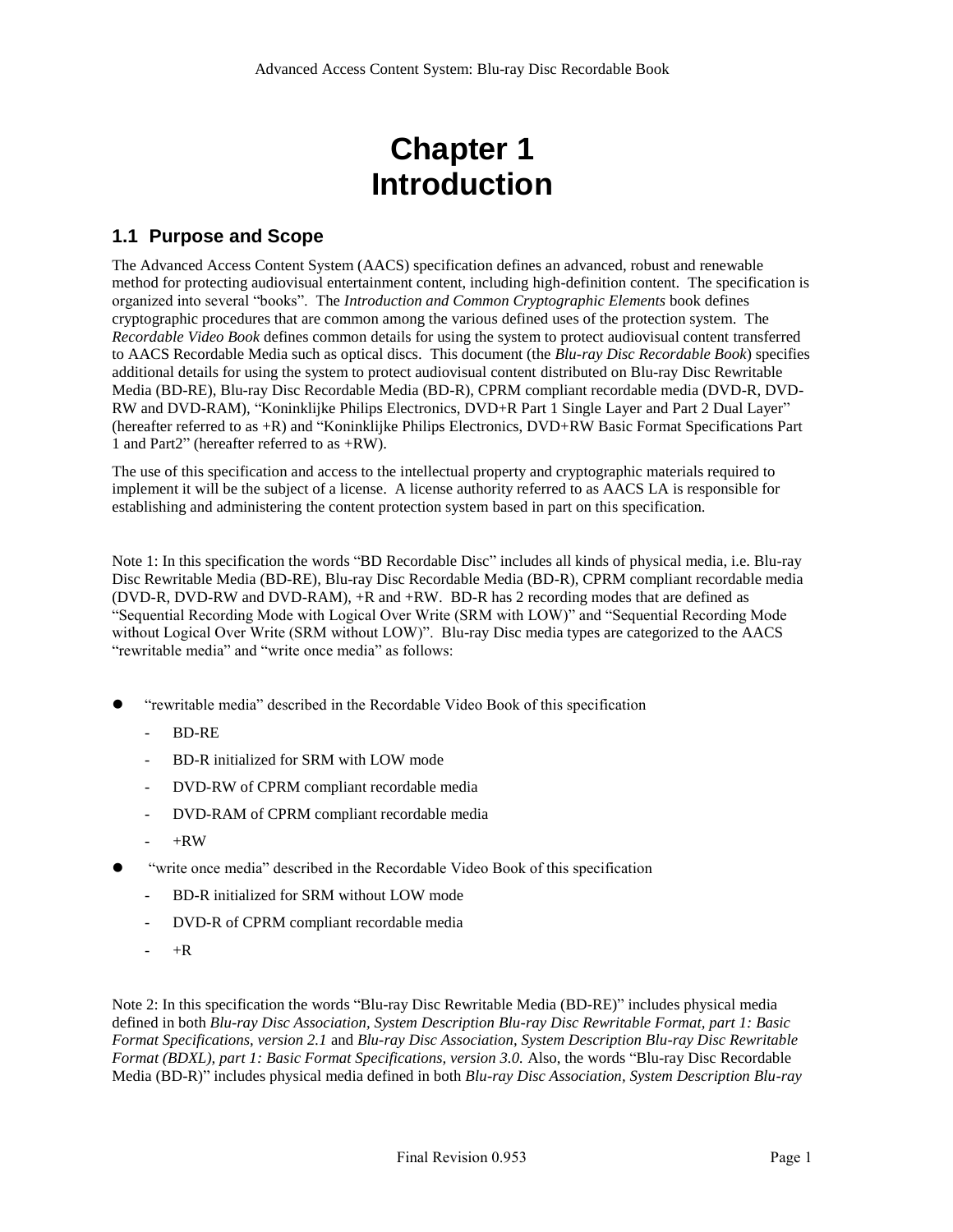*Disc Recordable Format, part 1: Basic Format Specifications, version 1.3* and *Blu-ray Disc Association, System Description Blu-ray Disc Recordable Format (BDXL), part 1: Basic Format Specifications, version 2.0.* 

## **1.2 Overview**

In this Blu-ray Disc Recordable Book, procedures are described for content encryption and decryption that are required to protect AACS Content on AACS Recordable Media.

This document is provided as a detailed description of procedures and data structures that are specific for the use of the AACS technology on BD Recordable Disc.

#### **1.3 Organization of this Document**

This document is organized as follows:

- Chapter 1 provides an introduction and overview.
- Chapter 2 describes the Physical Level Format of BD Recordable Disc.
- Chapter 3 describes Blu-ray Disc specific procedures for encryption and decryption of AACS Content on BD Recordable Disc

#### **1.4 Reference**

This specification shall be used in conjunction with the following publications. When the publications are superseded by an approved revision, the revision shall apply.

AACS LA, Introduction and Common Cryptographic Elements

AACS LA, Recordable Video Book

Blu-ray Disc Association, System Description Blu-ray Disc Rewritable Format, part 1: Basic Format Specifications, version 2.1

Blu-ray Disc Association, System Description Blu-ray Disc Rewritable Format, part 2: File System Specifications, version 2.1

Blu-ray Disc Association, System Description Blu-ray Disc Rewritable Format, part 3: Audio Visual Basic Format Specifications, version 2.1

Blu-ray Disc Association, System Description Blu-ray Disc Rewritable Format, part 3: Audio Visual Basic Format Specifications, version 3.0

Blu-ray Disc Association, System Description Blu-ray Disc Recordable Format, part 1: Basic Format Specifications, version 1.3

Blu-ray Disc Association, System Description Blu-ray Disc Recordable Format, part 2: File System Specifications, version 1.1

Blu-ray Disc Association, System Description Blu-ray Disc Rewritable Format (BDXL), part 1: Basic Format Specifications, version 3.0

Blu-ray Disc Association, System Description Blu-ray Disc Rewritable Format (BDXL), part 2: File System Specifications, version 3.0

Blu-ray Disc Association, System Description Blu-ray Disc Rewritable Format (BDXL), part 3: Audio Visual Basic Format Specifications, version 4.0

Blu-ray Disc Association, System Description Blu-ray Disc Recordable Format (BDXL), part 1: Basic Format Specifications, version 2.0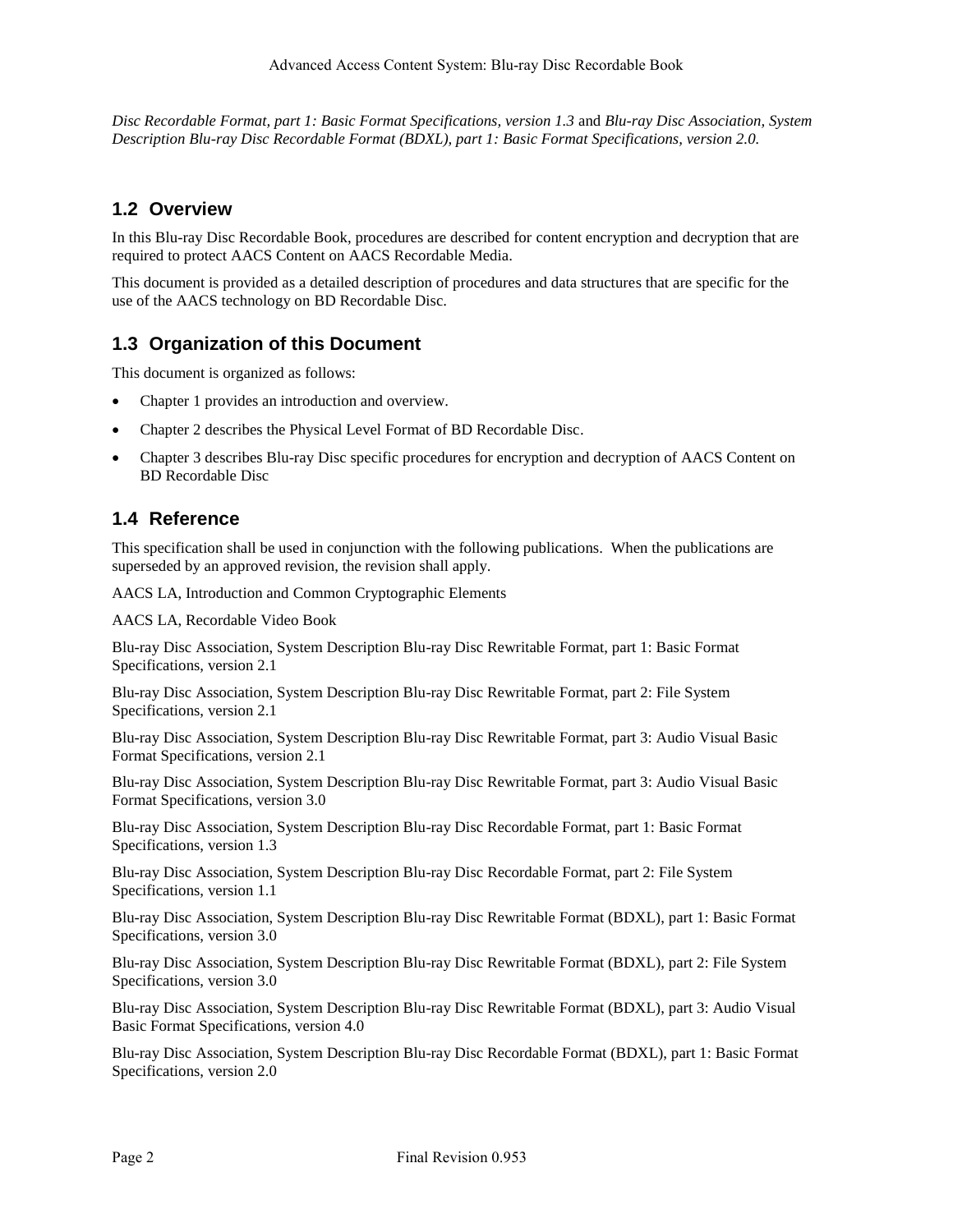Blu-ray Disc Association, System Description Blu-ray Disc Recordable Format (BDXL), part 2: File System Specifications, version 2.0

DVD Forum, DVD Specifications for Rewritable Disc, Part 1 Physical Specifications Ver2.2 with Optional Specifications

DVD Forum, DVD Specifications for Rewritable Disc, Part 2 File System Specifications Ver2.0

DVD Forum, DVD Specifications for Re-recordable Disc, Part 1 Physical Specifications Ver1.2 with Optional Specifications

DVD Forum, DVD Specifications for Re-recordable Disc, Part 2 File System Specifications Ver1.0

DVD Forum, DVD Specifications for Re-recordable Disc for Dual Layer, Part 1 Physical Specifications Ver2.0

DVD Forum, DVD Specifications for Re-recordable Disc for Dual Layer, Part 2 File System Specifications Ver2.0

Koninklijke Philips Electronics, DVD+RW Basic Format Specifications Part 1: Single layer, Volume 1: 2.4x & 4x Version 1.3

Koninklijke Philips Electronics, DVD+RW Basic Format Specifications Part 1: Single layer, Volume 2: 8x Version 1.0

Koninklijke Philips Electronics, DVD+RW Basic Format Specifications Part 2: Dual layer, Volume 1: 2.4x Version 1.0

Blu-ray Disc Association, System Description AVCREC Recordable Format, part 2: File System Specifications (UDF®), version 1.0

Blu-ray Disc Association, System Description AVCREC Rewritable Format, part 2: File System Specifications (UDF®), version 1.0

Blu-ray Disc Association, System Description AVCREC Rewritable Format, part 3: Audio Visual Basic Format Specifications, version 1.0

DVD Forum, DVD Specifications for Recordable Disc for General, Part 1 Physical Specifications Ver2.1 with Optional Specifications

DVD Forum, DVD Specifications for Recordable Disc for General, Part 2 File System Specifications Ver2.1

DVD Forum, DVD Specifications for Recordable Disc for Dual Layer, Part 1 Physical Specifications Ver3.0 with Optional Specifications

DVD Forum, DVD Specifications for Recordable Disc for Dual Layer, Part 2 File System Specifications Ver3.0

Koninklijke Philips Electronics, DVD+R Part 1 Single Layer: DVD+R 4.7 Gbytes, Basic Format Specifications Version 1.3

Koninklijke Philips Electronics, DVD+R Part 2 Dual Layer: DVD+R 8.5 Gbytes, 8x Basic Format Specifications Version 1.1

Digital Transmission Licensing Administrator, Digital Transmission Content Protection Specification Volume 1 Revision 1.6

4C Entity, LLC, *CPRM Specification: Introduction and Common Cryptographic Elements, Revision 1.0*

4C Entity, LLC, *CPRM Media Verification Book, Revision 0.9*

#### **1.5 Document History**

This document version 0.953 supersedes version 0.952 dated July 14, 2011 and contains NO SPECIFICATION CHANGES. Version 0.952 superseded version 0.951 dated September 28, 2009 and contained the following changes:

AST field is added to copy\_status\_descriptor..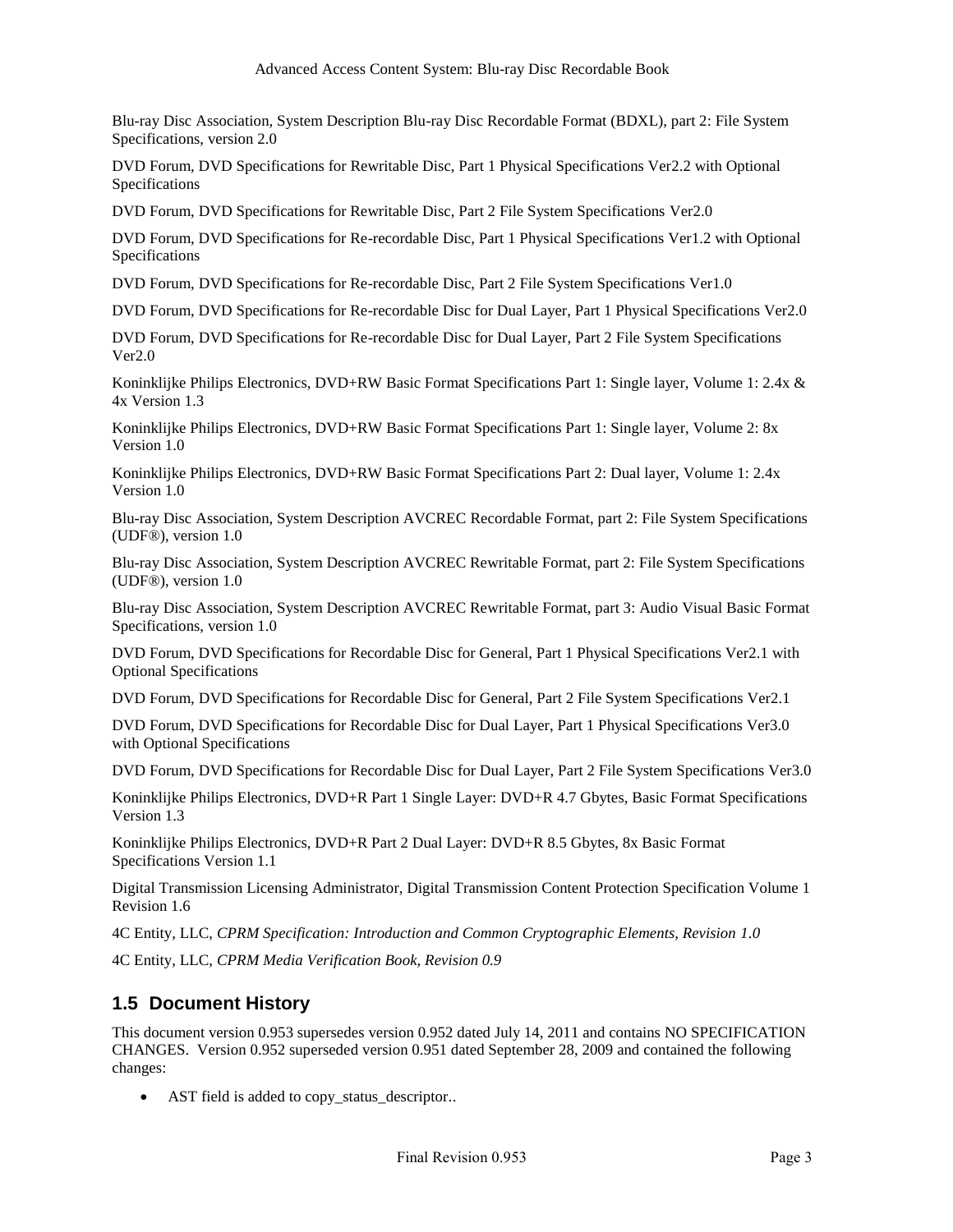$\bullet$  High Capacity BD-R / RE is supported.

Version 0.951 added editorial errata to 0.95 which superseded version 0.921 dated August 5, 2008. It contained editorial improvements since the 0.921 version, plus the following changes:

• Red laser recording is supported.

#### **1.6 Notation**

Except where specifically noted otherwise, this document uses the same notations and conventions for numerical values, operations, and bit/byte ordering as described in the *Introduction and Common Cryptographic Elements* book of this specification.

#### **1.7 Terminology**

**Aligned Unit**: An Aligned unit consists of a series of 32 source packets.

**Block Key**: A Block Key is a key to encrypt and decrypt each Aligned unit.

**CPS Unit**: A CPS Unit is a group of Titles or Clips, to which the same Title Key has been assigned.

**CPS Unit Key**: A CPS Unit Key is a Blu-ray Disc synonym for the Title Key.

**CPS Unit Usage file**: A CPS Unit Usage file is a Blu-ray Disc synonym for the Title Usage file

**Logical Sector**: A Logical Sector is a data field in a logical volume. All Logical Sectors in a logical volume shall have the same size.

**Reserved**: The term "Reserved", when used to define the syntax of the data structure, indicates that the field may be used for future extensions. Unless otherwise specified, all the bits of reserved field in the syntax of data structure shall be set to  $0<sub>2</sub>$ . The term "Reserved", when used to define the meaning of values, indicates that the reserved values may be used for future extensions. The reserved values shall never be used in this version.

**source packet**: A source packet consists of a source packet header and a subsequent MPEG-2 transport packet.

**User Control Data**: A User Control Data is a control data contained in a sector.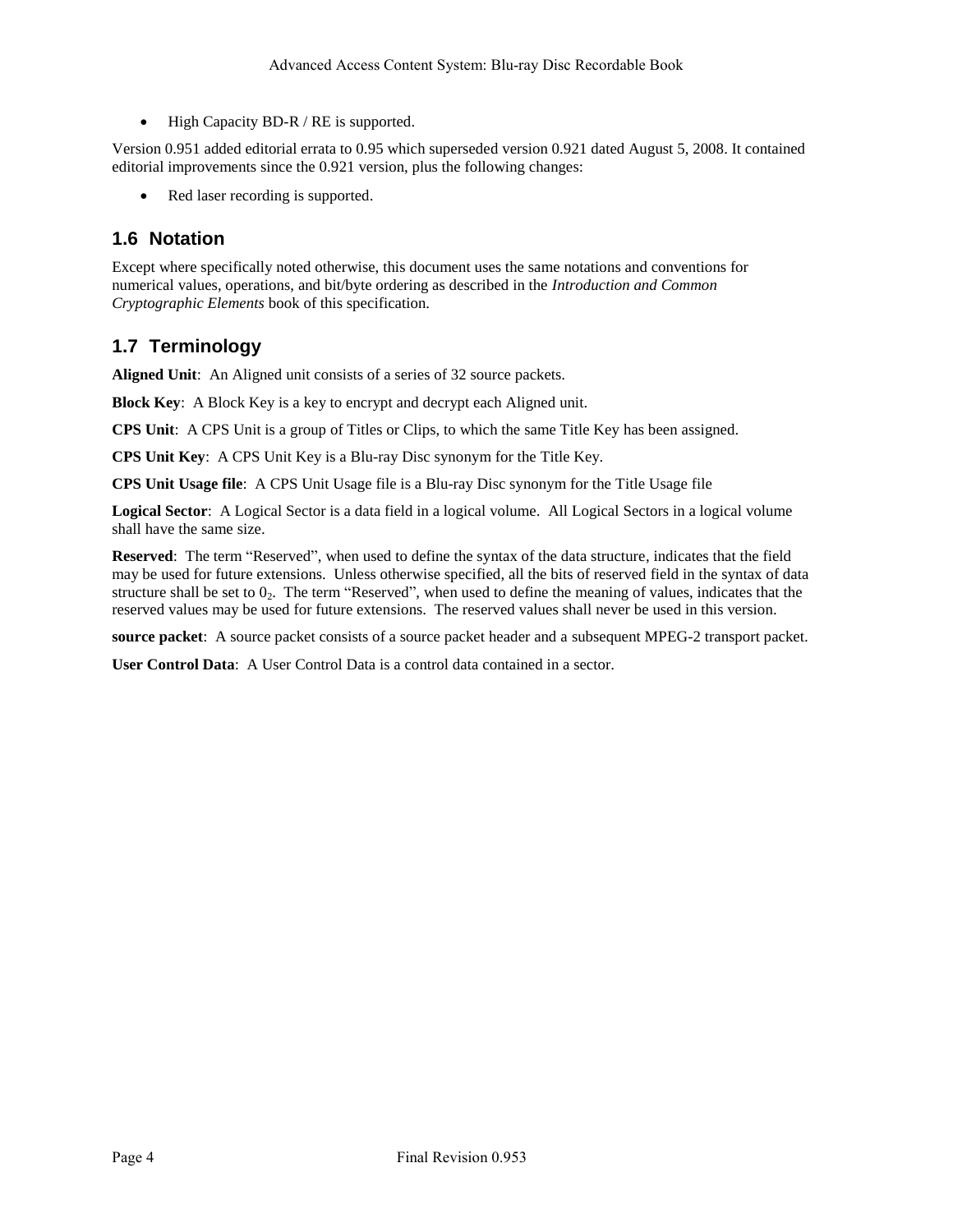## **1.8 Abbreviation and Acronyms**

| <b>BCA</b>    | <b>Burst Cutting Area</b>                  |
|---------------|--------------------------------------------|
| <b>BD</b>     | <b>Blu-ray Disc</b>                        |
| <b>BDAV</b>   | Blu-ray Disc Audio Visual                  |
| <b>BDMV</b>   | <b>Blu-ray Disc Movie</b>                  |
| <b>BD-CPS</b> | Content Protection System for Blu-ray Disc |
| BD-R          | Blu-ray Disc Recordable Media              |
| <b>BD-RE</b>  | Blu-ray Disc Rewritable Media              |
| CCI.          | Copy Control Information                   |
| <b>CPS</b>    | <b>Content Protection System</b>           |
| ECC           | <b>Error Correction Code</b>               |
| <b>MPEG</b>   | Moving Picture Experts Group               |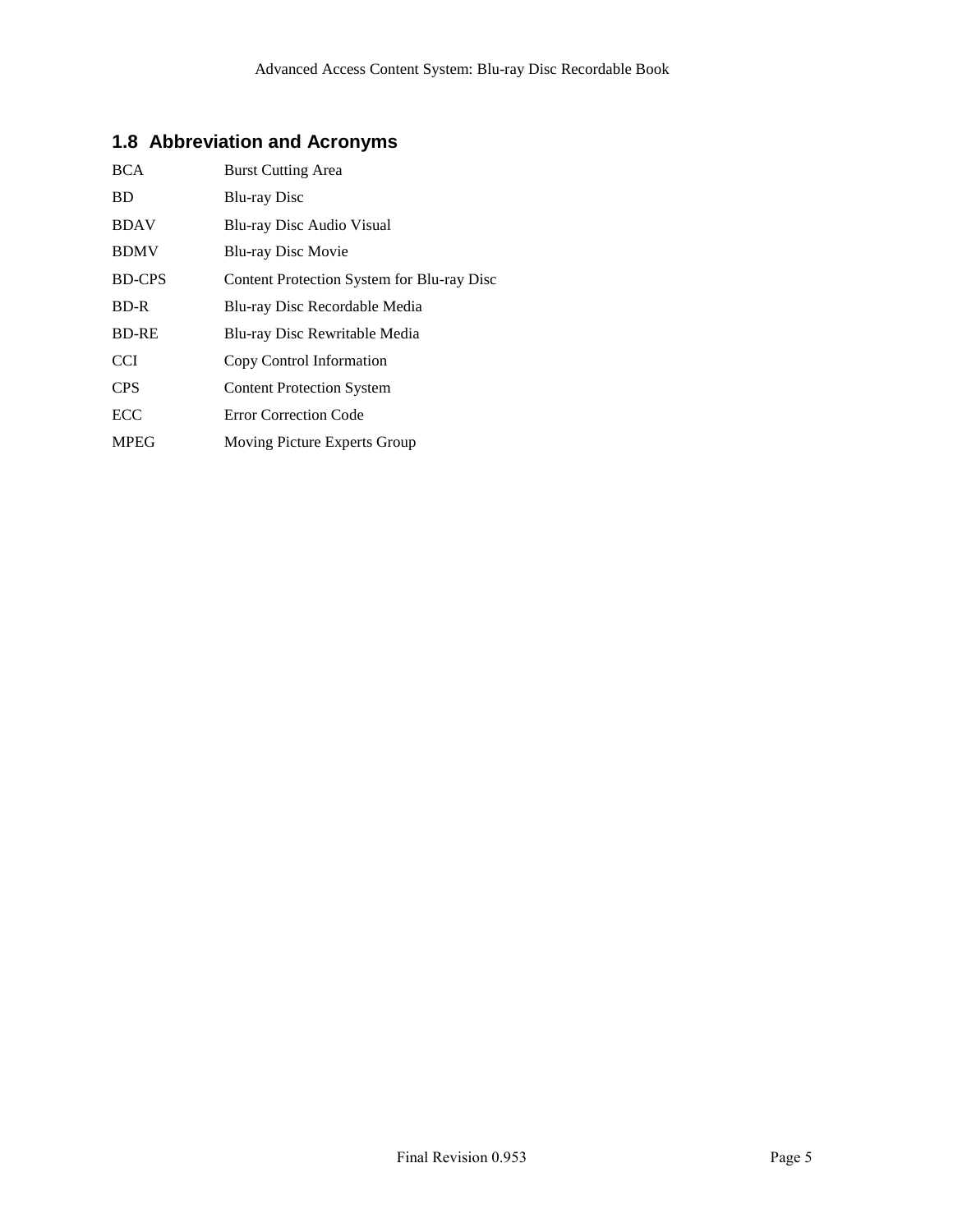This page is intentionally left blank.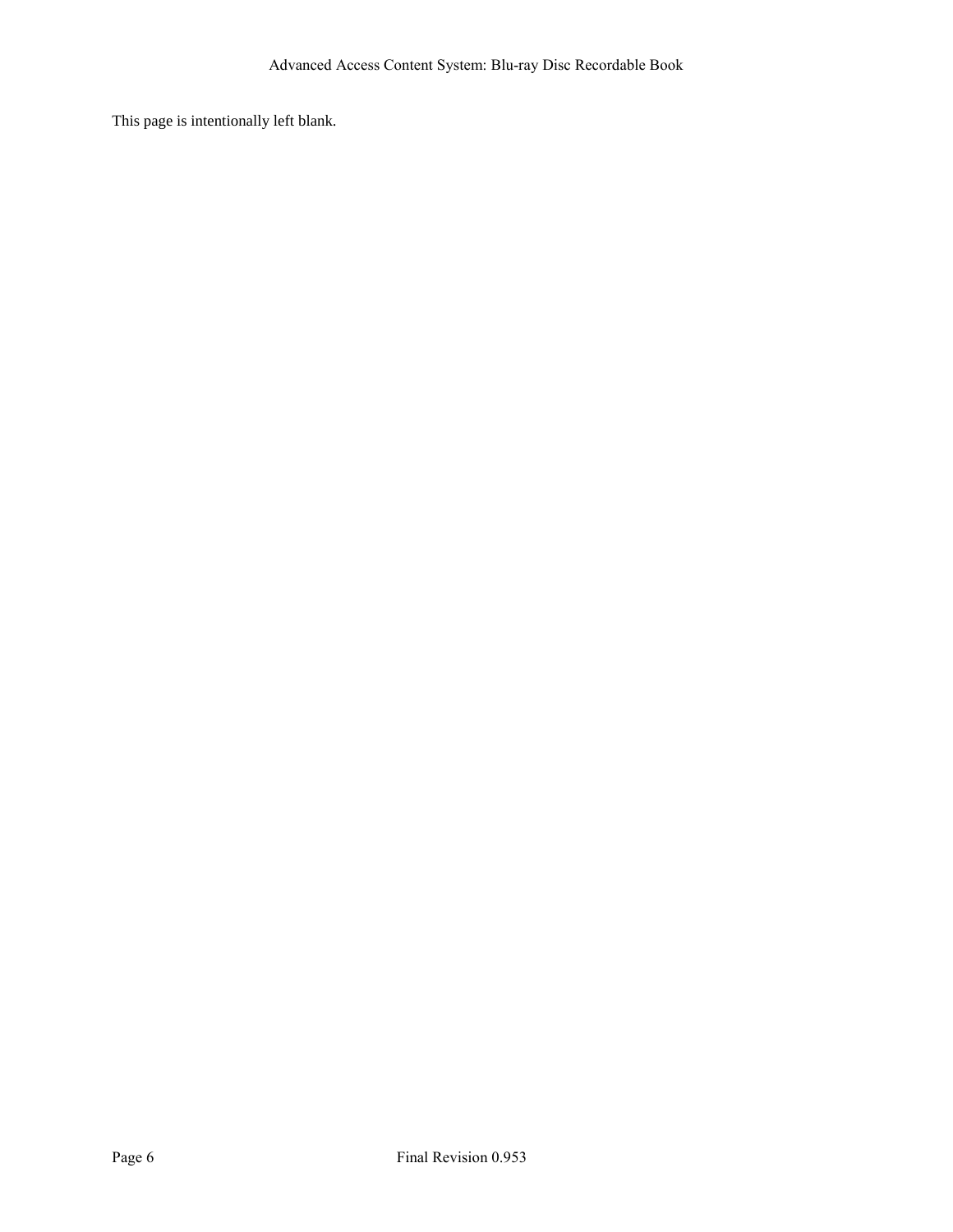# **Chapter 2 Format of CPS for BD Recordable Disc**

## **2. Introduction**

This chapter describes additional details of the Copy Protection System Format that is specific to the use of AACS encryption with BD Recordable Discs.

## **2.1 Media ID**

## **2.1.1 BD-R / RE**

The Media ID shall be stored in the Burst Cutting Area (BCA) of BD-R / RE.

[Table 2-1](#page-18-0) shows the data format of the Media ID (128 bits) in the BCA Record of BD-R / RE.

(Note) For the BD-R / RE, the Licensed Drive shall handle the disc as AACS compliant disc if the Media ID is recorded on the disc.

<span id="page-18-0"></span>

| <b>Bit</b><br><b>Byte</b> | 7             | 6                                                                 | 5 | $\boldsymbol{4}$ | 3 | $\mathbf{2}$ | 1                         |  |  |
|---------------------------|---------------|-------------------------------------------------------------------|---|------------------|---|--------------|---------------------------|--|--|
| $\bf{0}$                  |               | Data Unit sequence<br>Content Code = $000001_2$<br>number = $002$ |   |                  |   |              |                           |  |  |
|                           |               | Content Sub Identifier $= 0001$ ,                                 |   |                  |   |              | Content Length = $E_{16}$ |  |  |
| $\mathbf{2}$              |               | Category = $0000_2$ or $0001_2$<br>Disc Manufacturer Code [118]   |   |                  |   |              |                           |  |  |
| 3                         |               | Disc Manufacturer Code [70]                                       |   |                  |   |              |                           |  |  |
| 4                         |               |                                                                   |   |                  |   |              |                           |  |  |
|                           | Serial Number |                                                                   |   |                  |   |              |                           |  |  |
| 15                        |               |                                                                   |   |                  |   |              |                           |  |  |

**Table 2-1 Data Format for BCA Record for Media ID of BD-R / RE**

Each Licensed Player, Licensed Recorder or Licensed Drive shall use a 128-bit value in a Data Unit from the Content Code to the Serial Number as the <u>Media ID</u>, where the first 8 bits of the value is set to  $00000100<sub>2</sub>$ .

Content Code field (6 bits) indicates the application identifier, and is set to  $000001<sub>2</sub>$  for discs protected by AACS.

Data Unit sequence number field (2 bits) indicates the data unit sequence number, and is set to  $00<sub>2</sub>$  for Media ID.

Content Sub Identifier field (4 bits) indicates sub application identifier in an AACS protected disc, and is set to 0001<sub>2</sub> for Media ID.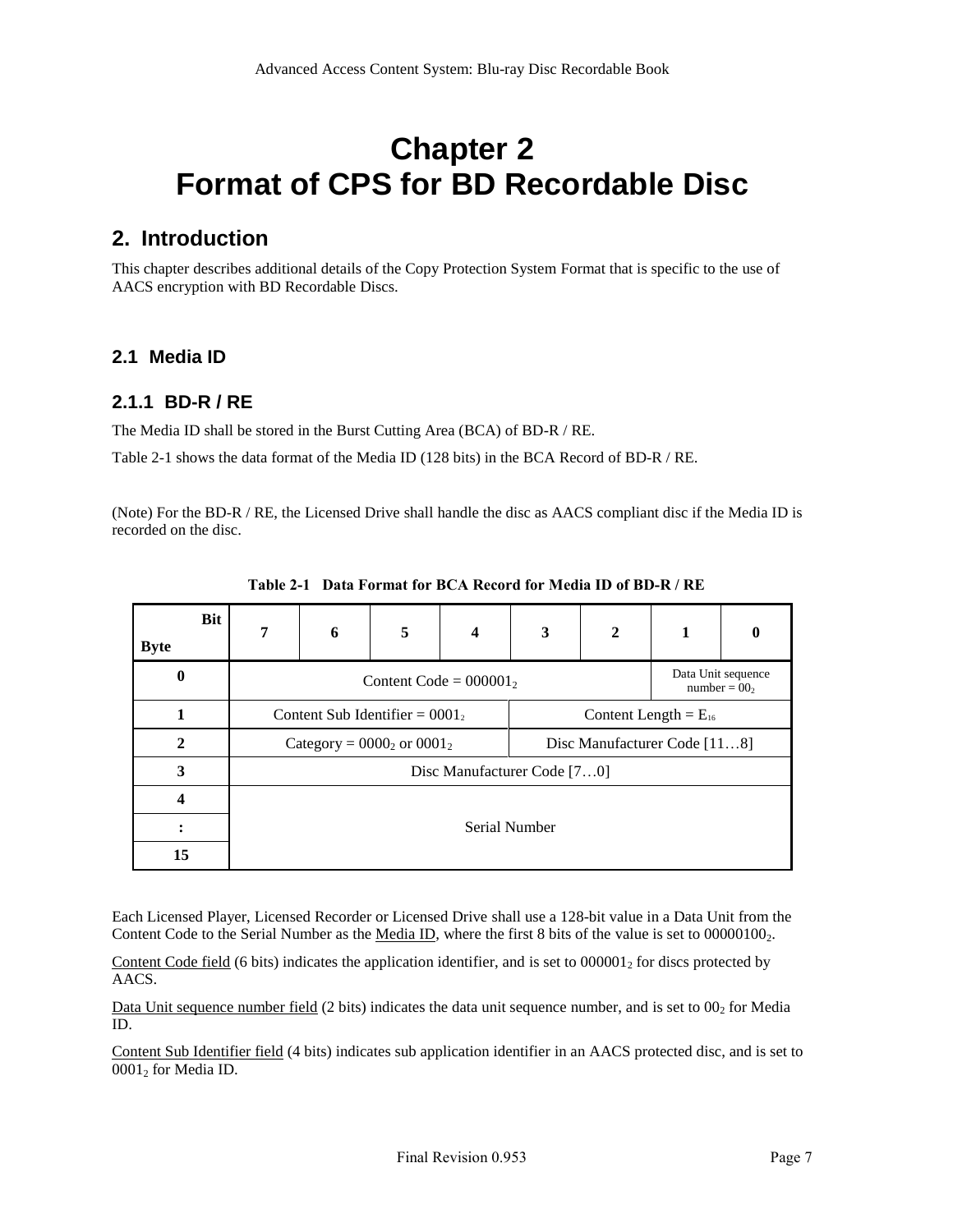Content Length (4 bits) indicates the number of bytes immediately following this field and up to the end of this application data, and is set to  $E_{16}$ .

Category field (4 bits) contains the disc category, and is set to 0000<sub>2</sub> for Blu-ray Disc Rewritable Media (BD- $RE$ ) and set to  $0001$ <sub>2</sub> for Blu-ray Disc Recordable Media (BD-R).

Disc Manufacturer Code field (12 bits) contains the disc manufacturer code assigned to each disc manufacturer by the Blu-ray Disc licensing organization.

Each disc manufacturer shall assign 12-byte values to the Serial Number field that is unique for each disc.

#### **2.1.2 CPRM compliant recordable media**

The detail of 64-bit Media Identifier on the CPRM compliant recordable media is specified in the *CPRM Media Verification Book*.

For AACS protection, the 64-bit CPRM Media Identifier on CPRM compliant recordable media is expanded to a 128-bit as follows:

128-bit Media ID = 25B946EBC0B36173<sub>16</sub> || 64-bit CPRM Media Identifier

If AACS Drive Authentication, as specified in Chapter 4 of the *Introduction and Common Cryptographic Elements* book, is used for exchange of the Media ID, this expansion shall be done in the Licensed Drive side, so that the same command set, as specified in Chapter 4 of the *Introduction and Common Cryptographic Elements* book, is utilized.

Licensed Recorders, which support CPRM compliant recordable media, shall also have a "CPRM Device Key Set" and shall verify the correctness of the CPRM Media Key (derived from CPRM MKB) by using the Verification Data in the Verify Media Key Record in the CPRM MKB.

(Note 1) The Licensed Drive that supports AACS functionality with the CPRM compliant recordable media shall handle such media as AACS compliant disc, if the 64-bit CPRM Media Identifier is recorded on the disc.

(Note 2) The 64-bit CPRM Media Identifier, which is read from CPRM compliant recordable media by use of READ DISC STRUCTURE Command with Format Code  $06<sub>16</sub>$ , shall not be used to calculate Media ID.

#### **2.1.3 +R and +RW**

The Media ID shall be calculated from the Disc ID 1 and the Disc ID 2 as follows:

128-bit Media ID = AES-H( Disc ID 1 || Disc ID 2)

If AACS Drive Authentication, as specified in Chapter 4 of the *Introduction and Common Cryptographic Elements* book, is used for exchange of the Media ID, this calculation shall be done in the Licensed Drive side, so that the same command set, as specified in Chapter 4 of the *Introduction and Common Cryptographic Elements* book, is utilized.

On +R media, Disc ID 1 represents the 256-bits Disc ID that is contained in the first Session Disc Control Block (SDCB) that is stored in the Inner Disc Identification Zone of the Lead-in. On +RW media, Disc ID 1 represents the 256-bits Disc ID that is contained in the Format Disc Control Block (FDCB) that is stored in the Inner Disc Identification Zone of the Lead-in.

Disc ID 2 consists of 40bits. The Licensed Player, Licensed Recorder or Licensed Drive shall regard the all zero value as an invalid Disc ID 2. Copies of Disc ID 2 shall be stored in the RSV field of Data Frames having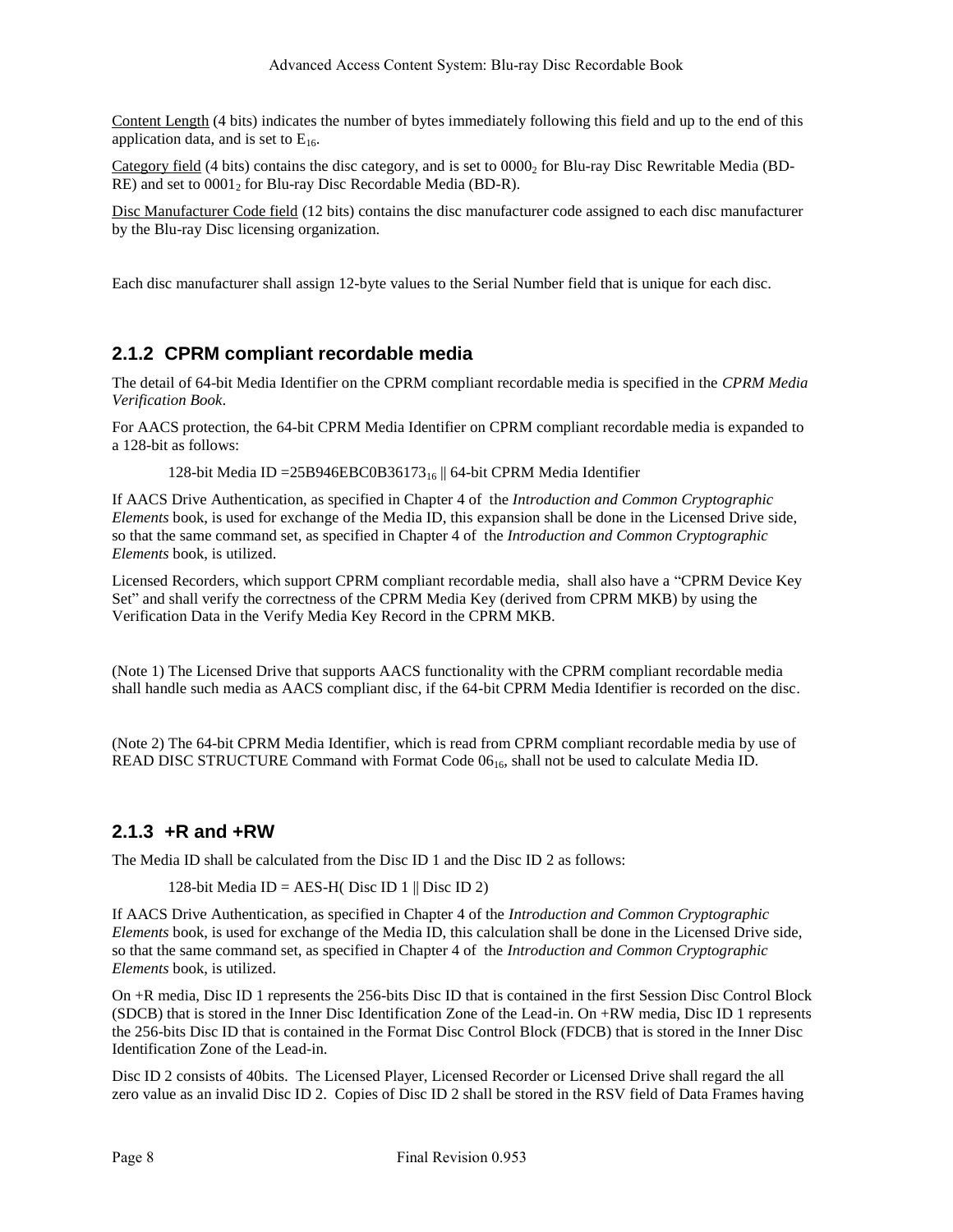a Physical Sector Number in the ranges  $2FE10_{16}$ .  $2FEEF_{16}$  and  $2FF10_{16}$ .  $2FFEF_{16}$ . Copies of Disc ID 2 may optionally be stored in the RSV field of Data Frames having a Physical Sector Number in the ranges  $2FE00_{16}$ ..2FE0F<sub>16</sub>,  $2FEF0_{16}$ ..2FF0F<sub>16</sub>, and  $2FFF0_{16}$ ..2FFFF<sub>16</sub>.

Table 2-2 shows the data format of the Disc ID 2 in the RSV field in specific sectors of Buffer Zone 2.

Disc ID 1 and Disc ID 2 shall be recorded on the disc as follows:

Blank  $+R$  media. When the host issues the READ DISC STRUCTURE Command (Format Code  $82_{16}$ ) to request the Media ID, the Licensed Drive behavior shall be as follows:

- 1. The Licensed Drive shall generate Disc ID 1 and Disc ID 2 as two non-zero pseudo random values.
- 2. The Licensed Drive shall open the first session and record the first SDCB (containing Disc ID 1).
- 3. The Licensed Drive shall record Buffer Zone 2 on the media, as well as the first ECC Block of the Data Zone.
- 4. The Licensed Drive shall return the Media ID calculated from Disc ID 1 and Disc ID 2 to the host.

If there is any error during recording of Buffer Zone 2 and the SDCB, the Licensed Drive shall terminate the READ DISC STRUCTURE Command with CHECK CONDITION Status, 5/6F/01 ILLEGAL REQUEST/COPY PROTECTION KEY EXCHANGE FAILURE - KEY NOT PRESENT.

+R media containing a Reserved Track. In this case, the first SCDB has previously been recorded (namely when the first session was opened). When the host issues the READ DISC STRUCTURE Command (Format Code  $82_{16}$ ) to request the Media ID, the Licensed Drive behavior shall be as follows:

- 1. The Licensed Drive shall read Disc ID 1 from the first SDCB.
- 2. The Licensed Drive shall generate Disc ID 2 as a non-zero pseudo random value.
- 3. The Licensed Drive shall record Buffer Zone 2 on the media, as well as the first ECC Block of the Data Zone.
- 4. The Licensed Drive shall return the Media ID calculated from Disc ID 1 and Disc ID 2 to the host.

If there is any error during recording of Buffer Zone 2, the Licensed Drive shall terminate the READ DISC STRUCTURE Command with CHECK CONDITION Status, 5/6F/01 ILLEGAL REQUEST/COPY PROTECTION KEY EXCHANGE FAILURE - KEY NOT PRESENT.

(Partially) formatted +RW media. When the host issues the READ DISC STRUCTURE Command (Format Code  $82_{16}$ ) to request the Media ID, the Licensed Drive behavior shall be as follows:

- 1. The Licensed Drive shall read Disc ID 1 from the FDCB.
- 2. The Licensed Drive shall read Disc ID 2 from Buffer Zone 2. If Disc ID 2 is invalid (i.e. the all-zero value), the Licensed Drive shall generate Disc ID 2 as a non-zero pseudo random value.
- 3. The Licensed Drive shall record Buffer Zone 2 on the media and update Physical format information in the Control Data Zone accordingly.
- 4. The Licensed Drive shall return the Media ID calculated from Disc ID 1 and Disc ID 2 to the host.

If there is any error during recording of Buffer Zone 2, the Licensed Drive shall terminate the READ DISC STRUCTURE Command with CHECK CONDITION Status, 5/6F/01 ILLEGAL REQUEST/COPY PROTECTION KEY EXCHANGE FAILURE - KEY NOT PRESENT.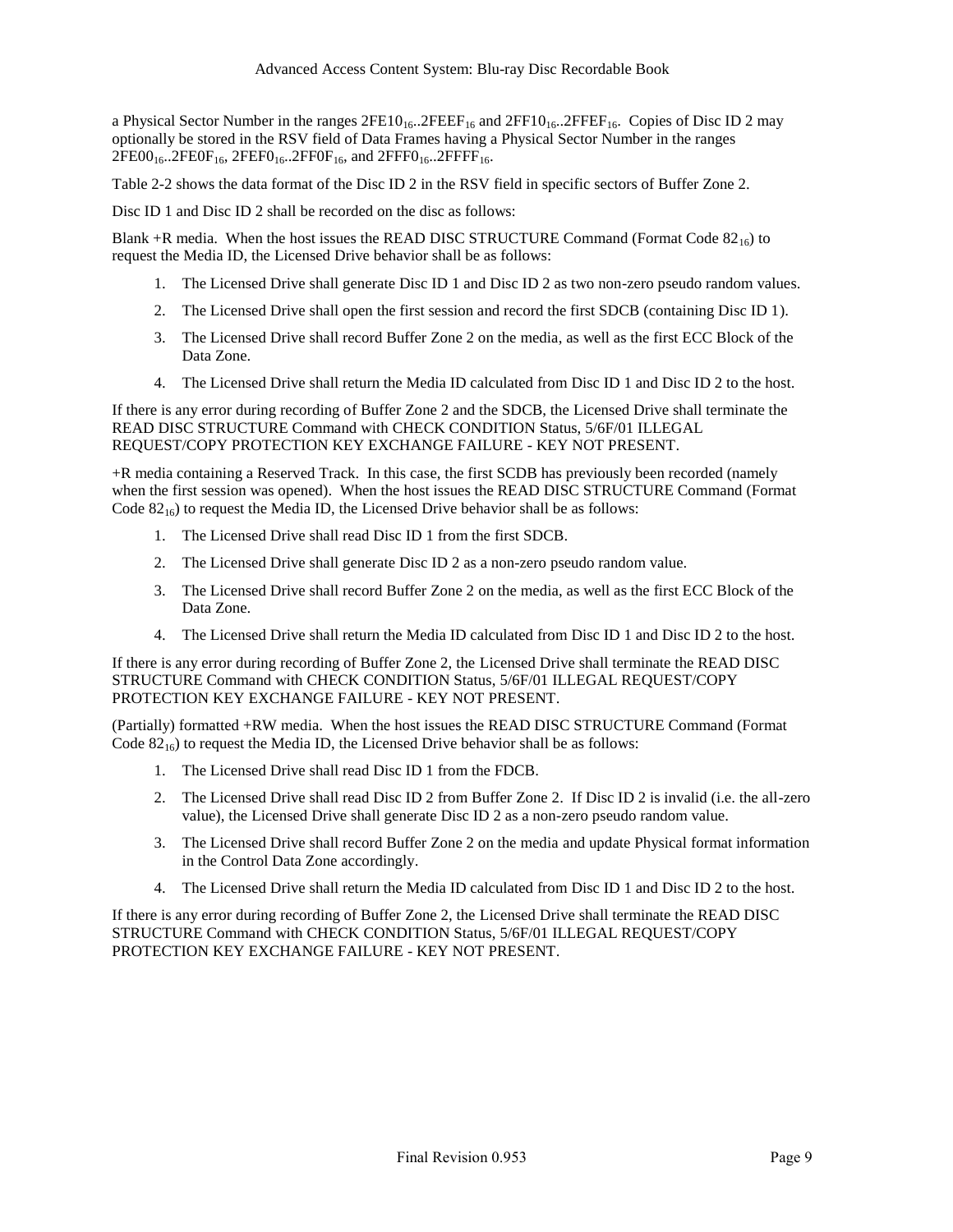| <b>Byte</b> | <b>Bit</b> | 7     | 6 | 5 | $\boldsymbol{4}$ | 3 | $\overline{2}$ | 1 |       |
|-------------|------------|-------|---|---|------------------|---|----------------|---|-------|
| 0           |            |       |   |   | Reserved         |   |                |   |       |
|             |            | (msb) |   |   |                  |   |                |   |       |
|             |            |       |   |   | Disc ID 2        |   |                |   |       |
|             |            |       |   |   |                  |   |                |   | (lsb) |

**Table 2-2 Data Format for Disc ID 2 in RSV field**

(Note) The Licensed Drive that supports AACS functionality with the +R or +RW discs shall operate as follows. Such Drive shall handle all +R discs as AACS Recordable Media, except those discs that contain an invalid Disc ID 2. In addition, such Drive shall handle all formatted +RW discs as AACS Recordable Media. If such Drive has loaded an unformatted +RW disc, the AACS Feature shall not be active (i.e. the Current bit shall be set to zero). Once the +RW disc is at least partially formatted (such as when a Quick Start Formatting operation is in progress), it becomes AACS Recordable Media, and consequently the AACS Feature shall become active (i.e. the Current bit shall be set to one).

(Note) When Quick Start Formatting a +RW disc, the Licensed Drive shall record Disc ID 1 in the FDCB and Disc ID 2 in Buffer Zone 2 before the disc is ejected.

## **2.2 Binding Nonce**

#### **2.2.1 BD-R / RE**

The Binding Nonce is stored in the Protected Area of the BD-R / RE, and is used to calculate the Protected Area Key as described in Section 3.2 of the *Recordable Video Book* of this specification. For BD-R / RE, the Binding Nonce shall be stored in the User Control Data associated with the first logical Sector of the CPS Unit Key File and shall be non-zero value. The details of the Protocol for Reading / Writing the Binding Nonce is described in Section 4.7 of the *Introduction and Common Cryptographic Elements* of this specification.

[Table 2-2](#page-21-0) shows the data format for Binding Nonce (128 bits) which is recorded in User Control Data of BD-R / RE.

<span id="page-21-0"></span>

| <b>Byte</b> | <b>Bit</b> | 7                   | 6 | 5 | $\overline{\mathbf{4}}$ | $\mathbf{3}$ | $\overline{2}$ | 1 | 0     |
|-------------|------------|---------------------|---|---|-------------------------|--------------|----------------|---|-------|
| $\bf{0}$    |            | Reserved<br>for BEF |   |   |                         | Reserved     |                |   |       |
|             |            | Reserved            |   |   |                         |              |                |   |       |
| າ           |            | (msb)               |   |   |                         |              |                |   |       |
|             |            |                     |   |   | <b>Binding Nonce</b>    |              |                |   |       |
| 17          |            |                     |   |   |                         |              |                |   | (lsb) |

**Table 2-2 Data Format for Binding Nonce in User Control Data**

(Note) The first bit of User Control Data is reserved for a Bus Encryption Flag (BEF). This bit is not used for this specification, although the same media may be used for AACS *Blu-ray Disc Prepared Video Book*. See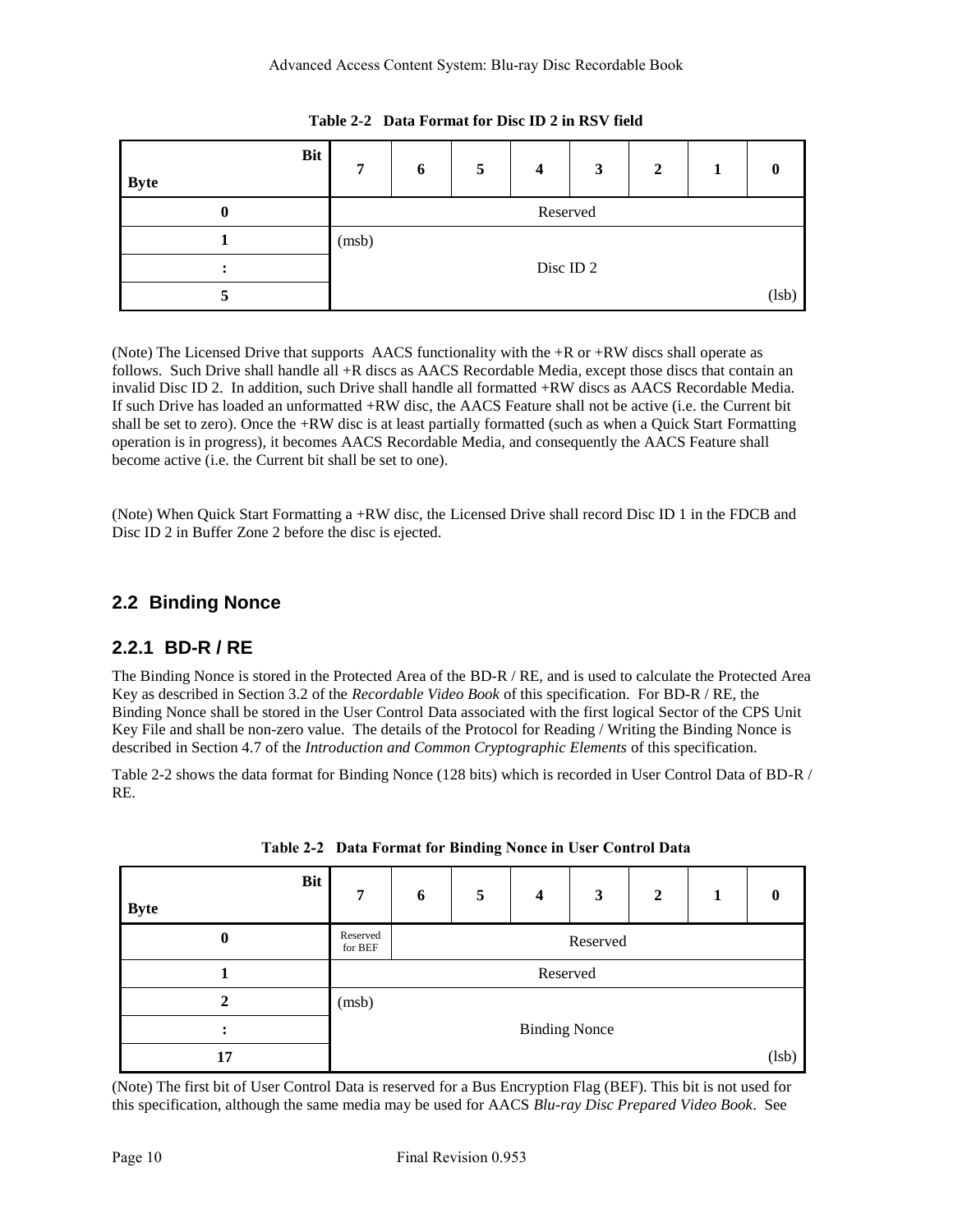Section 3.5.1 of the AACS *Blu-ray Disc Prepared Video Book,* for the media incorporated with the AACS Content protected by AACS *Blu-ray Disc Prepared Video Book.*

#### **2.2.2 CPRM compliant recordable media, +R and +RW**

For CPRM compliant recordable media, +R and +RW, the all zero 128-bit value is used for Binding Nonce. Note that the host does not use REPORT Key command (Key Format  $100000<sub>2</sub>$  and  $100001<sub>2</sub>$ ) and uses all zero 128-bit value as Binding Nonce.

Note that same fixed value shall be used as Binding Nonce, even if Title Key File is being modified. This also means that Secure Move of AACS Content, defined in Section 3.5.1 of the *Recordable Video Book* of this specification, is prohibited.

#### **2.3 Media Key Block**

Each BD Recordable Disc that contains AACS Content [using a CPS Unit Key that is provided in the AACS directory] includes Media Key Block (MKB) for BDAV Application and/or MKB for BDMV Application. The MKB is used to grant playback of AACS Content. Note that if a Licensed Recorder records AACS Content on a BD Recordable Disc without corresponding MKB for the Application, the Licensed Recorder shall write the MKB on the disc.

BD Recordable Disc applies the Read/Write Media Key Block that is defined in the *Recordable Video Book* of this specification, and does not contain a Read-Only MKB. The MKB "MKB\_RW.inf" for BDAV Application shall be stored in the "\AACS" directory for BD-R/RE or in the "\AACS\_bd" directory for CPRM compliant recordable media, +R and +RW. The MKB "MKB\_RW\_mv.inf" for BDMV Application shall be stored in the "\AACS\_mv" directory. For BDAV Application, a Licensed Recorder is required to update "MKB\_RW.inf" and corresponding CPS Unit Key File. Similarly, for BDMV Application, a Licensed Recorder is required to update "MKB\_RW\_mv.inf" and corresponding CPS Unit Key File. A Licensed Player without AACS recording function is not required to update the MKB.

A Licensed Recorder shall update the MKB stored in its non-volatile memory, if the Licensed Recorder encounters newer MKB on each supported media as listed below.

- BD-ROM with BDMV protected by AACS
- BD-R with BDAV or BDMV protected by AACS
- BD-RE with BDAV or BDMV protected by AACS
- CPRM compliant recordable media with BDAV protected by AACS
- $\bullet$  +R and +RW with BDAV protected by AACS

In addition to the above, if a Licensed Recorder supports to record BDAV on CPRM compliant recordable media, +R and +RW protected by AACS and does not support to playback BDMV on BD-ROM, this Licensed Recorder shall update the MKB stored in its non-volatile memory, when the Licensed Recorder supports the playback of DVD-Video and encounters newer MKB on DVD-ROM with DVD-Video as the file "MKB.inf" under "\AACS" directory.

The MKB stored in rewritable media defined in Section [1.1](#page-12-0) is updatable, while the MKB stored in write once media defined in Section [1.1](#page-12-0) is not.

#### **2.4 Backup of Media Key Block**

According to Section 2.4.1 of the *Recordable Video Book* of this specification, the temporary MKB is recorded during updating MKB.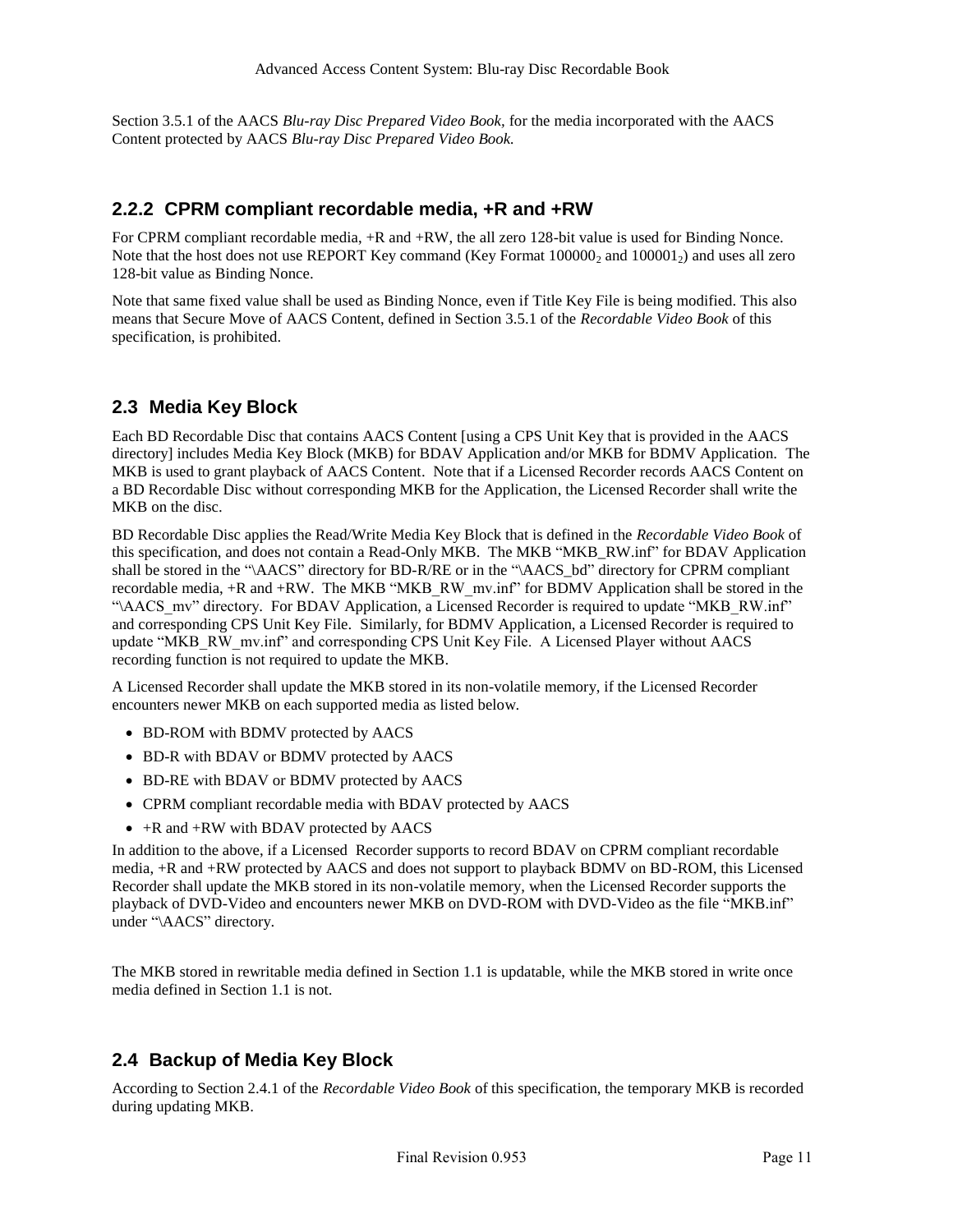The temporary MKB "BAK\_MKB.inf" for BDAV Application shall be stored in the "\AACS" directory for BD-R/RE and in the "\AACS\_bd" directory for CPRM compliant recordable media, +R and +RW. The temporary MKB "BAK\_MKB.inf" for BDMV Application shall be stored in the "\AACS\_mv" directory. The syntax of "BAK\_MKB.inf" is the same as "MKB\_RW.inf", and the contents of "BAK\_MKB.inf" is exactly the same as the contents of "MKB\_RW.inf" at the time when the temporary MKB is generated.

Details and the usage of the temporary MKB are defined in Section 2.4.1 of the *Recordable Video Book* of this specification and the BD Recordable Disc applies the recovery protocol described in Section 2.4.1.1 of the *Recordable Video Book* of this specification.

## **2.5 Partial Media Key Block for Host Revocation List**

The Licensed Drive shall update the Host Revocation List (HRL) stored in its non-volatile memory, if the Licensed Drive encounters newer HRL on each supported media as listed below.

- BD-ROM protected by AACS
- BD-R protected by AACS
- BD-RE protected by AACS
- CPRM compliant recordable media protected by AACS
- $\bullet$  +R and +RW protected by AACS

Update process for each media is described in subsections.

## **2.5.1 BD-R / RE**

The Host Revocation List is stored as "BD HRL Record" in the Lead-in area of disc. BD HRL Record consists of "Additional Record Type", "Additional Record Length" and "Partial Media Key Block". For BD-R / RE, the original of BD HRL Record and the duplicate of BD HRL Record shall be stored as 64KB units with zero padding in the INFO2/Reserved5 and Reserved8 in Inner Zone 0 of the BD-R / RE respectively. The same data is written twice and these data shall be recorded from the beginning of the Reserved5 and Reserved8 without defect management.

(Note) The maximum size of reserved area for BD HRL Record on BD-R / RE is one megabyte.

[Table 2-3](#page-23-0) shows the data format for the BD HRL Record which is recorded in the Lead-in area of BD-R / RE.

<span id="page-23-0"></span>

| <b>Bit</b><br><b>Byte</b> | 7 | 6                                        | 5 | $\boldsymbol{4}$        | 3 |  |  |  |  |
|---------------------------|---|------------------------------------------|---|-------------------------|---|--|--|--|--|
|                           |   | Additional Record Type: 31 <sub>16</sub> |   |                         |   |  |  |  |  |
|                           |   |                                          |   |                         |   |  |  |  |  |
|                           |   | <b>Additional Record Length</b>          |   |                         |   |  |  |  |  |
|                           |   |                                          |   |                         |   |  |  |  |  |
|                           |   |                                          |   |                         |   |  |  |  |  |
|                           |   |                                          |   | Partial Media Key Block |   |  |  |  |  |
|                           |   |                                          |   |                         |   |  |  |  |  |

#### **Table 2-3 BD HRL Record Format**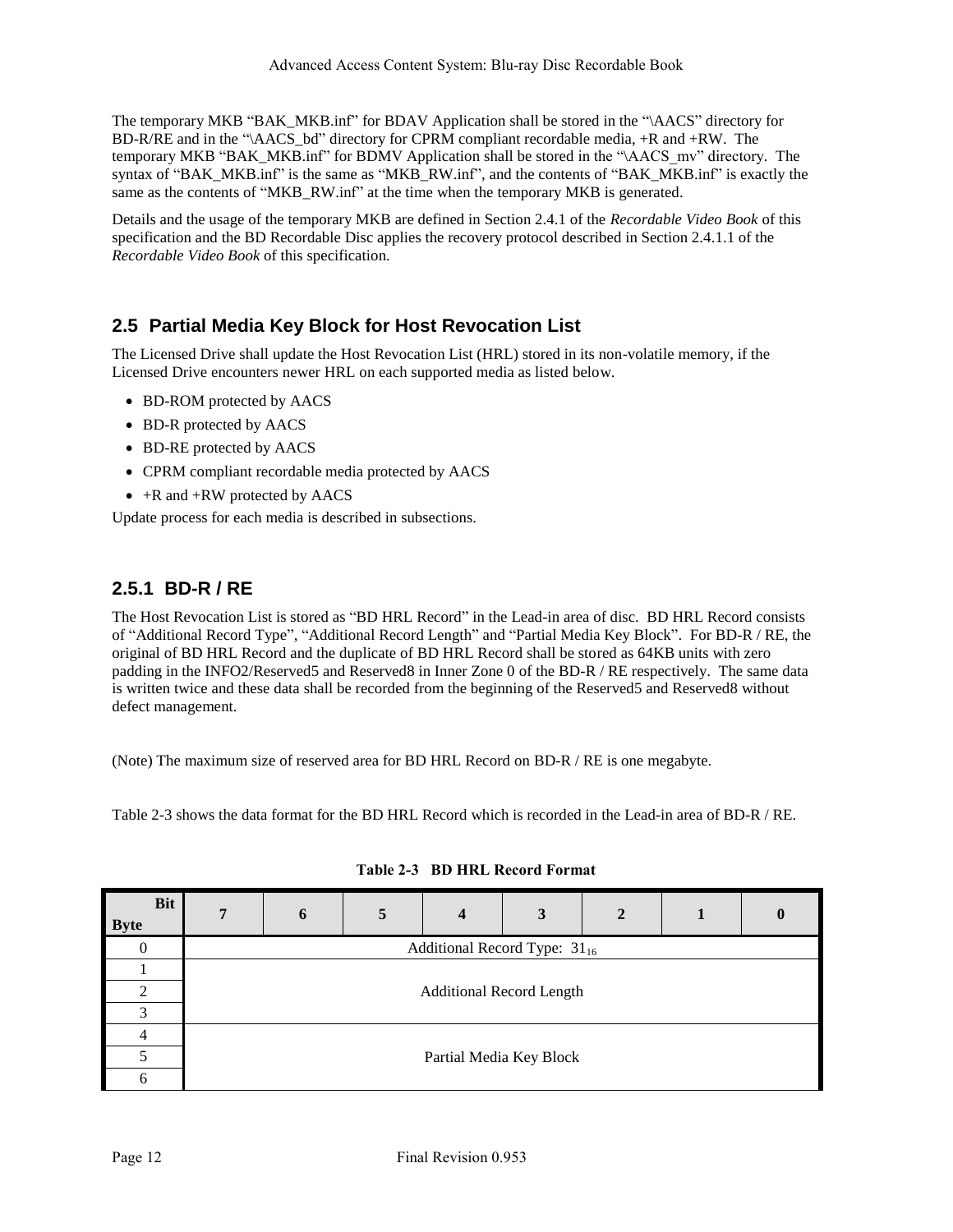| $\cdots$   |           |
|------------|-----------|
| $Length -$ |           |
| Length     |           |
| $\cdots$   | (padding) |
| 64K*X-1    |           |

Additional Record Type shall be  $31_{16}$  for the BD HRL Record.

Additional Record Length indicates the number of bytes in this Record, including the Additional Record Type and the Additional Record Length, and excluding padding.

The Partial Media Key Block consists of "Type and Version Record" and "Host Revocation List Record" of the Media Key Block.

[Table 2-4](#page-24-0) shows the data format for the Partial Media Key Block which is included in the BD HRL Record.

<span id="page-24-0"></span>

| <b>Bit</b><br><b>Byte</b> | $\overline{7}$ | 6                           | 5                       | $\overline{\mathbf{4}}$ | 3 | $\overline{2}$ | 1 | 0 |
|---------------------------|----------------|-----------------------------|-------------------------|-------------------------|---|----------------|---|---|
| $\boldsymbol{0}$          |                |                             |                         |                         |   |                |   |   |
| $\cdots$                  |                |                             | Type and Version Record |                         |   |                |   |   |
| 11                        |                |                             |                         |                         |   |                |   |   |
| 12                        |                |                             |                         |                         |   |                |   |   |
| 13                        |                |                             |                         |                         |   |                |   |   |
| 14                        |                |                             |                         |                         |   |                |   |   |
|                           |                | Host Revocation List Record |                         |                         |   |                |   |   |
| $\cdots$                  |                |                             |                         |                         |   |                |   |   |
|                           |                |                             |                         |                         |   |                |   |   |
| X                         |                |                             |                         |                         |   |                |   |   |

#### **Table 2-4 Partial Media Key Block Format**

The Licensed Drive with BD-R/RE reading function is required to store only the Partial Media Key Block in its non-volatile memory. In other words, the Licensed Drive is not required to store the Additional Record Type and the Additional Record Length in its non-volatile memory. The Host Revocation List Record required to be stored in the non-volatile memory of the Licensed Drive consists of the data being signed for the first signature block including the Signature for Block 1. The details of the Host Revocation List Record are defined in Section 3.2.5.1.2 of the *Introduction and Common Cryptographic Elements* book of this specification.

For the BD-R / RE which does not have the BD HRL Record in the Lead-in area, the Licensed Drive with recording function shall write the BD HRL Record on the disc before it writes the Binding Nonce on the disc if the new Binding Nonce is written on the disc by the Licensed Drive with recording function. The Additional Record Type and the Additional Record Length shall be generated by the Licensed Drive with recording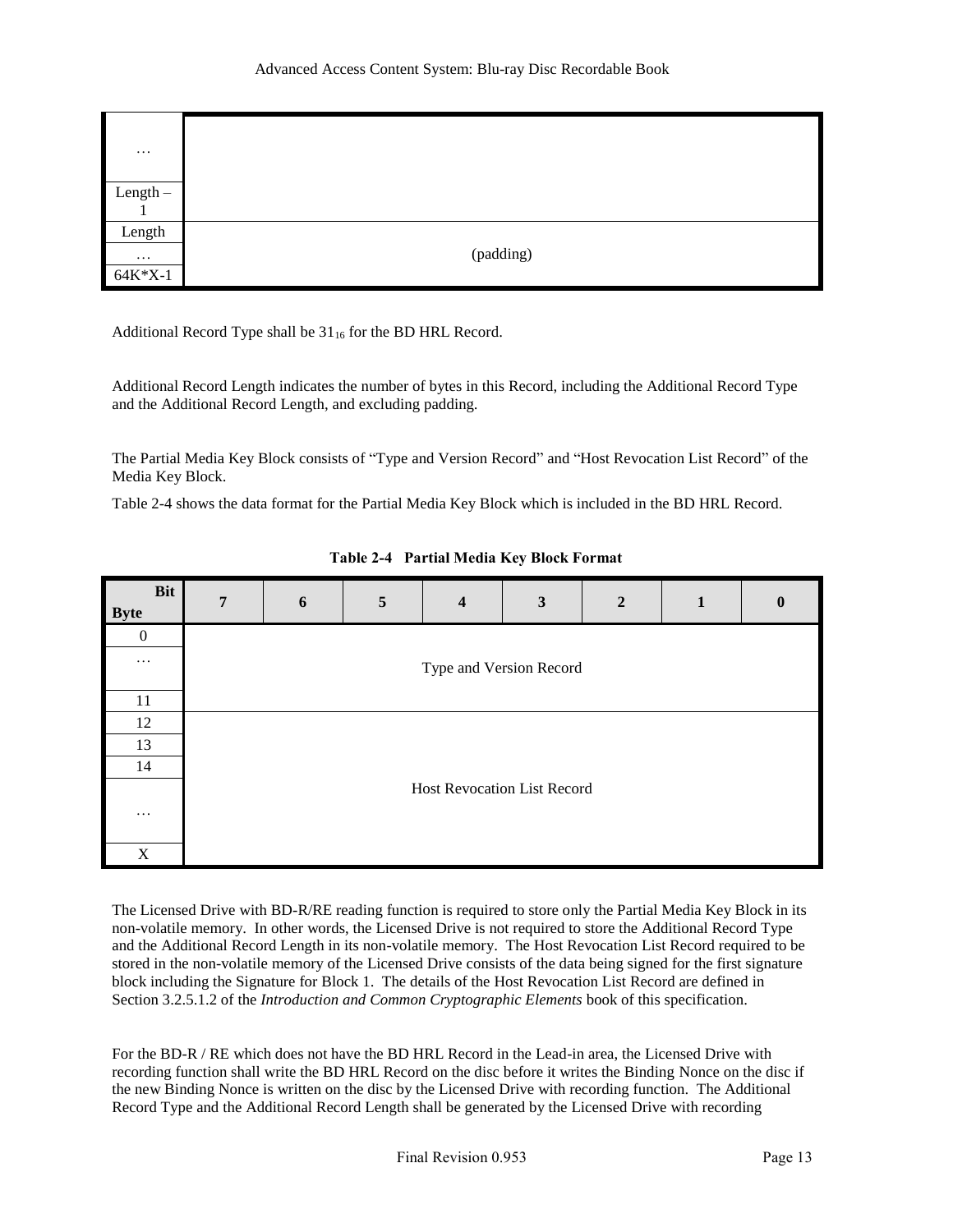function to form the BD HRL Record using the Partial Media Key Block stored in non-volatile memory of the Licensed Drive with recording function.

On the other hand, for the Blu-ray Disc Rewritable Media (BD-RE) which has the BD HRL Record in the Leadin area, if the version-number of the BD HRL Record recorded on the media is lower than the version number of the Partial Media Key Block stored in the Licensed Drive with recording function, the Licensed Drive with recording function shall generate the BD HRL Record using its Partial Media Key Block and write it on the media before it writes the Binding Nonce on the disc if the new Binding Nonce is written on the disc by the Licensed Drive with recording function.

The behavior for Licensed Drive is as follows:

In case that the Licensed Drive cannot verify the BD HRL Record on the media, the Licensed Drive shall read the Partial Media Key Block stored in non-volatile memory of the Licensed Drive and use it for the authentication process. In case that the Licensed Drive cannot read the BD HRL Record on the media for some reason, it shall read the Partial Media Key Block stored in non-volatile memory of the Licensed Drive and use it for the authentication process. Note that the Licensed Drive with recording function shall update the BD HRL Record in the Lead-in area before it writes the Binding Nonce on the disc if the new Binding Nonce is written on the disc by the Licensed Drive with recording function. Notwithstanding the foregoing, the Licensed Drive with recording function might not update the BD HRL Record in the Lead-in area if the Licensed Drive cannot write it for some reason (e.g. media error).

#### **2.5.2 CPRM compliant recordable media**

CPRM MKB in the Lead-in Area may include the Type and Version Record and the Host Revocation List (HRL) Record. In the case that the CPRM MKB contains the Type and Version Record and the HRL Record, these two Records always follow the last Conditionally Calculate Media Key Record. If no Conditionally Calculate Media Key Records are present, then these two Records follow the Calculate Media Key Record. Both of the Type and Version Record as well as the HRL Record shall precede the End of Media Key Block Record. Implementations shall not assume fixed record positioning for the Type and Version Record and the HRL Record.

In case of CPRM compliant recordable media, the Partial Media Key Block may be pre-recorded in the media, and the Licensed Drive need not to update the HRL in the media by one in non-volatile memory, even if the HRL in non-volatile memory is newer than one in the media.

On the other hand, the Licensed Drive shall update the HRL in non-volatile memory by one in the media, if the HRL in the media is correctly verified and newer than one in the media.

The behavior for Licensed Drive is as follows:

In case that the Licensed Drive cannot find or verify HRL Record on the media, the Licensed Drive shall read the Partial Media Key Block stored in non-volatile memory of the Licensed Drive and use it for the authentication process. In case that the Licensed Drive cannot read the HRL Record on the media for some reason, it shall read the Partial Media Key Block stored in non-volatile memory of the Licensed Drive and use it for the authentication process.

#### **2.5.3 +R and +RW**

The Host Revocation List is stored as "BD HRL Record" in the Lead-in area of disc. BD HRL Record consists of "Additional Record Type", "Additional Record Length" and "Partial Media Key Block". For +R / +RW, the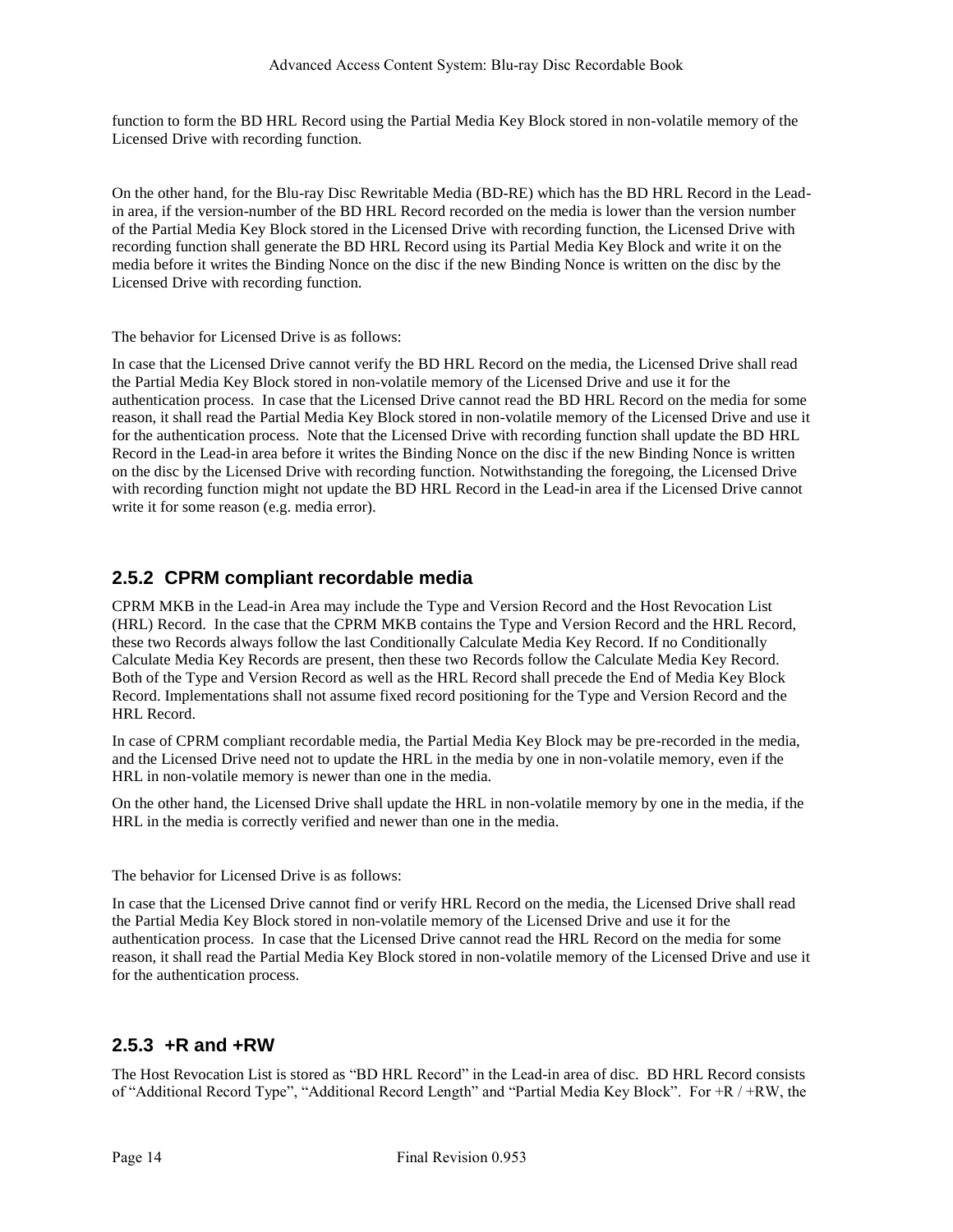original of BD HRL Record and the duplicate of BD HRL Record shall be stored in the Buffer Zone 2 of Leadin. The same data is written twice and these data shall be recorded from PSN 02FE11 $_{16}$  and 02FF11 $_{16}$ .

(Note) The maximum size of reserved area for BD HRL Record on  $+R$  /  $+RW$  is 446 kilobytes for each of the two copies.

For the data format of the BD HRL Record, refer Section 2.5.1 of this specification.

The Licensed Drive with  $+R$  /  $+RW$  reading function is required to store only the Partial Media Key Block in its non-volatile memory. In other words, the Licensed Drive is not required to store the Additional Record Type and the Additional Record Length in its non-volatile memory. The Host Revocation List Record required to be stored in the non-volatile memory of the Licensed Drive consists of the data being signed for the first signature block including the Signature for Block 1. The details of the Host Revocation List Record are defined in Section 3.2.5.1.2 of the *Introduction and Common Cryptographic Elements* book of this specification.

For the +R / +RW media which does not have the BD HRL Record in the Lead-in area, the Licensed Drive with recording function shall write the BD HRL Record on the disc, when Media ID is requested. The Additional Record Type and the Additional Record Length shall be generated by the Licensed Drive with recording function to form the BD HRL Record using the Partial Media Key Block stored in non-volatile memory of the Licensed Drive with recording function.

On the other hand, for the +RW media which has the BD HRL Record in the Lead-in area, if the versionnumber of the BD HRL Record recorded on the media is lower than the version number of the Partial Media Key Block stored in the Licensed Drive with recording function, the Licensed Drive with recording function shall generate the BD HRL Record using its Partial Media Key Block and write it on the media, when Media ID is requested.

The behavior for Licensed Drive is as follows:

In case that the Licensed Drive cannot verify the BD HRL Record on the media, the Licensed Drive shall read the Partial Media Key Block stored in non-volatile memory of the Licensed Drive and use it for the authentication process. In case that the Licensed Drive cannot read the BD HRL Record on the media for some reason, it shall read the Partial Media Key Block stored in non-volatile memory of the Licensed Drive and use it for the authentication process. Note that the Licensed Drive with recording function shall update the BD HRL Record in the Lead-in area when Media ID is requested. Notwithstanding the foregoing, the Licensed Drive with recording function might not update the BD HRL Record in the Lead-in area if the Licensed Drive cannot write it for some reason (e.g. media error).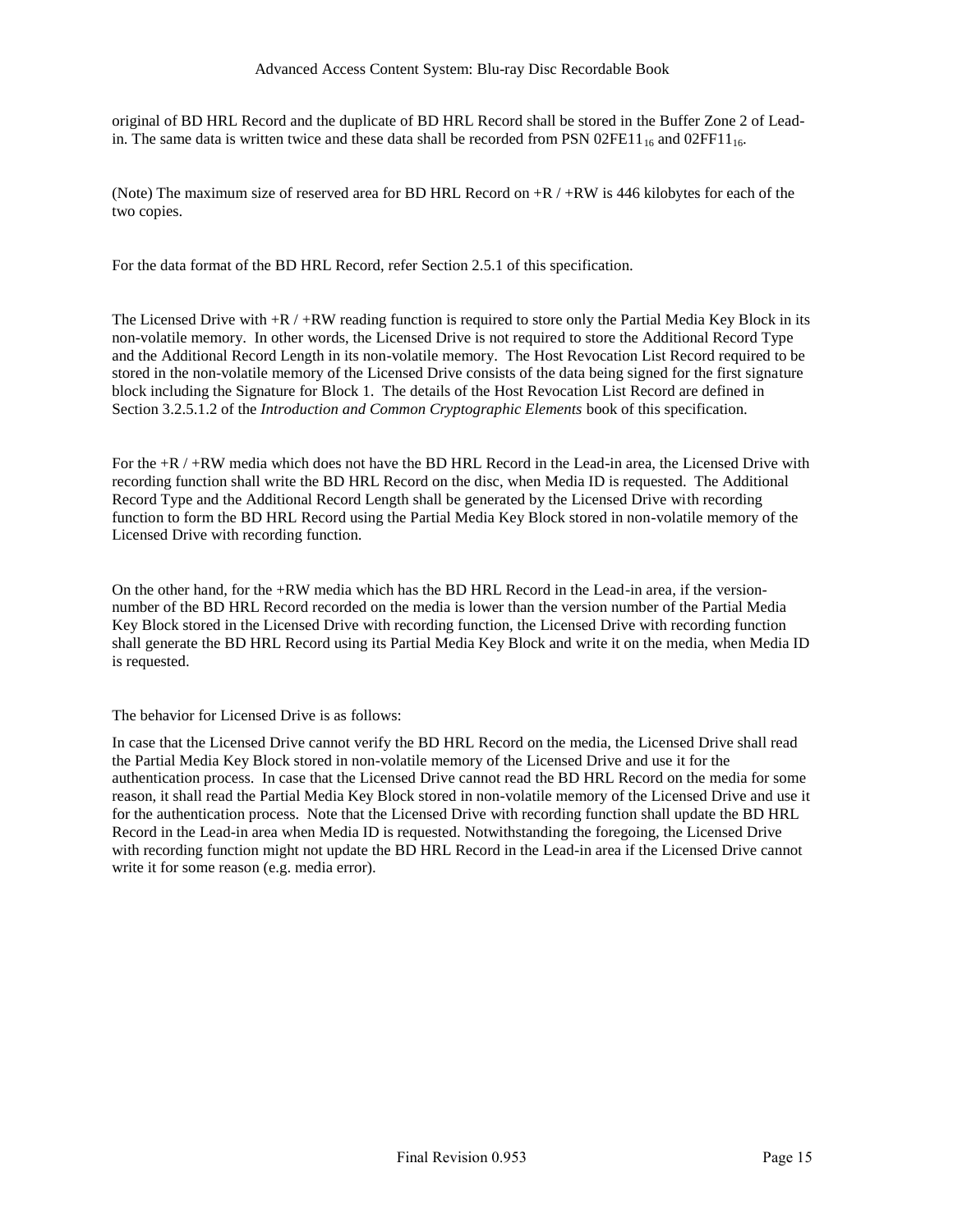This page is intentionally left blank.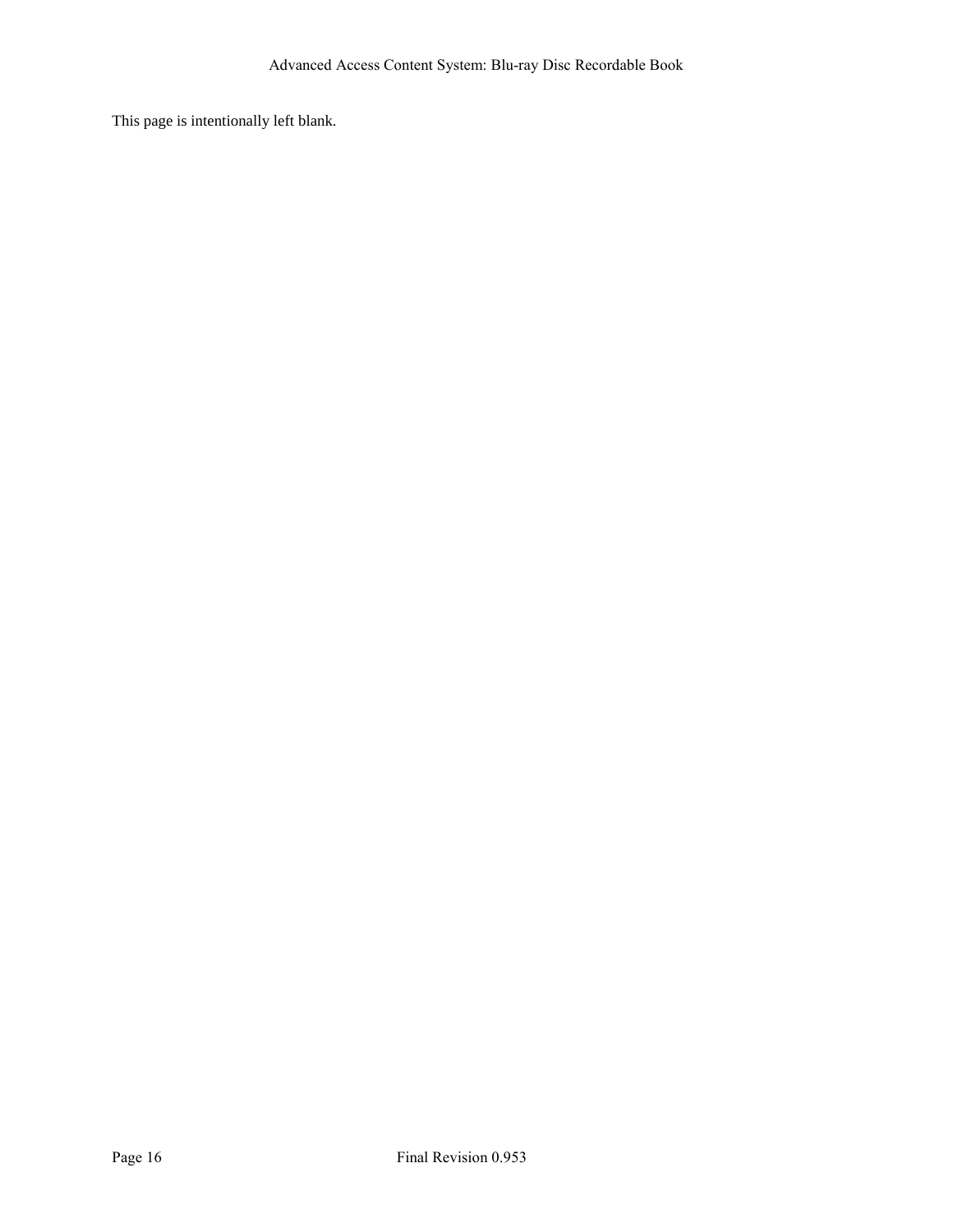# **Chapter 3 Details for Content Encryption and Decryption**

## **3. Introduction**

The general approach for encryption and decryption of AACS Content is specified in Chapter 3 of the *Recordable Video Book*. This section describes additional details of that approach that are specific to the use of AACS encryption with BD Recordable Discs.

## **3.1 CPS Unit and Application Format Structure**

#### **3.1.1 Format Structure of BDMV Application**

BDMV Application Format is defined in *Blu-ray Disc Association, System Description Blu-ray Disc Rewritable Format, part 3: Audio Visual Basic Format Specifications, version 3.0*, which has a format for realtime recording and editing by using BDMV Application Format. AACS encryption specified in this book can be applied to only the format for realtime recording and editing.

[Figure 3-1](#page-28-0) describes a simplified diagram of the BDMV Application Format for realtime recording and editing. This application format has four layers for managing AV stream files: those are Index Table, Movie Object, PlayList and Clip.



<span id="page-28-0"></span>**Figure 3-1 Application Format Structure and CPS Unit for BDMV Application**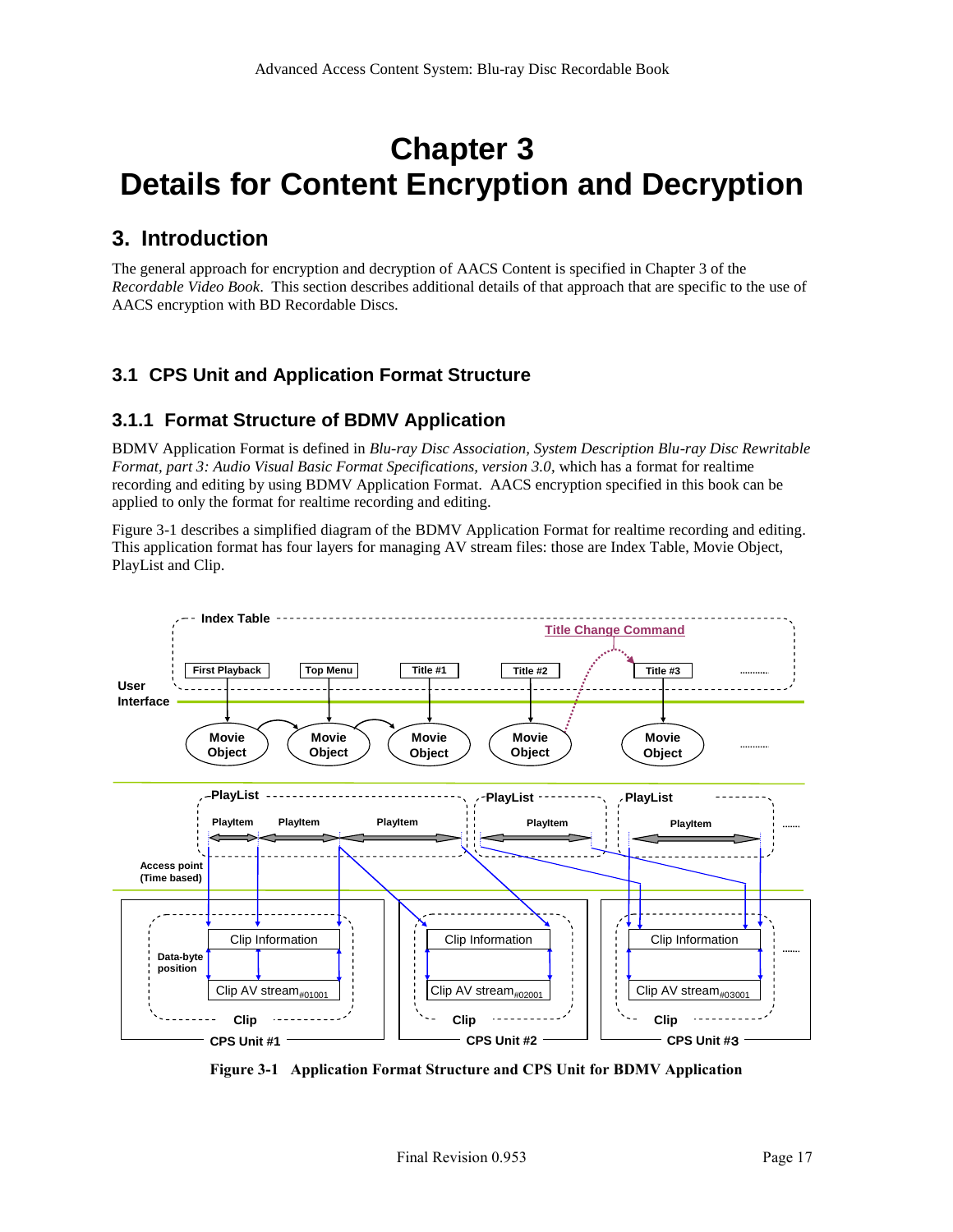## **3.1.1.1 Clip**

Each pair of an AV stream file and its attribute is considered to be one object. A Clip is an object consisting of a Clip AV stream file and its corresponding Clip Information file. A Clip AV stream file stores data, which is basically an MPEG-2 transport stream defined in a structure conforming to *Blu-ray Disc Association, System Description Blu-ray Disc Rewritable Format, part 3: Audio Visual Basic Format Specifications, version 3.0*. The Clip Information file stores the time stamps of the access point into the corresponding AV stream file. The Player reads the Clip Information to find out the position where it begins to read the data from the AV stream file.

## **3.1.1.2 PlayList**

A PlayList is a collection of playing intervals in the Clips. One such playing interval is called a PlayItem and consists of a pair of "IN-point and OUT-point" that point to positions on a time axis of the Clip. Therefore, a PlayList is a collection of PlayItems. Here the IN-point means a start point of a playing interval and the OUTpoint means an end point of the playing interval.

## **3.1.1.3 Movie Object**

A Movie Object consists of an executable navigation command program. This enables dynamic scenario description. Movie Objects are a layer above PlayLists. A navigation command in a Movie Object can launch a PlayList playback or a Move Object can call another Movie Object so that a set of Movie Objects can manage playback of PlayLists in accordance with user's interaction and preferences.

## **3.1.1.4 Index Table**

The Index Table is top-level information of the application format. This table contains entry points for all Titles, First Playback, and Top Menu. The Player references this table whenever a Title, First Playback, or Menu executing operation needs to be performed.

#### **3.1.1.5 First Playback**

First Playback may be optionally defined in the Index Table and points to a Movie Object, which then plays automatically. When the disc is loaded, the player refers to the entry of "First Playback" and obtains the corresponding Movie Object. First Playback Movie Object is an optional function. A disc may or may not contain First Playback Movie Object.

#### **3.1.1.6 Top Menu**

Top Menu may be optionally defined in the Index Table and points to a Movie Object. Top Menu can be called by a user operation such as "MenuCall". A Movie Object indexed by Top Menu executes a PlayList whose PlayItem links a Clip having Button Objects. Each Button Object branches off to another Movie Object as a child Menu. Top Menu Movie Object is an optional function. A disc may or may not contain Top Menu Movie Object.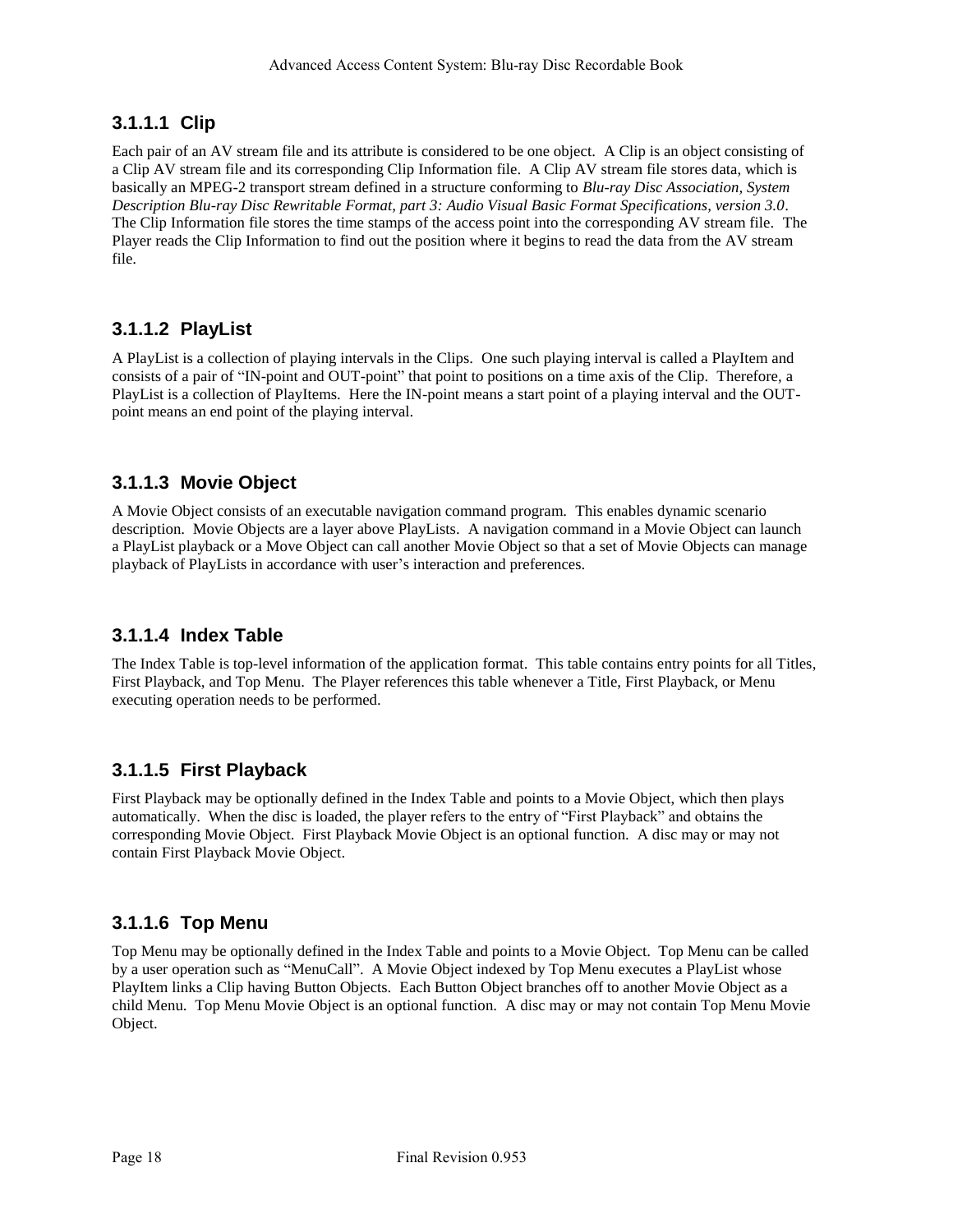#### **3.1.1.7 Title**

Title is a logical unit for the user to recognize one playback group. The group may be one linear playback block or it may be a non-linear playback block with branching points. Each Title has a title\_number. The title\_number values are defined in ascending order, starting from one. All the values of the title\_number shall be defined at least once on a disc.

## **3.1.1.8 CPS Unit for BDMV Application**

A CPS Unit is assigned to each Clip, which is encrypted by using the CPS Unit Key (Kcu) associated to the CPS Unit. Two different Clips shall not belong to same CPS Unit. Each CPS Unit has its corresponding CPS Unit Usage file. Each CPS Unit has a CPS\_Unit\_number. CPS\_Unit\_number values shall be in the range of 1~200, and the Unit\_Key\_File\_Header() in CPS Unit Key File defines the all CPS Unit number currently used for BDMV Application. CPS Unit Key File for BDMV Application is defined in Section [3.2.1](#page-35-0) of this specification.

A Clip AV stream assigned as Main TS and a Clip AV stream assigned as Sub TS may coexist if IG stream is used as Sub TS for menu purpose. In this case, a Licensed Player shall apply a Usage Rule for Main TS to both Clip AV streams. Note that when encrypting/decrypting the CPS Unit Key for Main TS and Sub TS, the corresponding Usage Rule shall be used for each calculation of CPS Unit Key, i.e. AES-H(Usage Rules for Sub TS) shall be used for calculating of CPS Unit Key for Sub TS. Detailed information of Main TS, Sub TS and IG stream is described in *Blu-ray Disc Association, System Description Blu-ray Disc Rewritable Format, part 3: Audio Visual Basic Format Specifications, version 3.0*.

[Figure 3-2](#page-31-0) shows the directory structure of BDMV Application Format. Detailed information is described in *Blu-ray Disc Association, System Description Blu-ray Disc Rewritable Format, part 3: Audio Visual Basic Format Specifications, version 3.0*.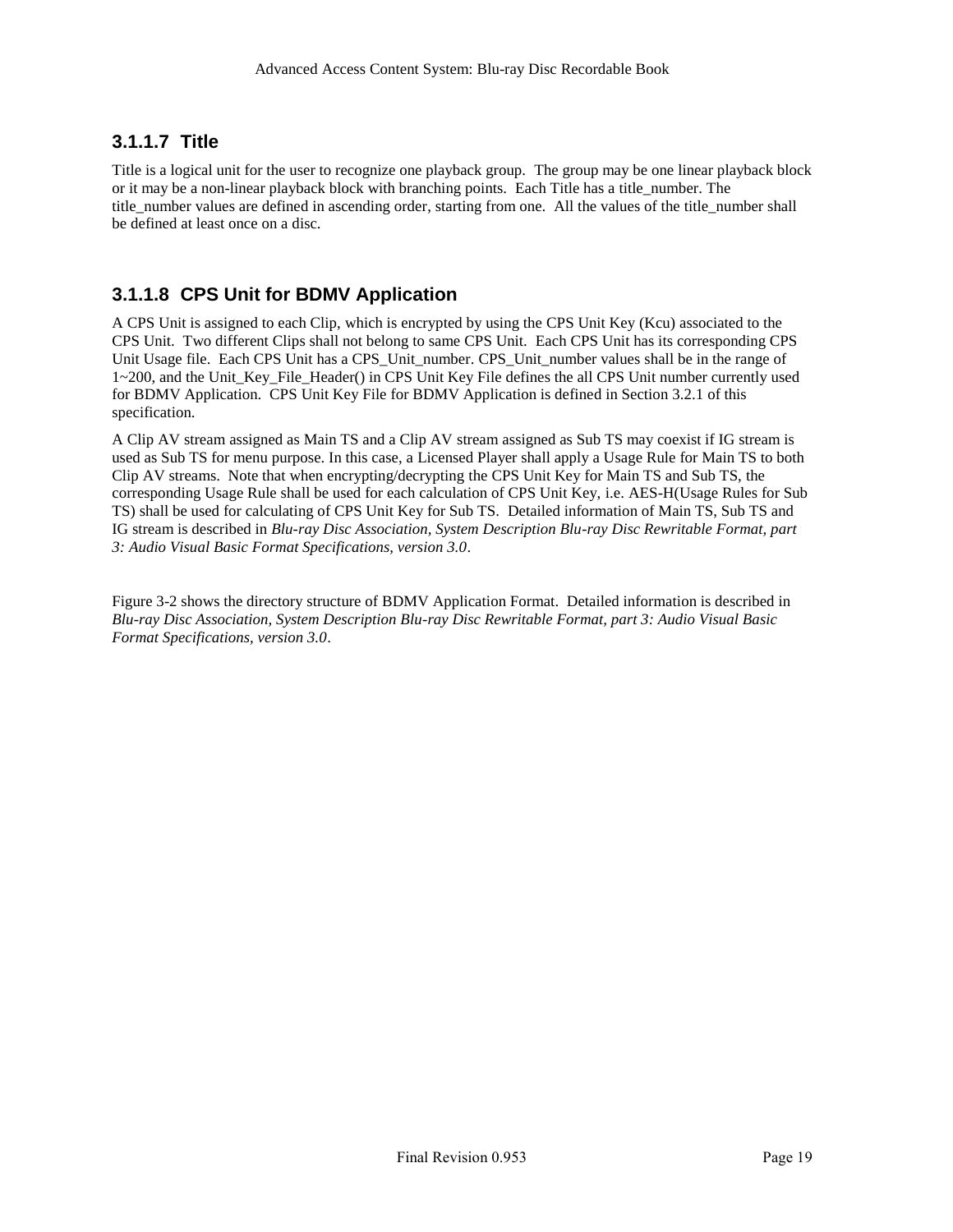

**Figure 3-2 Directory structure for BDMV Application**

<span id="page-31-0"></span>Note that AACS shall be applied to only Clip AV stream files under "\BDMV\STREAM" directory. Any other data under BDMV directory shall not be encrypted. There may be both encrypted Clip AV stream files and unencrypted Clip AV stream files on a BD Recordable Disc.

#### **3.1.1.8.1 CCI Sequence**

In case of Clip AV stream file, CCI information corresponding to a specific segment of a CPS Unit may be different from each other. A sequence of source packets in which the status of copy control information (CCI) is constant is called a CCI Sequence. A CPS Unit may contain one or more CCI Sequences.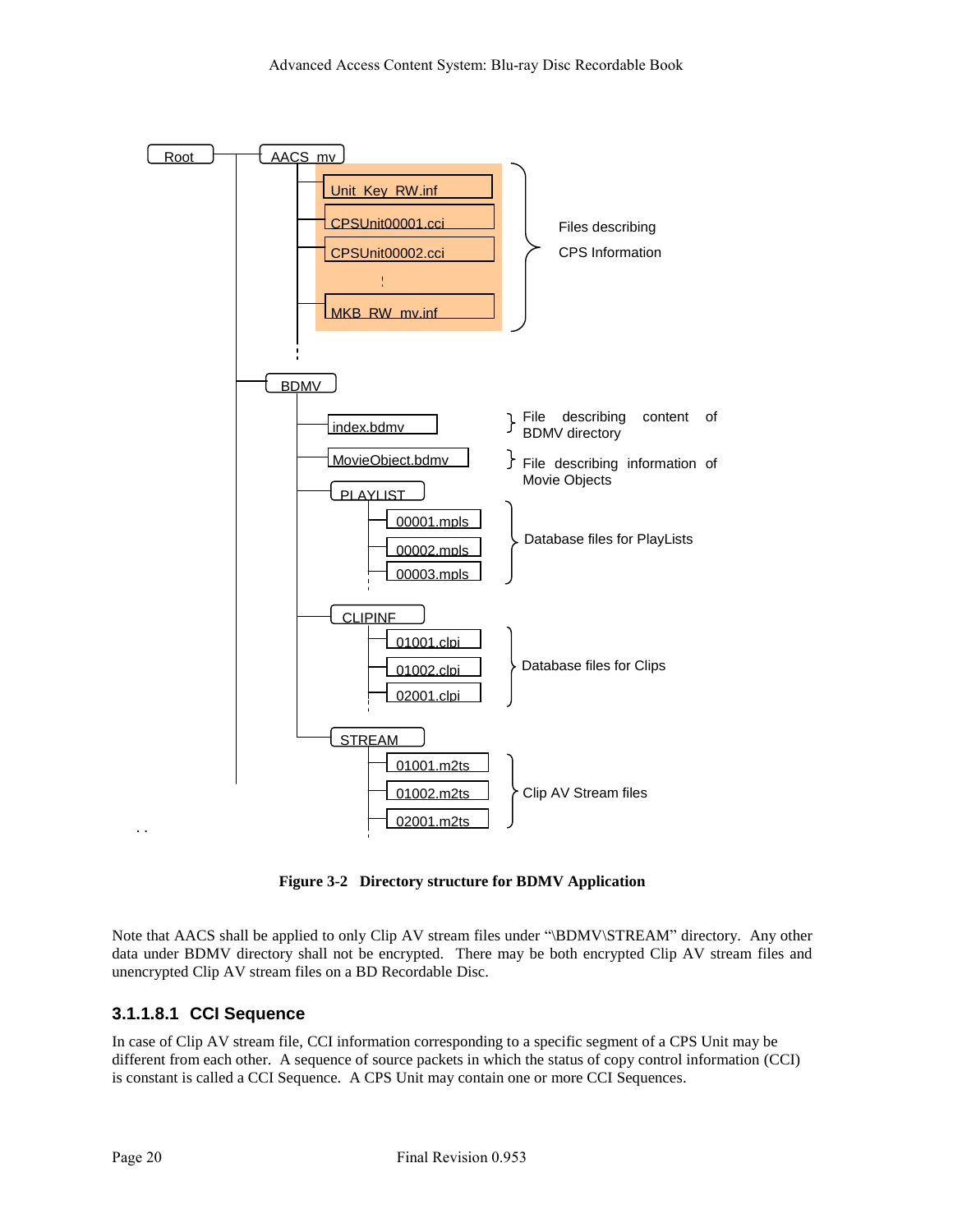## **3.1.2 Format Structure of BDAV Application**

BDAV Application Format is defined in *Blu-ray Disc Association, System Description Blu-ray Disc Rewritable Format, part 3: Audio Visual Basic Format Specifications, version 2.0* and *Blu-ray Disc Association, System Description Blu-ray Disc Rewritable Format (BDXL), part 3: Audio Visual Basic Format Specifications, version 4.0*.



[Figure 3-3](#page-32-0) describes a simplified diagram of the BDAV Application format.

**Figure 3-3 Application Format Structure and CPS Unit for BDAV Application**

<span id="page-32-0"></span>This application format has two layers for managing AV stream files: PlayList and Clip. BDAV Application files are stored in the "\BDAV" directory called "Basic BDAV" directory, and are also stored in "\BDAV1", "\BDAV2", "\BDAV3", and "\BDAV4"directories called "Aux BDAV" directory.

In addition, BDAV Application Format has a function to store/display thumbnail pictures. [Figure 3-4](#page-32-1) describes the diagram of thumbnail files. Thumbnail files have two layers for managing pictures: Thumbnail index and Thumbnail data.



<span id="page-32-1"></span>**Figure 3-4 Application Format Structure and CPS Unit for BDAV Application**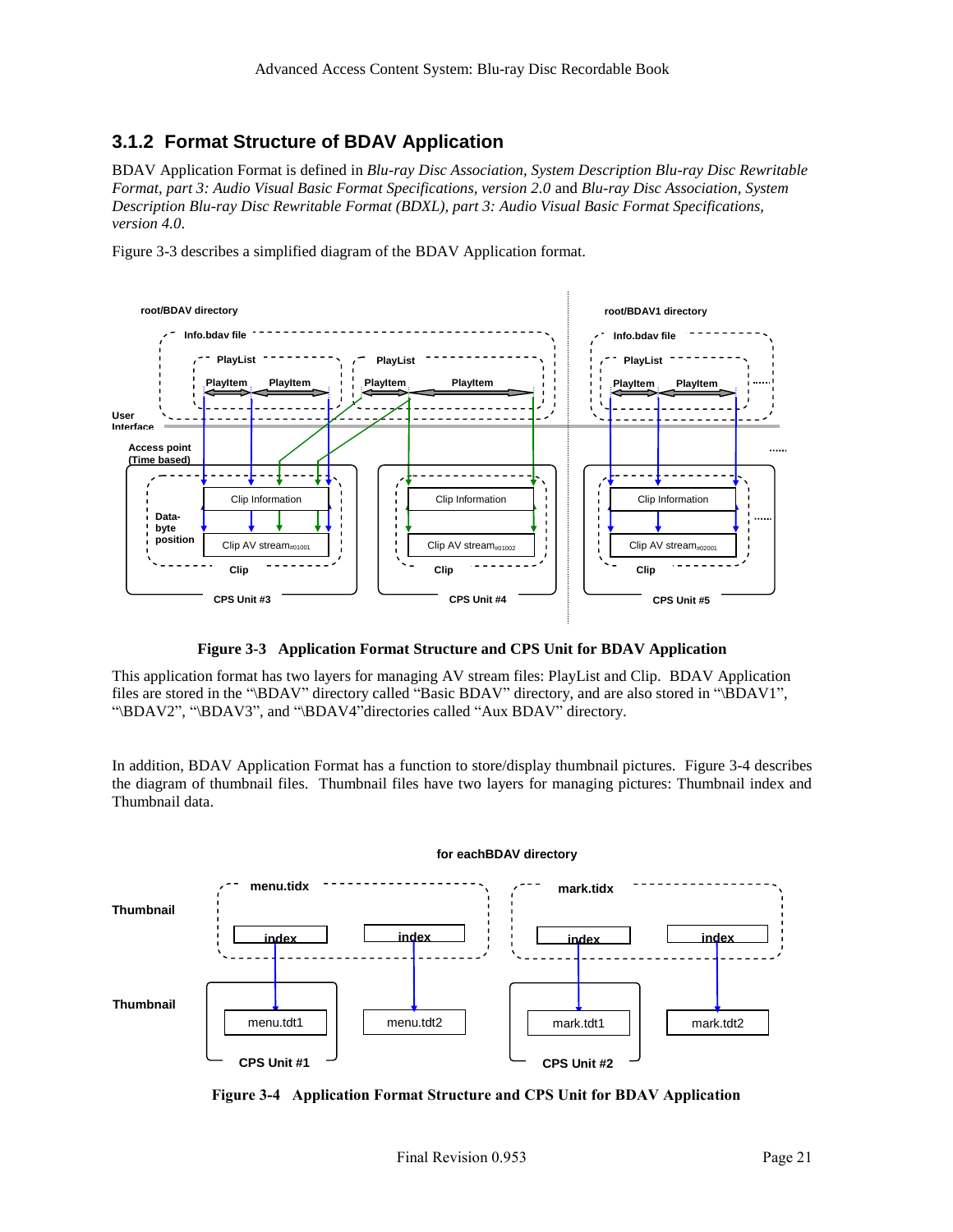## **3.1.2.1 Clip**

Each pair of an AV stream file and its attribute is considered to be one object. A Clip is an object consisting of a Clip AV stream file and its corresponding Clip Information file. A Clip AV stream file stores data, which is basically an MPEG-2 transport stream defined in a structure conforming to *Blu-ray Disc Association, System Description Blu-ray Disc Rewritable Format, part 3: Audio Visual Basic Format Specifications, version 2.0* and *Blu-ray Disc Association, System Description Blu-ray Disc Rewritable Format (BDXL), part 3: Audio Visual Basic Format Specifications, version 4.0*. The Clip Information file stores the time stamps of the access point into the corresponding AV stream file. The Player reads the Clip Information to find out the position where it begins to read the data from the AV stream file.

## **3.1.2.2 PlayList**

A PlayList is a collection of playing intervals in the Clips. One such playing interval is called a PlayItem and consists of a pair of "IN-point and OUT-point" that point to positions on a time axis of the Clip. Therefore, a PlayList is a collection of PlayItems. Here the IN-point means a start point of a playing interval, and the OUTpoint means an end point of the playing interval.

## **3.1.2.3 infoBDAV**

Info.bdav file has the list of all PlayLists recorded in a BDAV directory.

## **3.1.2.4 menu.tidx and mark.tidx (Thumbnail Index File)**

menu.tidx and mark.tidx has the index information for the thumbnail. menu.tidx includes the index information to the pictures used for the menu presentation. mark.tidx includes the index information to the pictures associated to the mark information assigned to the PlayLists and/or Clips.

#### **3.1.2.5 menu.tdt1, menu.tdt2, mark.tdt1, and mark.tdt2 (Thumbnail Data File)**

menu.tdt1 and menu.tdt2 contain the thumbnail picture data pointed to by the menu.tidx file. menu.tdt1 is encrypted by the Unit Key for the CPS\_Unit associated to the menu thumbnail in a BDAV directory. menu.tdt2 is not encrypted.

mark.tdt1 and mark.tdt2 files contain the thumbnail picture data pointed to by the mark.tidx file. mark.tdt1 is encrypted by the Unit Key for the CPS\_Unit associated to the mark thumbnail in a BDAV directory. mark.tdt2 is not encrypted.

## **3.1.2.6 CPS Unit for BDAV Application**

A CPS Unit is assigned to each Clip, Menu Thumbnail, and Mark Thumbnail that are encrypted by using the CPS Unit Key (Kcu) associated to the CPS Unit. Two different Clips shall not belong to same CPS Unit. Each CPS Unit has its corresponding CPS Unit Usage file. Each CPS Unit has a CPS\_Unit\_number. CPS Unit number values shall be in the range of  $1~202$ , and the Unit Key File Header() in CPS Unit Key File defines the all CPS Unit number currently used for BDAV Application. CPS Unit Key File for BDAV Application is defined in Section [3.2.2](#page-39-0) of this specification.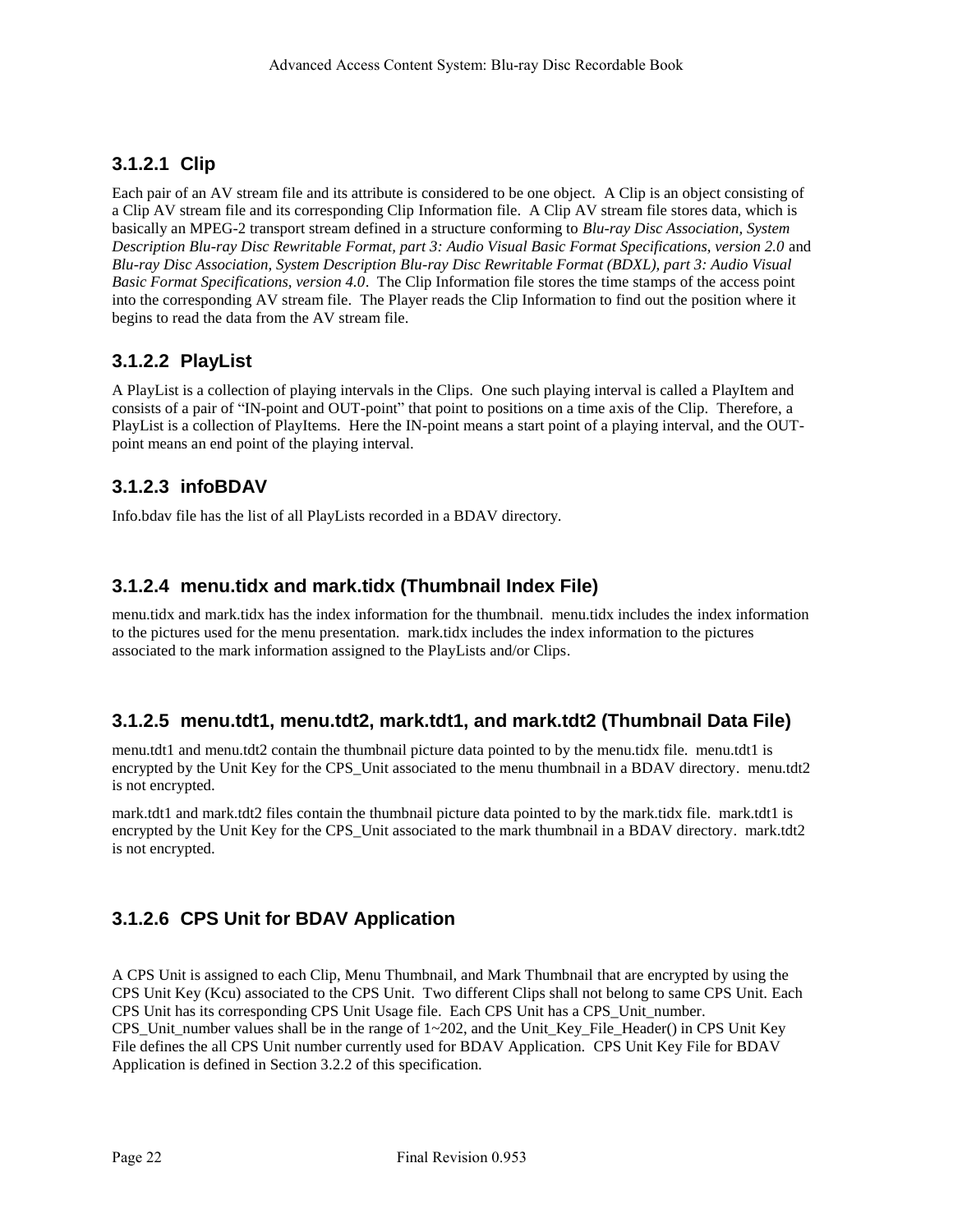[Figure 3-5](#page-34-0) shows the directory structure of BDAV Application Format for BD-R/RE media. In case of CPRM compliant recordable media, +R and +RW, the directory "\AACS\_bd" is used instead of "\AACS". Detailed information is described in *Blu-ray Disc Association, System Description Blu-ray Disc Rewritable Format, part 3: Audio Visual Basic Format Specifications, version 2.0* and *Blu-ray Disc Association, System Description Blu-ray Disc Rewritable Format (BDXL), part 3: Audio Visual Basic Format Specifications, version 4.0*.



<span id="page-34-0"></span>**Figure 3-5 Directory structure for BDAV Application**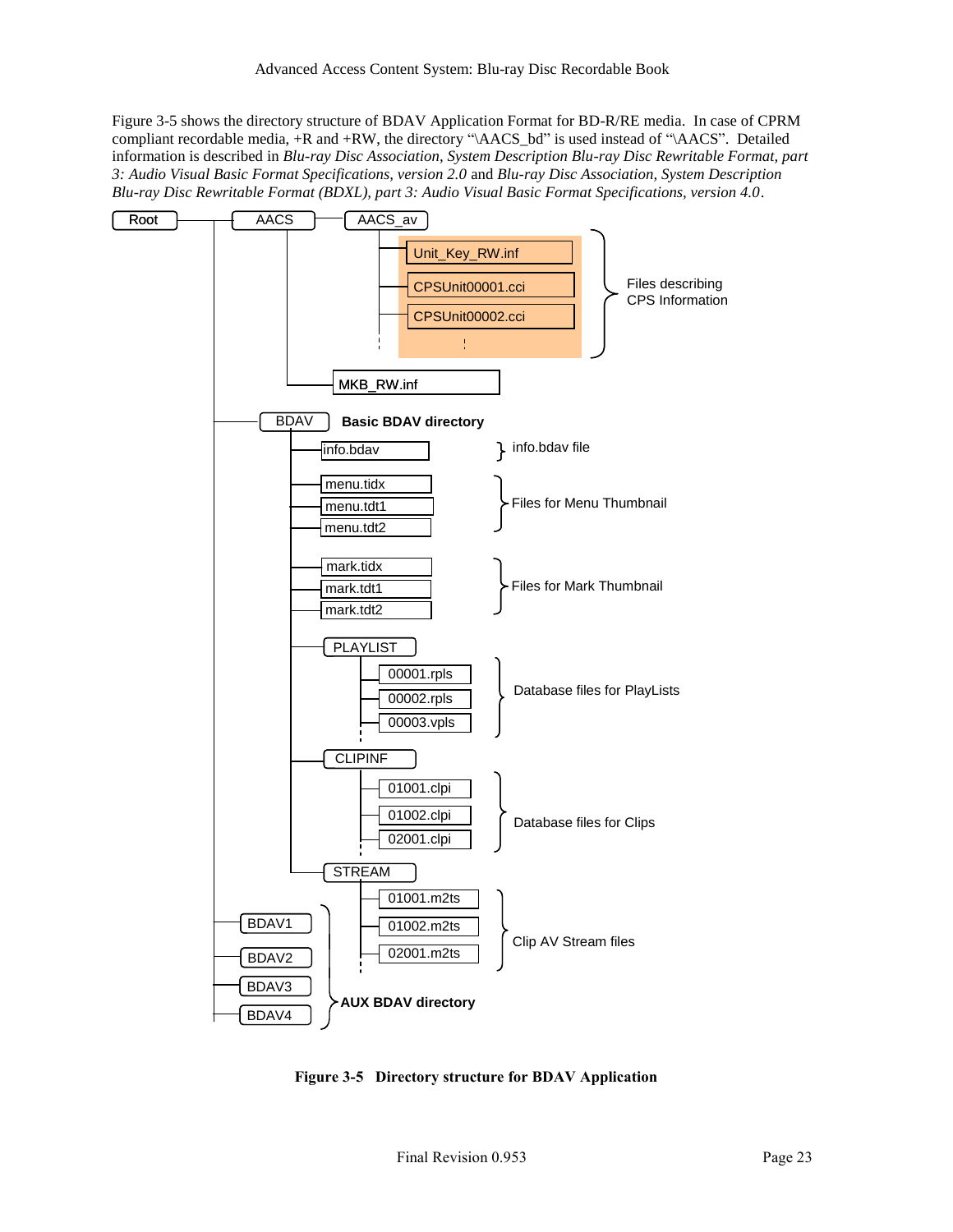Note that AACS shall be applied to only Clip AV stream files under "STREAM" directory, menu.tdt1, and mark.tdt1 files. Any other data under Basic BDAV directory and Aux BDAV directory shall not be encrypted. There may be both encrypted Clip AV stream files and unencrypted Clip AV stream files on a BD Recordable Disc.

#### **3.1.2.6.1 CCI Sequence**

In case of Clip AV stream file, CCI information corresponding to a specific segment of a CPS Unit may be different from each other. A sequence of source packets in which the status of copy control information (CCI) is constant is called a CCI Sequence. A CPS Unit may contain one or more CCI Sequences.

## **3.2 CPS Key File and CPS Usage File**

## <span id="page-35-0"></span>**3.2.1 CPS Unit Key File (Unit\_Key\_RW.inf) for BDMV Application**

Each CPS\_Unit on the BD Recordable Disc that is encrypted by AACS has a CPS Unit Key. All Unit Keys on one disc shall be stored in the CPS Unit Key File "Unit\_Key\_RW.inf" in the "\AACS\_mv" directory.

The following requirements are applied to the CPS Unit Key File to reserve enough size of continuous area for the CPS Unit Key File, and to avoid unexpected Read Modify Write operation to the ECC block that contains the CPS Unit Key File.

- The size of CPS Unit Key File shall be multiple of 65536 bytes.
- The CPS Unit Key File shall be allocated on an ECC block basis.

[Table 3-1](#page-36-0) shows the data structure for CPS Unit Key File for BDMV Application.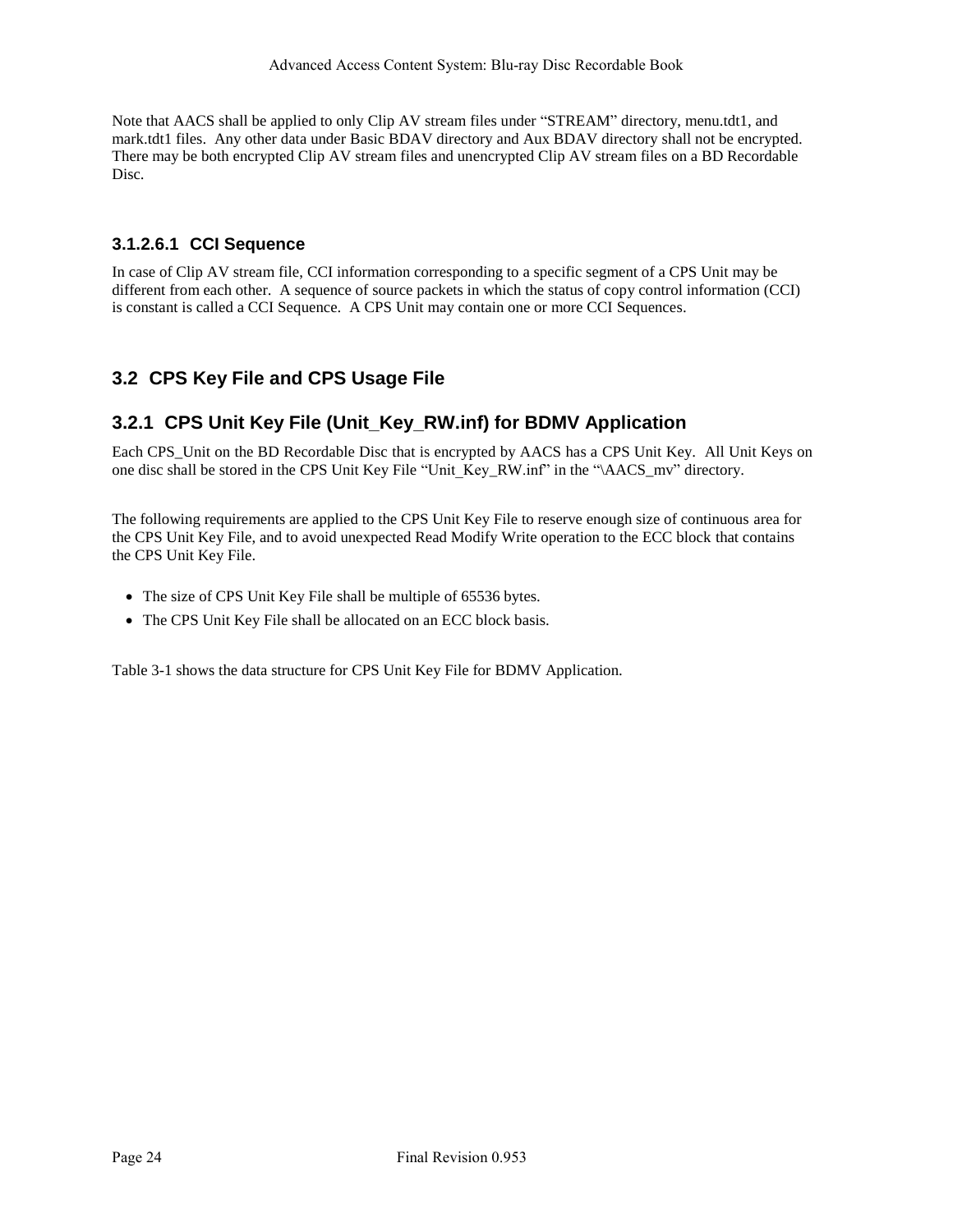<span id="page-36-0"></span>

| <b>Syntax</b>                | No. of bits | <b>Mnemonic</b> |
|------------------------------|-------------|-----------------|
| CPS Unit Key File {          |             |                 |
| Unit_Key_Block_start_address | 32          | uimsbf          |
| reserved for future use      | 96          | bslbf           |
| Unit_Key_File_Header()       |             |                 |
| For $(I=0; I$                | $(*1)$      |                 |
| padding word#I               | 16          | bslbf           |
|                              |             |                 |
| Unit_Key_Block()             |             |                 |
| For $(J=0; J$                | $(*2)$      |                 |
| padding word#J               | 16          | bslbf           |
|                              |             |                 |
|                              |             |                 |

**Table 3-1 Data Format of CPS Unit Key File for BDMV Application**

(\*1) X (size of padding word) shall be such a value less than 8 that Unit\_Key\_Block() begins at 16-byte boundary.

(\*2) Y (size of padding word) shall be such a value less than 32768 that the size of CPS Unit Key File becomes multiple of 65536-byte boundary.

Unit\_Key\_Block\_start\_address field (32 bits) indicates the start address of Unit\_Key\_Block() in the relative byte number from the first byte of CPS Unit Key File. The value of Unit\_Key\_Block\_start\_address field shall be a multiple of 16.

[Table 3-2](#page-37-0) shows the data structure for Unit\_Key\_File\_Header() of CPS Unit Key File for BDMV Application.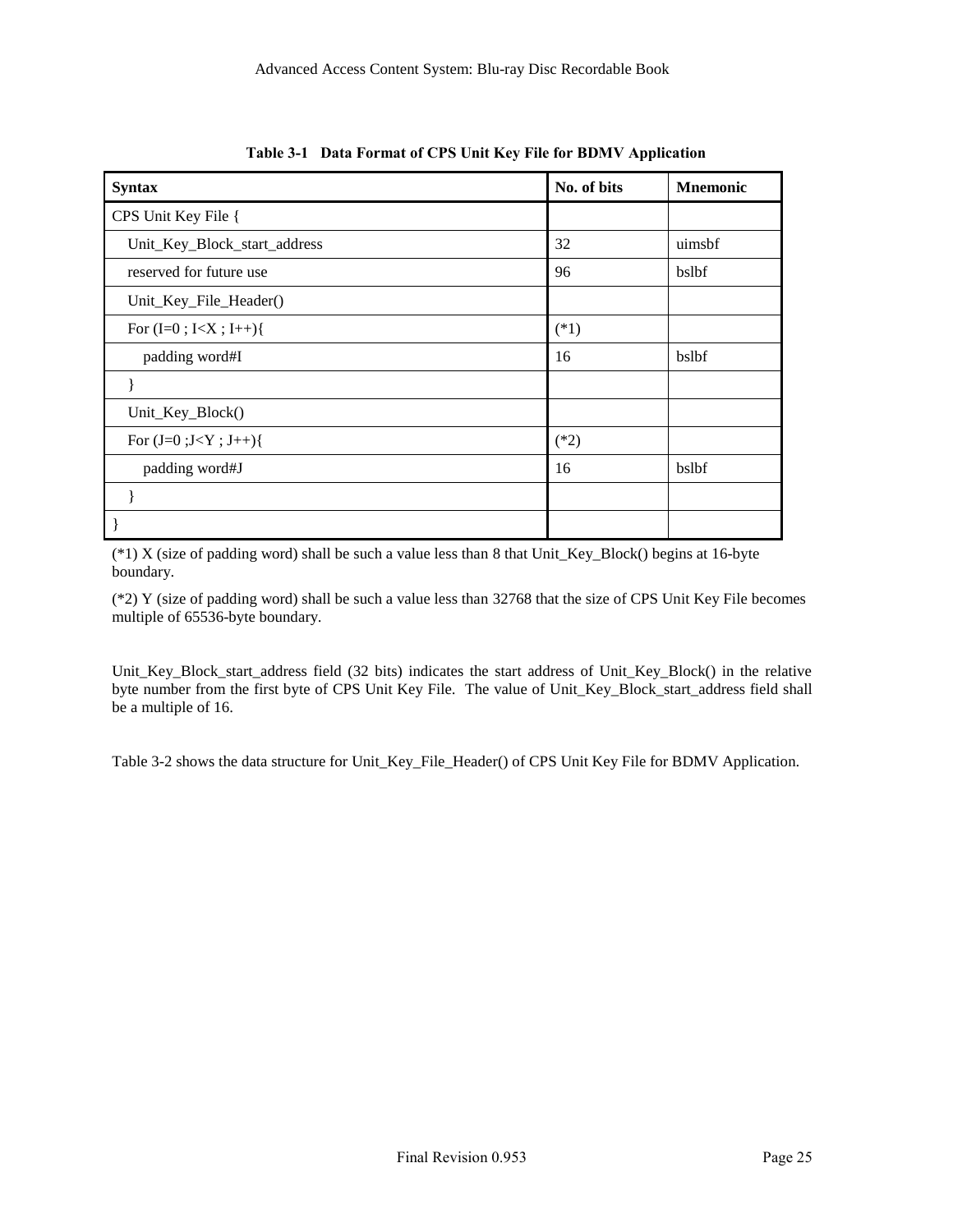<span id="page-37-0"></span>

| <b>Syntax</b>                                 | No. of bits | <b>Mnemonic</b> |
|-----------------------------------------------|-------------|-----------------|
| Unit_Key_File_Header(){                       |             |                 |
| Application_Type $(= 03_{16})$                | 8           | uimsbf          |
| Num_of_BD_Directory $(= 01_{16})$             | 8           | uimsbf          |
| (reserved)                                    | 16          | bslbf           |
| For(I=0; $I < Num\_of\_BD\_Directory; I++)$ { |             |                 |
| (reserved)                                    | 16          | uimsbf          |
| (reserved)                                    | 16          | uimsbf          |
| Num_of_Clip#I                                 | 16          | uimsbf          |
| $For (J=1; J < Num_of_Clip+1; J++)$           |             |                 |
| Clip_ID#J in Directory#I                      | 16          | bslbf           |
| CPS_Unit_number for Clip#J in Directory #I    | 16          | uimsbf          |
|                                               |             |                 |
|                                               |             |                 |
|                                               |             |                 |

**Table 3-2 Data Format of Unit\_Key\_File\_Header() for BDMV Application**

Application Type field (8 bits) indicates the type of AV Application that is used with the CPS Unit Key File. For BDMV Application on the BD Recordable Disc, the value of Application Type shall be 3 to indicate that the CPS Unit Key File is associated to BDMV Application on the BD Recordable Disc and the syntax complies with what is described in [Table 3-2.](#page-37-0)

Num\_of\_BD\_Directory field (8 bits) indicates the number of BD application directories recorded on the media. For BDMV Application, the value of Num\_of\_BD\_Directory shall be 1, because BDMV Application uses only one directory ("\BDMV" directory).

Num\_of\_Clip#I field (16 bits) indicates the number of AACS encrypted Clips on the disc. The maximum number of AACS encrypted Clips on the disc is 200.

Clip\_ID#J in Directory#I field (16 bits) indicates the number used in the file name of the AACS encrypted Clip. For the AACS encrypted Clip, this number shall be the value between 0 to 65535. For example, Clip ID#J in Directory #I shall be set to  $3039_{16}$  (12345 in decimal value) for the Clip Information file of "12345.clpi". If a Clip\_ID of actually recorded Clip is not listed, the Licensed Player shall not treat the corresponding Clip as AACS encrypted Clip.

CPS\_Unit\_number for Clip#J in Directory #I field (16 bits) indicates the CPS Unit number that each AACS encrypted Clip in the directory belongs to. The value of this field shall be in the range of  $1~200$ .

[Table 3-3](#page-38-0) shows the data structure for Unit\_Key\_Block() of CPS Unit Key File for BDMV Application.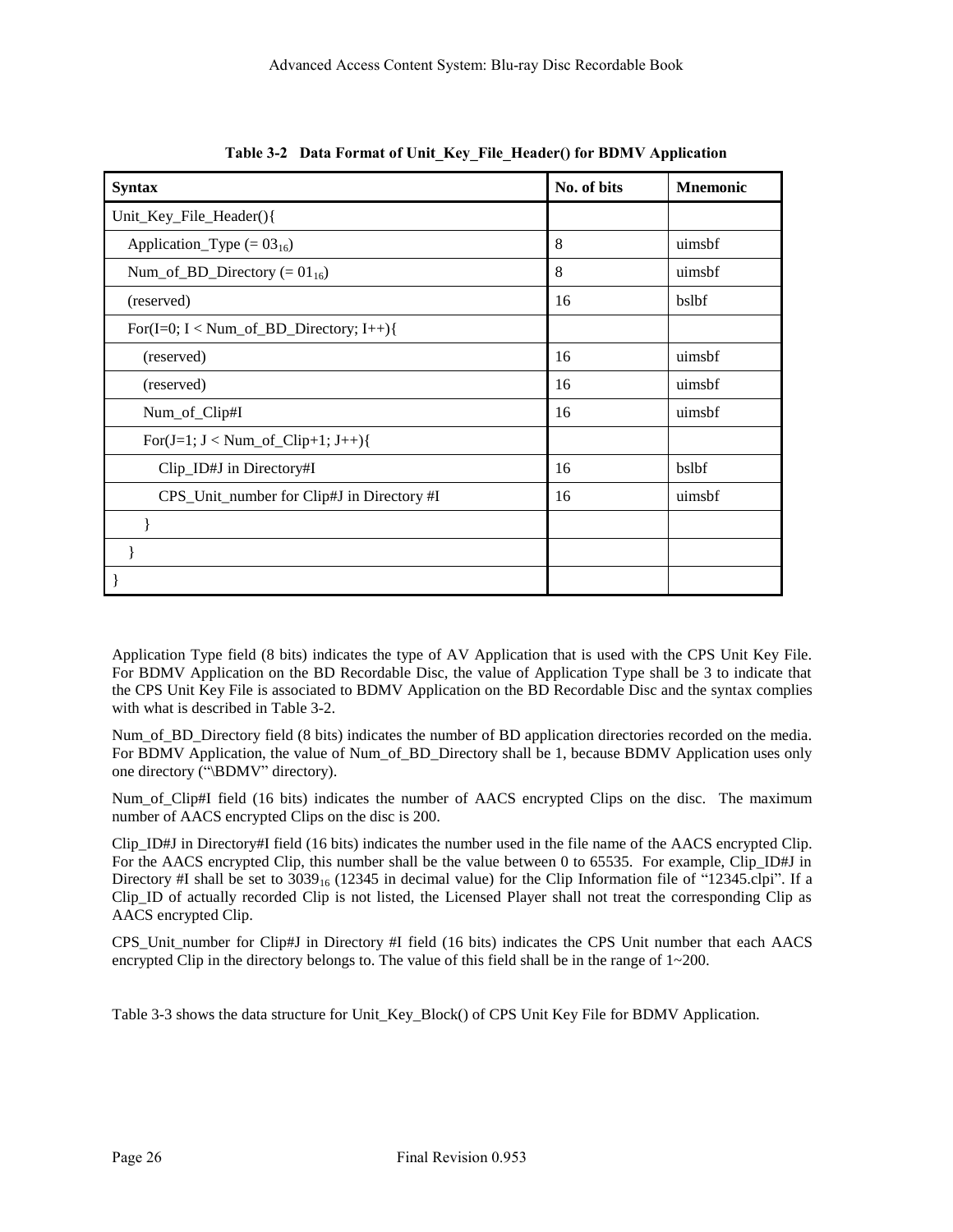<span id="page-38-0"></span>

| <b>Syntax</b>                             | No. of bits | <b>Mnemonic</b> |
|-------------------------------------------|-------------|-----------------|
| Unit_Key_Block(){                         |             |                 |
| Num_of_CPS_Unit                           | 16          | uimsbf          |
| (reserved)                                | 112         | bslbf           |
| For(I=1; $I < Num_of_CPS_Uinit+1$ ; I++){ |             |                 |
| MAC of Media ID#I                         | 128         | bslbf           |
| reserved for future use                   | 128         | bslbf           |
| Encrypted CPS Unit Key for CPS Unit#I     | 128         | bslbf           |
|                                           |             |                 |
|                                           |             |                 |

**Table 3-3 Data Format of Unit\_Key\_Block() for BDMV Application**

Num\_of\_CPS\_Unit field (16 bits) indicates the number of CPS Units on the disc. The maximum number of CPS Units on the disc is 200.

MAC of Media ID field contains the 128-bit MAC of Media ID by using CPS Unit Key for each CPS Unit. The Media ID MAC is generated as follows:

 $CMAC(K<sub>cu</sub>, Media ID).$ 

In case of a PC-based system, this Media ID for AACS use shall be retrieved from the disc by use of the procedure as defined in the Section 4.6 of *Introduction and Common Cryptographic Elements* book of this specification.

Encrypted CPS Unit Key field contains the 128 bits of the encrypted CPS Unit Key for each CPS Unit. The CPS Unit Key  $(K_{cu})$  is encrypted as follows:

AES-128E( $K_{na}$ ,  $K_{cu} \oplus AES-H(CPS \text{ Unit Usage File})$ )

where Kpa denotes a Protected Area Key defined in Section 3.2 of the *Recordable Video Book* of this specification.

For write once media defined in Section [1.1,](#page-12-0) a Licensed Recorder may insert additional Encrypted CPS Unit Key fields into the CPS Unit Key File when it first creates the CPS Unit Key File. These additional fields shall be calculated using the same CPS Unit Key with different CPS Unit Usage Files. The CPS Unit Keys may be used for encrypting/decrypting AACS Content subsequently written on the media.

Note: In the case that the CPS Unit number is not recorded in Unit\_Key\_File\_Header() but Unit\_Key\_Block() has the information for that unused CPS Unit, MAC of Media ID#I and Encrypted CPS Unit Key for CPS Unit#I for the unused CPS Unit is not used and treated as invalid data. For example, if the Licensed Recorder deleted one Clip and associated CPS Unit became unused, the data space for that CPS Unit in Unit\_Key\_Block() shall remain as invalid data.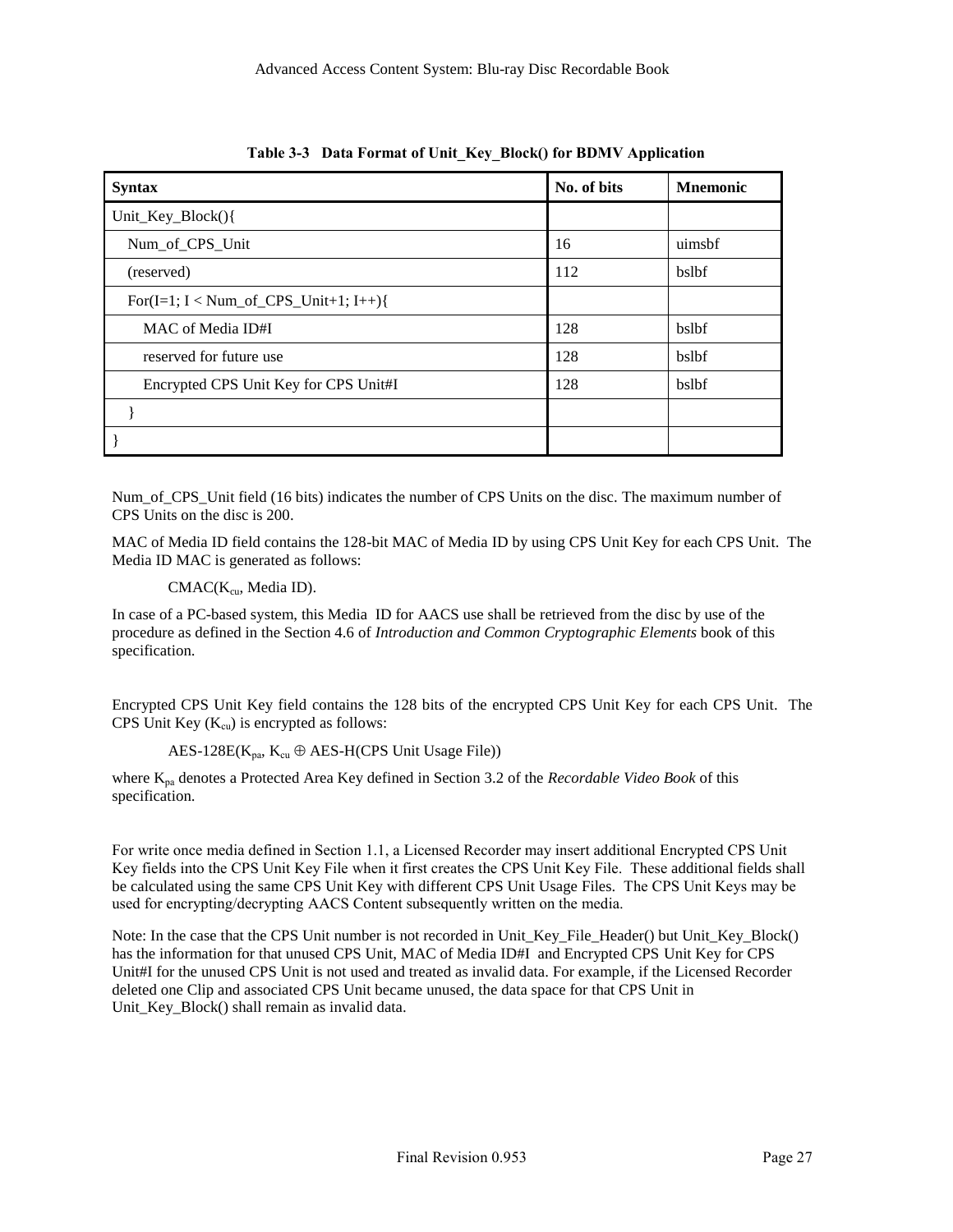## <span id="page-39-0"></span>**3.2.2 CPS Unit Key File (Unit\_Key\_RW.inf) for BDAV Application**

Each CPS\_Unit on the BD Recordable Disc that is encrypted by AACS has a unique Unit Key. All Unit Keys on one disc shall be stored in the CPS Unit Key File "Unit Key\_RW.inf" in the "\AACS\AACS\_av" directory for BD-R/RE and "\AACS\_bd\AACS\_av" directory for CPRM compliant media, +R and +RW.

The following requirements are applied to the CPS Unit Key File to reserve enough size of continuous area for the CPS Unit Key File. This is to avoid unexpected Read Modify Write operations to the ECC block which contains the CPS Unit Key File.

- The size of CPS Unit Key File shall be a multiple of 65536 bytes.
- The CPS Unit Key File shall be allocated on an ECC block basis.

[Table 3-4](#page-39-1) shows the data structure for CPS Unit Key File for BDAV Application.

<span id="page-39-1"></span>

| <b>Syntax</b>                | No. of bits | <b>Mnemonic</b> |
|------------------------------|-------------|-----------------|
| CPS Unit Key File {          |             |                 |
| Unit_Key_Block_start_address | 32          | uimsbf          |
| reserved for future use      | 96          | bslbf           |
| Unit_Key_File_Header()       |             |                 |
| For $(I=0; I$                | $(*1)$      |                 |
| padding word#I               | 16          | bslbf           |
|                              |             |                 |
| Unit_Key_Block()             |             |                 |
| For $(J=0; J$                | $(*2)$      |                 |
| padding word                 | 16          | bslbf           |
|                              |             |                 |
|                              |             |                 |

**Table 3-4 Data Format of CPS Unit Key File for BDAV Application**

(\*1) X (size of padding word) shall be such a value less than 8 that Unit\_Key\_Block() begins at 16-byte boundary.

(\*2) Y (size of padding word) shall be such a value less than 32768 that the size of CPS Unit Key File becomes multiple of 65536-byte boundary.

Unit\_Key\_Block\_start\_address field (32 bits) indicates the start address of Unit\_Key\_Block() in the relative byte number from the first byte of CPS Unit Key File. The value of Unit\_Key\_Block\_start\_address field shall be a multiple of 16.

[Table 3-5](#page-40-0) shows the data structure for Unit\_Key\_File\_Header( ) of CPS Unit Key File for BDAV Application.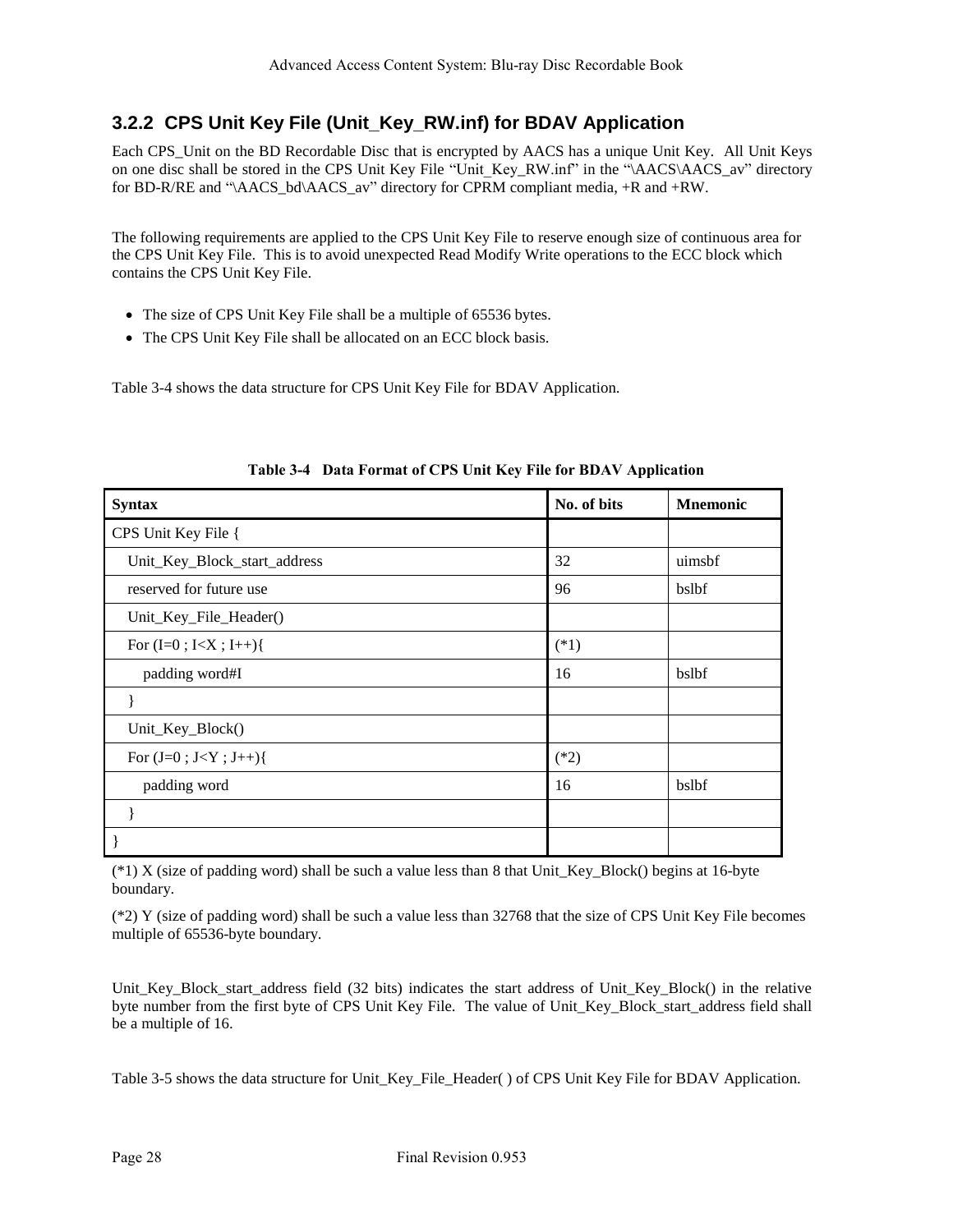| <b>Syntax</b>                                 | No. of bits | <b>Mnemonic</b> |
|-----------------------------------------------|-------------|-----------------|
| Unit_Key_File_Header(){                       |             |                 |
| Application_Type $(= 02_{16})$                | 8           | uimsbf          |
| Num_of_BD_Directory                           | 8           | uimsbf          |
| (reserved)                                    | 16          | bslbf           |
| For(I=0; $I < Num\_of\_BD\_Directory; I++)$ { |             |                 |
| CPS_Unit_number for Menu Thumbnail#I          | 16          | uimsbf          |
| CPS_Unit_number for Mark Thumbnail#I          | 16          | uimsbf          |
| Num_of_Clip#I                                 | 16          | uimsbf          |
| For(J=0; J < Num_of_Clip; J++){               |             |                 |
| Clip_ID#J in Directory #I                     | 16          | uimsbf          |
| CPS_Unit_number for Clip#J in Directory #I    | 16          | uimsbf          |
|                                               |             |                 |
|                                               |             |                 |
|                                               |             |                 |

<span id="page-40-0"></span>**Table 3-5 Data Format of Unit\_Key\_File\_Header() for BDAV Application**

Application Type field (8 bits) indicates the type of AV Application that is used with the CPS Unit Key File. For the BDAV Application, the value of Application Type shall be 2, to indicate that the CPS Unit Key File is associated to the BDAV Application and the syntax complies with what is described in [Table 3-5.](#page-40-0)

Num\_of\_BD\_Directory field (8 bits) indicates the number of BD application directories recorded on the media. For the BDAV Application, the minimum value of Num of BD Directory is 1. The maximum value of Num\_of\_BD\_Directory is 5. This is because the BDAV Application uses one mandatory Basic BDAV directory ("\BDAV") and 4 optional Aux BDAV Directories ("\BDAV1", "\BDAV2", "\BDAV3", and "\BDAV4").

CPS\_Unit\_number for Menu Thumbnail#I field (16 bits) indicates the CPS Unit number that the Menu Thumbnail of the associated BDAV directory belongs to. If Menu Thumbnail is not on the BD Recordable Disc, this field shall be set to  $0000_{16}$ .

CPS\_Unit\_number for Mark Thumbnail#I field (16 bits) indicates the CPS Unit number that the Mark Thumbnail of the associated BDAV directory belongs to. If Mark Thumbnail is not on the BD Recordable Disc, this field shall be set to  $0000_{16}$ .

Num of Clip#I field (16 bits) indicates the number of AACS encrypted Clips on the disc. The maximum number of Clips in BDAV directory is limited to 200, and the maximum number of AACS encrypted Clips on the disc is also 200.

Clip\_ID#J in Directory#I field (16 bits) indicates the number used in the file name of the AACS encrypted Clip Information file. For the AACS encrypted Clip Information file, this number shall be the value between 0 to 65535. For example, Clip\_ID#J in Directory #I shall be set to  $3039_{16}$  (12345 in decimal value) for the Clip Information file of "12345.clpi". If a Clip\_ID of actually recorded Clip is not listed, the Licensed Player shall not treat the corresponding Clip as AACS encrypted Clip.

CPS\_Unit\_number for Clip#J in Directory #I field (16 bits) indicates the CPS Unit number that each AACS encrypted Clip in the directory belongs to. The value of this field shall be in the range of 1~202.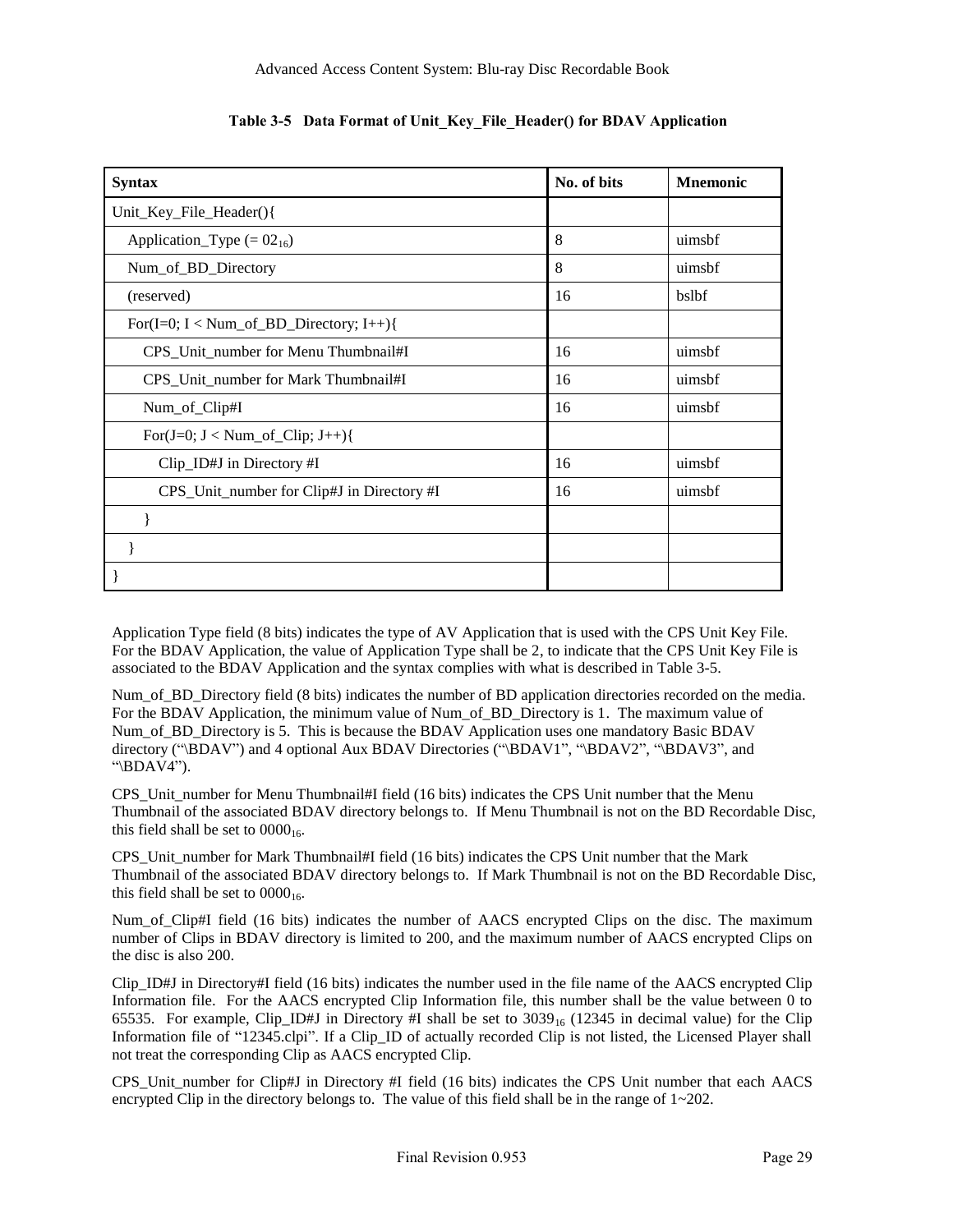[Table 3-6](#page-41-0) shows the data structure for Unit\_Key\_Block() of CPS Unit Key File for BDAV Application.

<span id="page-41-0"></span>

| <b>Syntax</b>                            | No. of bits | <b>Mnemonic</b> |
|------------------------------------------|-------------|-----------------|
| Unit_Key_Block(){                        |             |                 |
| Num_of_CPS_Unit                          | -16         | uimsbf          |
| (reserved)                               | 112         | bslbf           |
| $For (I=1; I < Num_of_CPS_Uinit+1; I++)$ |             |                 |
| MAC of Media ID#I                        | 128         | bslbf           |
| reserved for future use                  | 128         | bslbf           |
| Encrypted CPS Unit Key for CPS Unit#I    | 128         | bslbf           |
|                                          |             |                 |
|                                          |             |                 |

**Table 3-6 Data Format of Unit\_Key\_Block() for BDAV Application**

Num\_of\_CPS\_Unit field (16 bits) indicates the number of CPS Units on the disc. The maximum number of CPS Units on the disc is 202.

MAC of Media ID field contains the 128bit MAC of Media ID by using CPS Unit Key for each CPS Unit. The MAC of Media ID is generated as follows:

 $CMAC(K<sub>cu</sub>, Media ID).$ 

In case of a PC-based system, this Media ID for AACS use shall be retrieved from the disc by use of the procedure as defined in the Section 4.6 of *Introduction and Common Cryptographic Elements* book of this specification.

Encrypted CPS Unit Key field contains the 128 bits of the encrypted CPS Unit Key for each CPS Unit. The CPS Unit Key  $(K_{cu})$  is encrypted as follows:

AES-128E( $K_{pa}$ ,  $K_{cu} \oplus AES-H(CPS \text{ Unit Usage File})$ )

where Kpa denotes a Protected Area Key defined in Section 3.2 of the *Recordable Video Book* of this specification.

For write once media defined in Section [1.1,](#page-12-0) a Licensed Recorder may insert additional Encrypted CPS Unit Key fields into the CPS Unit Key File when it first creates the CPS Unit Key File. These additional fields shall be calculated using the same CPS Unit Key with different CPS Unit Usage Files. The CPS Unit Keys may be used for encrypting/decrypting AACS Content subsequently written on the media.

Note: In the case that the CPS Unit number is not recorded in Unit\_Key\_File\_Header() but Unit\_Key\_Block() has the information for that unused CPS Unit, MAC of Media ID#I and Encrypted CPS Unit Key for CPS Unit#I for the unused CPS Unit is not used and treated as invalid data. For example, if the Licensed Recorder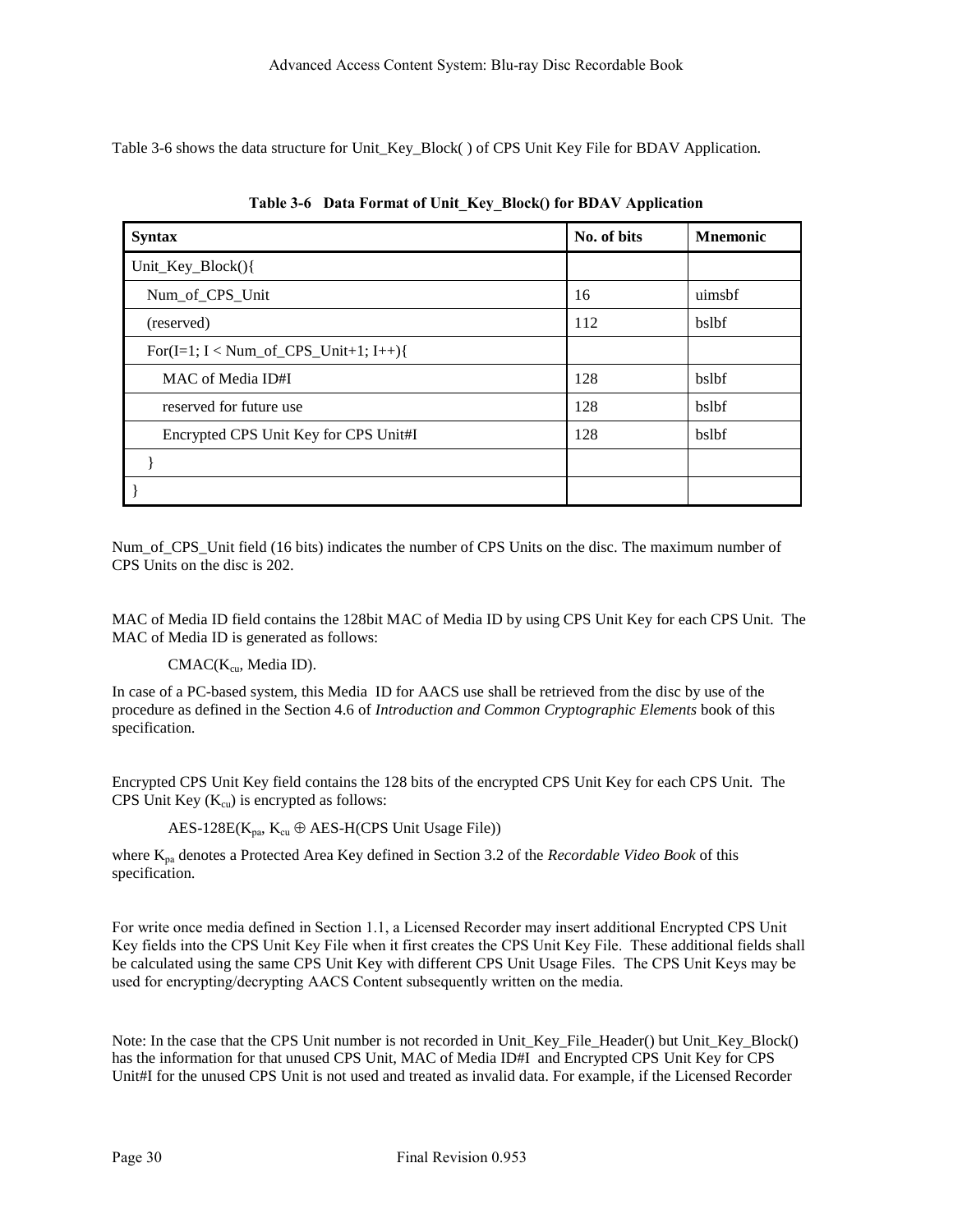deleted one Clip and associated CPS Unit became unused, the data space for that CPS Unit in Unit Key Block() shall remain as invalid data.

## **3.2.3 Backup of CPS Unit Key File**

According to Section 2.4.1 of the *Recordable Video Book* of this specification, the temporary CPS Unit Key File is recorded during updating of the CPS Unit Key File.

The temporary CPS Unit Key File "BAK\_Unit\_Key.inf" shall be stored in the "\AACS\_mv" directory, in the "\AACS\AACS\_av" directory or in the "\AACS\_bd\AACS\_av" directory. The syntax of temporary CPS Unit Key File is the same as CPS Unit Key File, and the contents of temporary CPS Unit Key File is exactly the same as the contents of CPS Unit Key File at the time when the temporary encrypted CPS Unit Key File is generated.

Details and the usage of the temporary encrypted CPS Unit Key File are defined in Section 2.4.1 of the *Recordable Video Book* of this specification,

## <span id="page-42-0"></span>**3.2.4 CPS Unit Usage File (CPSUnitXXXXX.cci)**

Each CPS\_Unit on BD Recordable Discs that is encrypted by AACS has an associated CPS Unit Usage file. CPS Unit Usage file is the Usage Rules for the BD Recordable Disc and describes the CCI and related information of each CPS Unit. The details of the Usage Rules are described in Section 2.5 of the *Recordable Video Book* of this specification. Each CPS Unit Usage file "CPSUnitXXXXX.cci" associated to a CPS Unit shall be stored in the "\AACS\_mv" directory, in the "\AACS\AACS\_av" directory or in the "\AACS\_bd\AACS\_av" directory. Here, XXXXX shall be the 5-digit number. XXXXX shall be equal to the CPS Unit number to which the CCI file is associated. The extension shall be "cci".

For write once media defined in Section [1.1,](#page-12-0) a Licensed Recorder may store multiple CPS Unit Usage Files when the CPS Unit Key File is first created. Each CPS Unit Usage File may have different settings of Usage Rules.

[Table 3-7](#page-43-0) shows the data structure for the CPS Unit Usage File.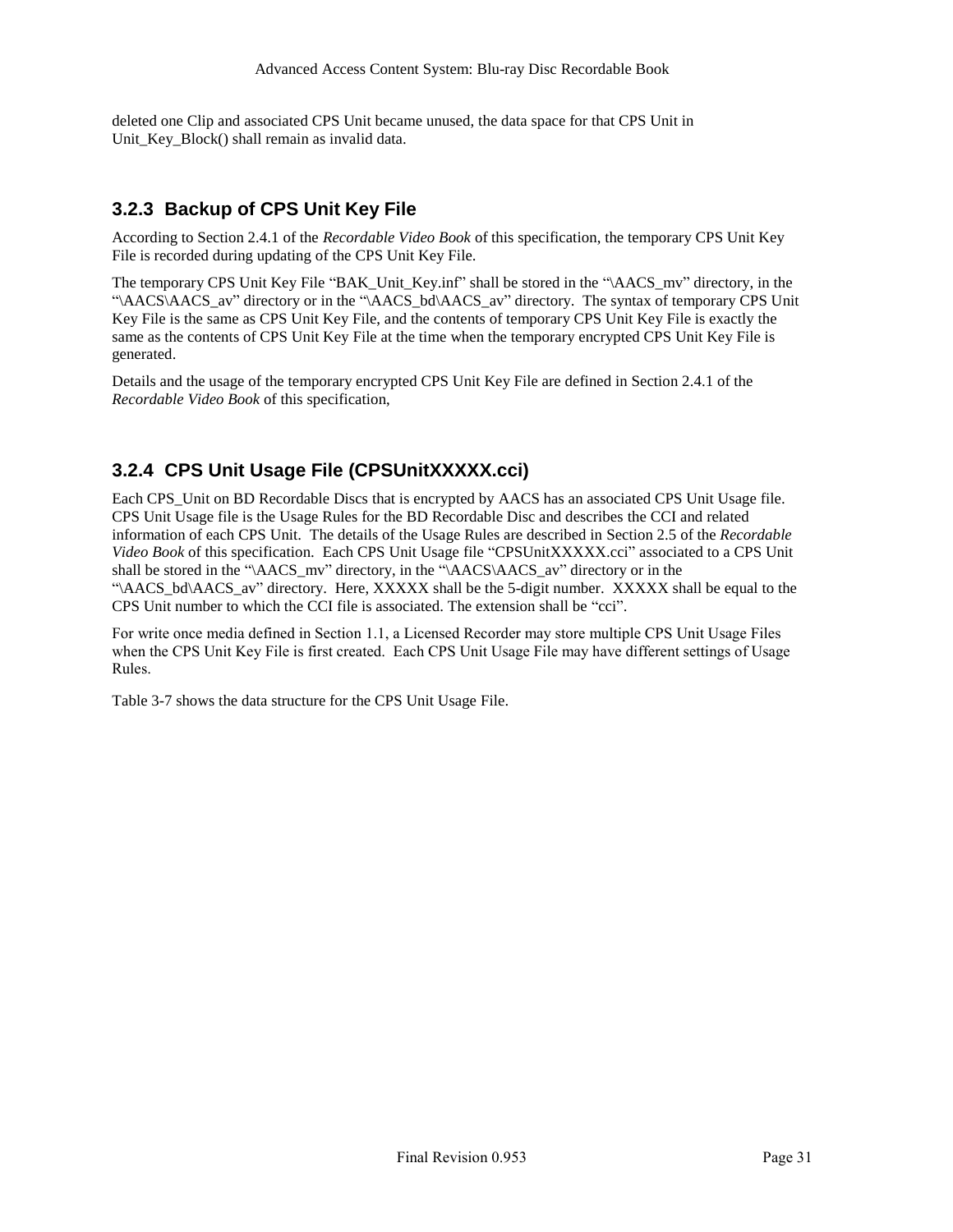<span id="page-43-0"></span>

| <b>Bit</b><br><b>Byte</b>                | $\overline{7}$   | $\boldsymbol{6}$ | 5 | $\overline{\mathbf{4}}$ | $\mathbf{3}$       | $\boldsymbol{2}$ | $\mathbf 1$  | $\boldsymbol{0}$ |                     |                           |
|------------------------------------------|------------------|------------------|---|-------------------------|--------------------|------------------|--------------|------------------|---------------------|---------------------------|
| $\boldsymbol{0}$<br>$\ddot{\cdot}$<br>15 |                  |                  |   |                         | Primary Header     |                  |              |                  | 16 bytes            |                           |
| 16<br>$\colon$<br>2047                   |                  | Primary CCI Area |   |                         |                    |                  | $2032$ bytes | $2048$ bytes     |                     |                           |
| 2048<br>$\ddot{\cdot}$<br>2064           | Secondary Header |                  |   |                         |                    | 16 bytes         |              |                  |                     |                           |
| 2065<br>$\ddot{\cdot}$<br>$2048*(N+1)-1$ |                  |                  |   |                         | Secondary CCI Area |                  |              |                  | $(2048*N-16)$ bytes | $(2048*N)$ bytes : Option |

**Table 3-7 Data Structure for the CPS Unit Usage File**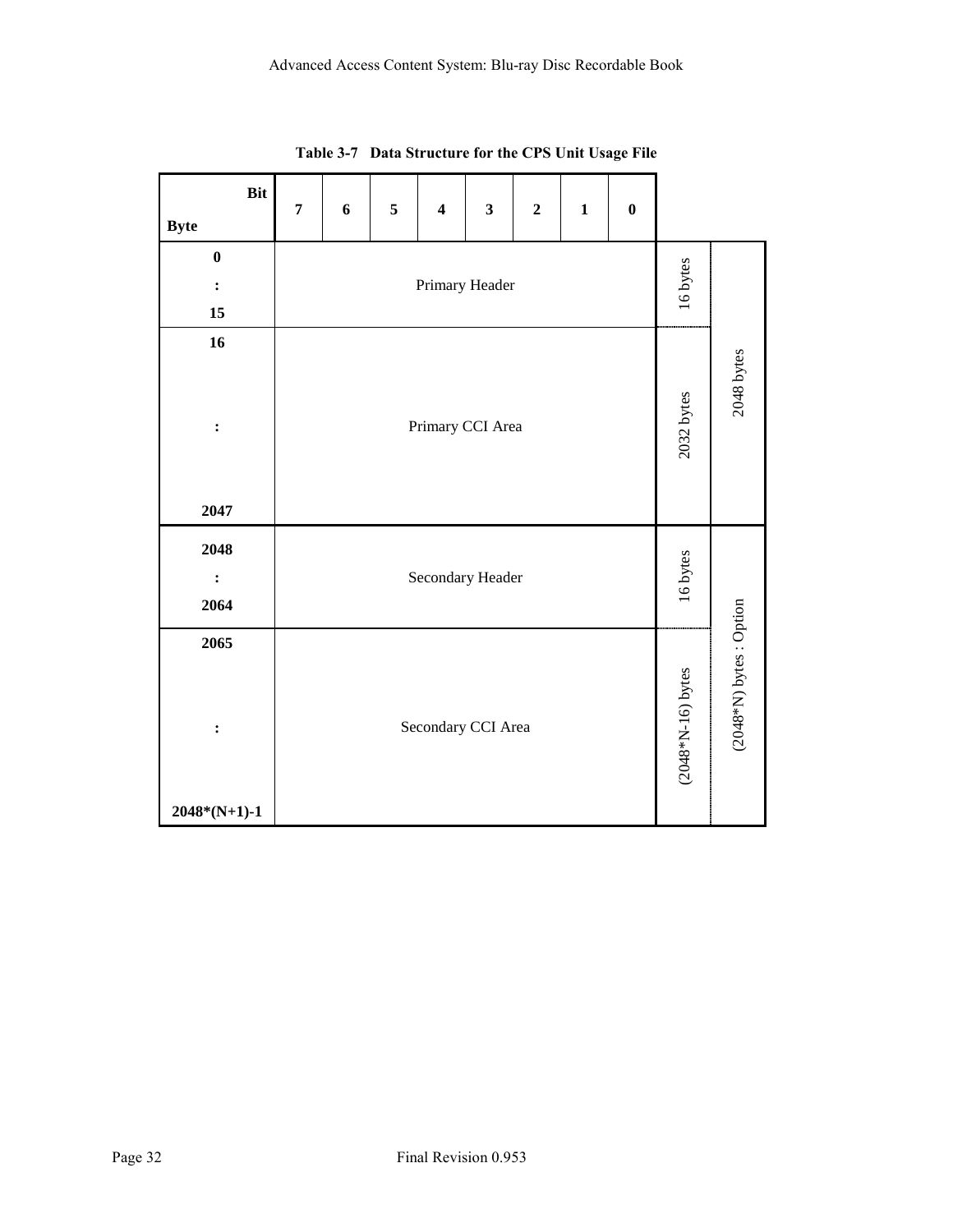Primary Header (16 bytes) includes the number of CCI loops in the Primary CCI Area. Primary CCI Area (2032 bytes) includes one or more CCI\_and\_other\_info() blocks. Secondary Header (16 bytes) includes the number of CCI loops in the Secondary CCI Area. Secondary CCI Area (2048\*N -16 bytes) includes one or more CCI\_and\_other\_info() blocks.

(Note) The data structure after Byte 2048 is an Option. However, if a Secondary CCI Area is used, the structure in [Table 3-7](#page-43-0) shall be used. The Licensed Player shall refer to the Primary CCI Area. If the Secondary CCI Area is on the disc, the Licensed Player may refer to the both CCI Areas.

[Table 3-8](#page-44-0) shows the syntax for the CPS Unit Usage File.

<span id="page-44-0"></span>

| <b>Syntax</b>                                         | No. of bits | <b>Mnemonics</b> | Data Block     |
|-------------------------------------------------------|-------------|------------------|----------------|
| CPS Unit Usage File {                                 |             |                  |                |
| Number_of_Primary_CCI_loops                           | 16          | uimsbf           |                |
| (reserved)                                            | 112         | bslbf            | Primary Header |
| $for(I=0; I<$ Number_of_Primary_CCI_loops; $I++$ ){   |             |                  |                |
| $CCI$ <sub>and</sub> $other$ <sub>info</sub> $()$     |             |                  | Primary CCI    |
|                                                       |             |                  | Area           |
| (reserved)                                            | $X(*1)$     | bslbf            |                |
|                                                       |             |                  |                |
| Number_of_Secondary_CCI_loops                         | 16          | uimsbf           | Secondary      |
| (reserved)                                            | 112         | bslbf            | Header         |
| $for(I=0; I<$ Number_of_Secondary_CCI_loops; $I++$ }{ |             |                  |                |
| $CCI$ <sub>and</sub> $other$ <sub>info</sub> $()$     |             |                  | Secondary CCI  |
|                                                       |             |                  | Area           |
| (reserved)                                            | $Y(*2)$     | bslbf            |                |
|                                                       |             |                  |                |

**Table 3-8 Syntax for the CPS Unit Usage File**

(\*1) X is used to fill the Primary CCI Area (2032 bytes)

(\*2) Y is used to fill the Secondary CCI Area (2048\*N–16 bytes)

Number\_of\_Primary\_CCI\_loops indicates the number of CCI\_and\_other\_info() blocks in the Primary CCI Area.

Number\_of\_Secondary\_CCI\_loops indicates the number of CCI\_and\_other\_info() blocks in the Secondary CCI Area.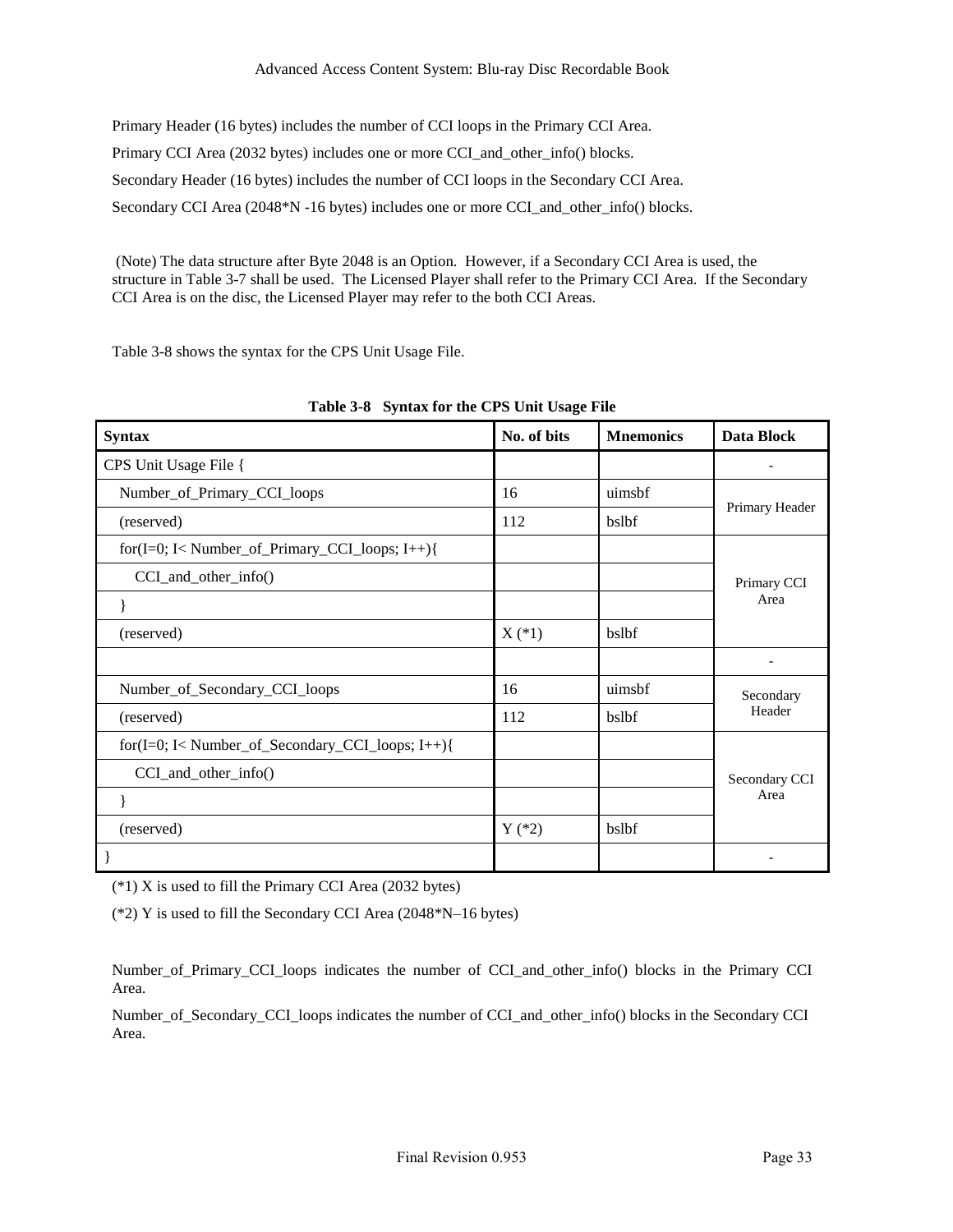## **3.2.4.1 CCI\_and\_other\_info( )**

CCI\_and\_other\_info() contains CCI and title usage information for each CPS Unit.

[Table 3-9](#page-45-0) shows the data structure for CCI\_and\_other\_info( ).

<span id="page-45-0"></span>

| <b>Syntax</b>                  | No. of bits | <b>Mnemonic</b> |
|--------------------------------|-------------|-----------------|
| $CCI\_and\_other\_info()$ {    |             |                 |
| CCI_and_other_info_type        | 16          | uimsbf          |
| CCI and other info version     | 16          | uimsbf          |
| CCI_and_other_info_data_length | 16          | uimsbf          |
| CCI_and_other_info_data()      | $L*8$       |                 |
|                                |             |                 |

**Table 3-9 Syntax for CCI\_and\_other\_info( )**

CCI\_and\_other\_info\_type indicates what type of CCI and related information of a CPS Units is described in CCI\_and\_other\_info\_data( ). CCI\_and\_other\_info\_type of each CCI\_and\_other\_info( ) stored in the same CPS Unit Usage File shall be different values. [Table 3-10](#page-45-1) shows the bit assignment of CCI\_and\_other \_info\_type.

<span id="page-45-1"></span>

| CCI_and_other_info_type         | <b>Meaning</b>                                                     |
|---------------------------------|--------------------------------------------------------------------|
| $0000_{16}$                     | Reserved                                                           |
| $0001_{16}$                     | Reserved for Basic CCI for BD-CPS                                  |
| $0002_{16} - 0100_{16}$         | Reserved                                                           |
| $0101_{16}$                     | <b>Basic CCI for AACS</b>                                          |
| $0102_{16}$                     | CCI Sequence Information                                           |
| $0103_{16} - 0110_{16}$         | Reserved                                                           |
| $0111_{16}$                     | Reserved for Basic Title Usage for AACS                            |
| $0112_{16}$                     | Reserved for Key Management Information for Network<br>Transaction |
| $0113_{16}$ -FFFF <sub>16</sub> | Reserved                                                           |

**Table 3-10 Bit assignment for CCI\_and\_other\_info\_type**

Basic CCI for AACS (CCI\_and\_other\_info\_type= $0101_{16}$ ) is used to describe the basic CCI information for AACS. CCI information corresponding to a specific segment of a CPS Unit may be different from each other. In this case, CCI information for the specific segment of a CPS Unit may be described as CCI Sequence Information. Basic CCI for AACS shall contain the most restrictive CCI information in each segment within a CPS Unit. Basic CCI for AACS shall be contained in the Primary CCI Area.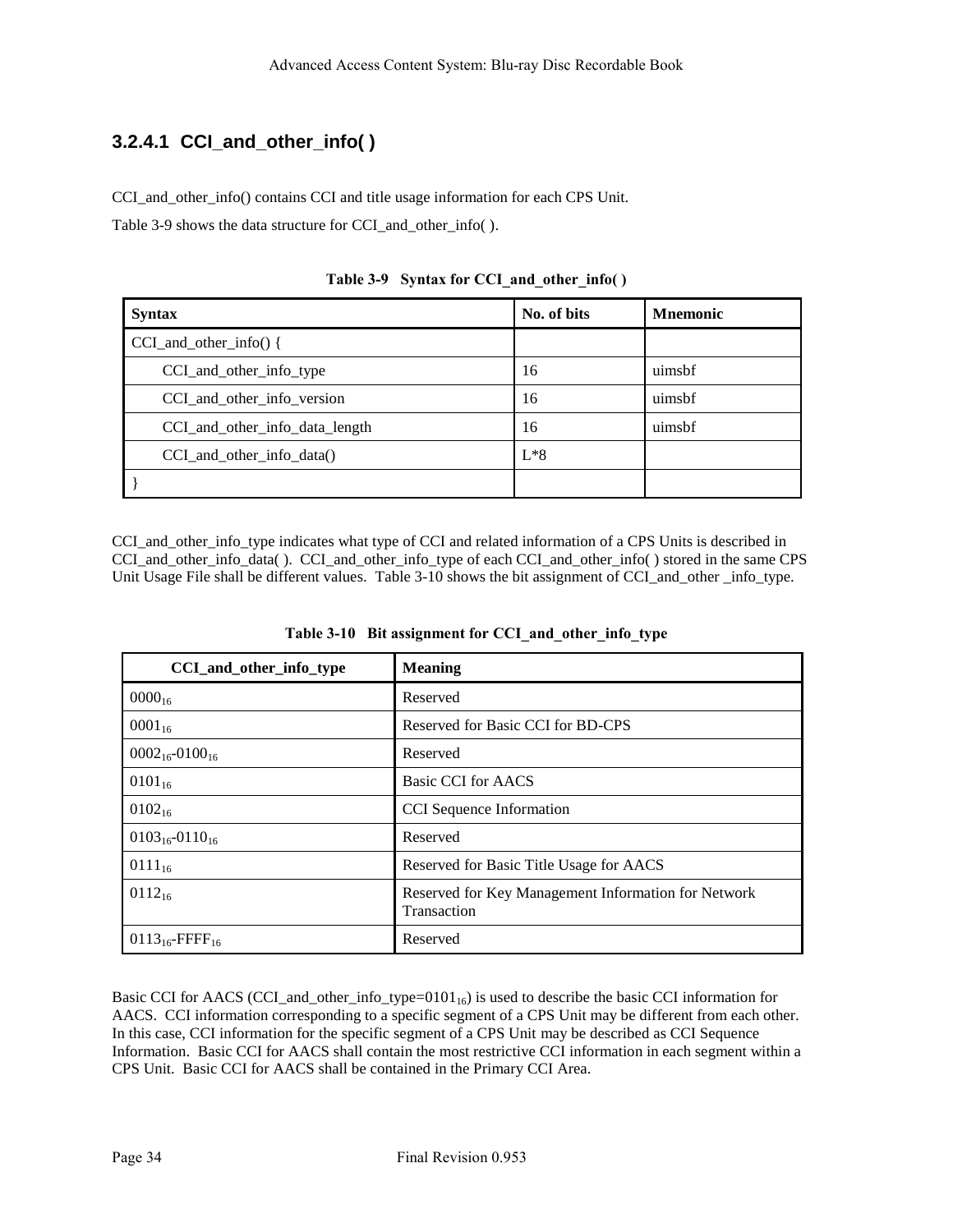CCI Sequence Information (CCI\_and\_other\_info\_type= $0102_{16}$ ) is used to describe the CCI information for the specific segment of the CPS Unit. Note that the CCI Sequence Information is optional for the BD Recordable Disc. If the CCI Sequence Information is used, a Licensed Recorder shall record it according to CCI information of the recording source. A Licensed Player shall use the most restrictive CCI information or CCI Sequence Information. If the CPS\_Unit is assigned for Thumbnail of BDAV Application, CCI Sequence Information shall not be recorded in this CPS Unit Usage File.

CCI and other info\_version indicates the version number of CCI and other info\_data() for each CCI and other info type. This value is defined for each CCI and other info type.

CCI and other info data length indicates the byte length of CCI and other info data( ) for each CCI\_and\_other\_info\_type. This values is defined for each CCI\_and\_other\_info\_type.

CCI and other info data( ) is the description area for CCI and related information of a CSP Unit. The structure of this field is separately defined for each CCI\_and\_other\_info\_type.

The length of the CCI\_and\_other\_info( ) field in the Primary CCI Area shall be less than or equal to 2012 bytes. The Primary CCI Area may contain multiple different types of CCI\_and\_other\_info( ).

The Secondary CCI Area may also contain multiple different types of CCI\_and\_other\_info( ). The Secondary CCI Area can contain the CCI and other info( ) that can not be stored in the Primary CCI Area. When the size of CCI\_and\_other\_info() that is greater than 2012 bytes, the CCI\_and\_other\_info() shall be stored in the Secondary CCI Area.

If there is an unknown (Reserved) CCI\_and\_other\_info\_type, Licensed Player shall ignore this CCI\_and\_other\_info( ).

If there is a higher version of CCI\_and\_other\_info\_version than the version supported by Licensed Player, Licensed Player shall ignore this CCI and other info( ).

If reserved bits in each CC\_and\_other\_info\_data() are not set to zero, Licensed Player shall ignore these bits and only use non-reserved bits.

Note: If the Licensed Player cannot find the supporting version of Basic CCI for AACS, the Licensed Player shall not start playback of the AACS Content.

#### <span id="page-46-0"></span>**3.2.4.2 Basic CCI for AACS**

[Table 3-11](#page-47-0) shows the data structure of CCI and other info( ) for Basic CCI for AACS. Note that the Basic CCI for AACS is mandatory for the BD Recordable Disc.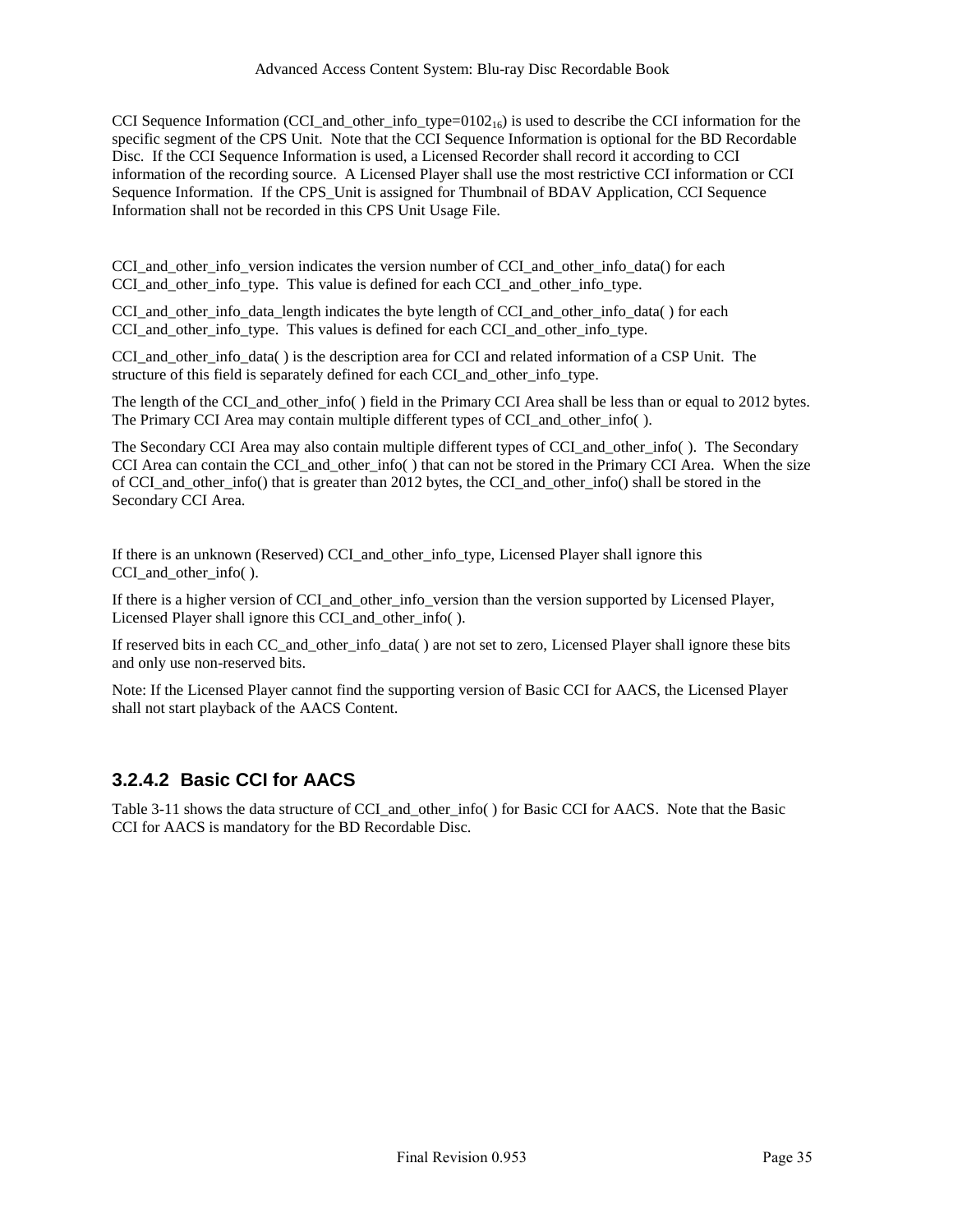<span id="page-47-0"></span>

| <b>Syntax</b>                                               | No. of bits | <b>Mnemonics</b> |
|-------------------------------------------------------------|-------------|------------------|
| Basic CCI for AACS {                                        |             |                  |
| CCI_and_other_info_type $(=0101_{16})$                      | 16          | uimsbf           |
| $CCI\_and\_other\_info\_version (=0100_{16})$               | 16          | uimsbf           |
| $CCI$ <sub>and</sub> -other_info_data_length $(=0010_{16})$ | 16          | uimsbf           |
| (reserved)                                                  | 5           | bslbf            |
| <b>EPN</b>                                                  | 1           | bslbf            |
| <b>CCI</b>                                                  | 2           | bslbf            |
| (reserved)                                                  | 1           | bslbf            |
| Move_Not_Allowed                                            | 1           | bslbf            |
| Trusted_Source_Mark_Screening_Required                      | 1           | bslbf            |
| Image_Constraint_Token                                      | 1           | bslbf            |
| Digital_Only_Token                                          | 1           | bslbf            |
| <b>APSTB</b>                                                | 3           | bslbf            |
| (reserved)                                                  | 112         | bslbf            |
|                                                             |             |                  |

**Table 3-11 Syntax of Basic CCI for AACS**

CCI\_and\_other\_info\_type shall be  $0101_{16}$  for Basic CCI for AACS.

 $CCI$ <sub>-and-other-info-version shall be  $0100<sub>16</sub>$  for this version.</sub>

 $CCI\_and\_other\_info\_data\_length$  shall be  $0010_{16}$  for Basic CCI for AACS.

The EPN field indicates the value of the Encryption Plus Non-assertion (EPN). [Table 3-12](#page-47-1) shows the meaning of EPN. Note that a Licensed Player refers to this field only if CCI is set to  $00<sub>2</sub>$  (Copy Control Not Asserted). Otherwise, a Licensed Player shall ignore this field.

**Table 3-12 EPN**

<span id="page-47-1"></span>

| <b>EPN</b>     | <b>Meaning</b> |
|----------------|----------------|
| 0 <sub>2</sub> | EPN-asserted   |
| 1 <sub>2</sub> | EPN-unasserted |

If the CPS\_Unit is assigned for the Thumbnail of the BDAV Application, this EPN field shall be set to  $0<sub>2</sub>$ , and this field shall be ignored.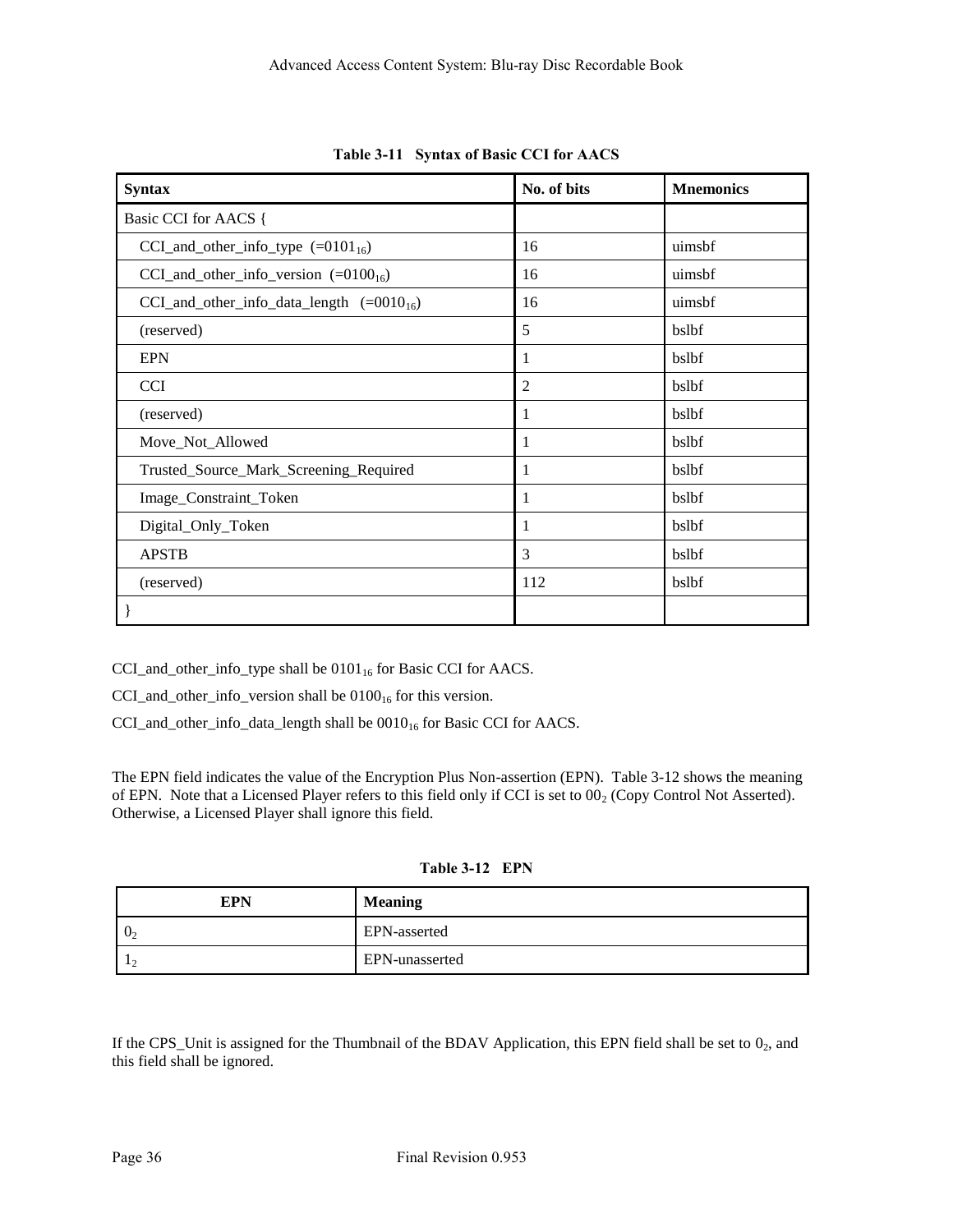The CCI field indicates the value of the copy control information. [Table 3-13](#page-48-0) shows the meaning of CCI.

**Table 3-13 CCI**

<span id="page-48-0"></span>

| CCI             | <b>Meaning</b>            |
|-----------------|---------------------------|
| 00 <sub>2</sub> | Copy Control Not Asserted |
| $01_2$          | No More Copy              |
| 10 <sub>2</sub> | Copy One Generation       |
| 11 <sub>2</sub> | Never Copy                |

Note that the EPN field and the CCI field are together referred to as the CGMS field in the AACS License Agreement.

Unless otherwise specified in the AACS specifications or in the AACS License Agreement, the CCI field shall be set in accordance with the following rule when the content received from the upstream technology is recorded. Input CGMS value shall be properly updated when the associated stream is recorded. When the content stream with "Copy One Generation" is input, the CCI field shall be updated to "No More Copy".

Any content stream with "No More Copy" shall not be recorded.

The Move\_Not\_Allowed field indicates if the Move is allowed. Th[e Table 3-14](#page-48-1) shows the meaning of Move\_Not\_Allowed field. Note that a Licensed Copier refers to this field only if CCI is set to either  $01<sub>2</sub>$  (No More Copy) or  $11<sub>2</sub>$  (Never Copy). Otherwise, the Move is not allowed.

Unless otherwise specified in the AACS License Agreement or by the upstream technology, the Move\_Not\_Allowed field shall be set to  $0<sub>2</sub>$  (Move is allowed) when the content received from the upstream technology is recorded.

<span id="page-48-1"></span>

| Move_Not_Allowed | <b>Meaning</b>      |
|------------------|---------------------|
| 0 <sub>2</sub>   | Move is allowed     |
|                  | Move is not allowed |

**Table 3-14 Move\_Not\_Allowed**

The Trusted\_Source\_Mark\_Screening\_Required field indicates if Trusted Source Mark Screening is required. [Table 3-15](#page-48-2) shows the meaning of Trusted\_Source\_Mark\_Screening\_Required field. Details of the use of this field are defined in the AACS Compliance Rules.

<span id="page-48-2"></span>

| Trusted_Source_Mark_Screening   Meaning<br>Required |                                                |
|-----------------------------------------------------|------------------------------------------------|
| 0 <sub>2</sub>                                      | Trusted Source Mark Screening is required.     |
|                                                     | Trusted Source Mark Screening is not required. |

#### **Table 3-15 Trusted\_Source\_Mark\_Screening\_Required**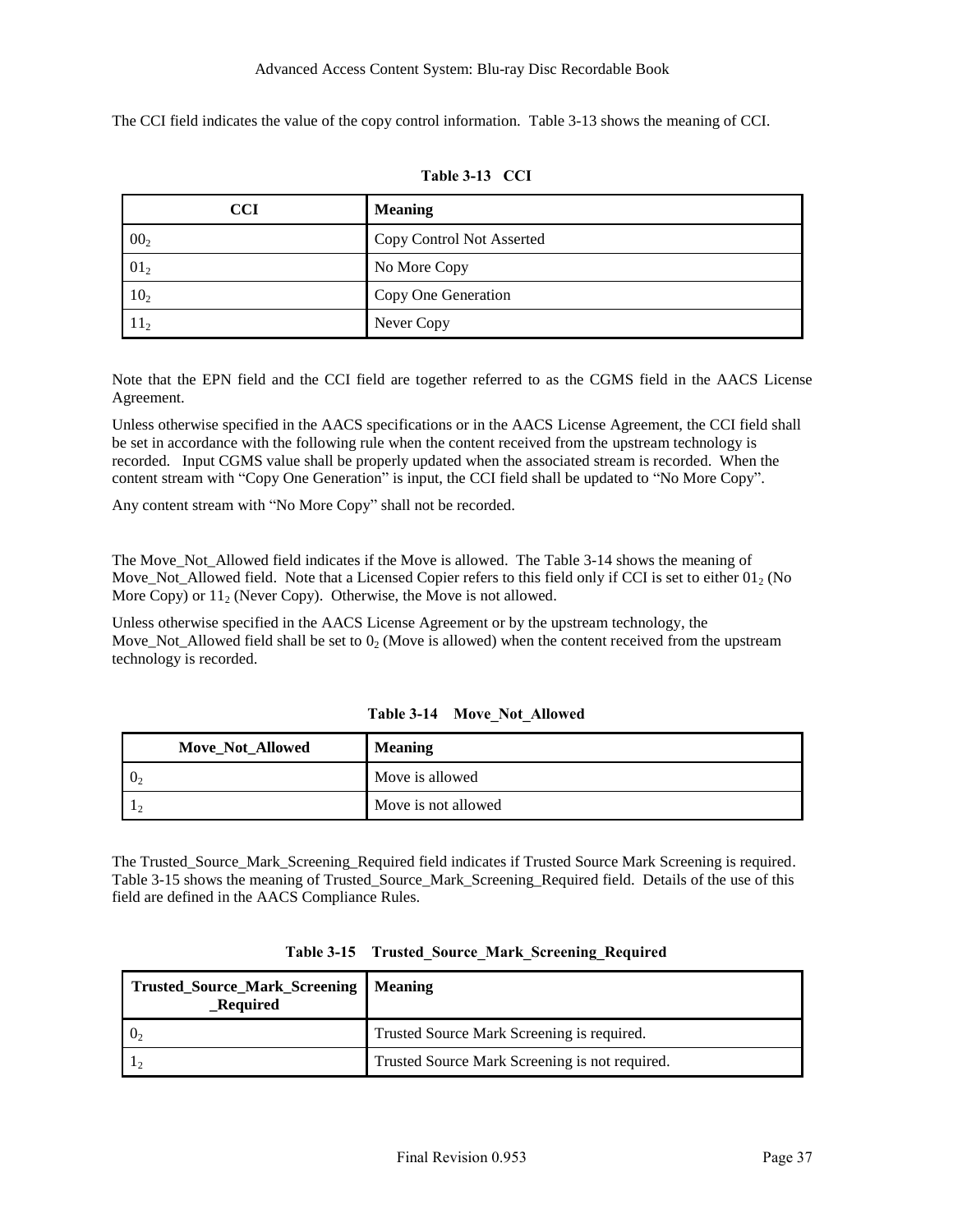The Image\_Constraint\_Token field indicates the value of Image Constraint Token. [Table 3-16](#page-49-0) shows the meaning of Image\_Constraint\_Token. If the CPS\_Unit is assigned for Thumbnail of the BDAV Application, this Image\_Constraint\_Token field shall be set to  $0<sub>2</sub>$ , and this field shall be ignored.

| Table 3-16 Image_Constraint_Token |  |  |  |
|-----------------------------------|--|--|--|
|-----------------------------------|--|--|--|

<span id="page-49-0"></span>

| <b>Image_Constraint_Token</b> | <b>Meaning</b>                                                 |
|-------------------------------|----------------------------------------------------------------|
|                               | High Definition Analog Output in the form of Constrained Image |
|                               | High Definition Analog Output in High Definition Analog Form   |

The Digital\_Only\_Token field indicates the value of the Digital Only Token. [Table 3-17](#page-49-1) shows the meaning of the Digital\_Only\_Token.

**Table 3-17** Digital\_Only\_Token

<span id="page-49-1"></span>

| Digital_Only_Token | <b>Meaning</b>                                                    |
|--------------------|-------------------------------------------------------------------|
|                    | Output of decrypted content is allowed for Analog/Digital Outputs |
|                    | Output of decrypted content is allowed only for Digital Outputs   |

The APSTB field indicates the value of analog copy protection information. [Table 3-18](#page-49-2) shows the meaning of APS.

**Table 3-18 APS**

<span id="page-49-2"></span>

| <b>APSTB</b>        | <b>Meaning</b>                             |
|---------------------|--------------------------------------------|
| 000 <sub>2</sub>    | APS off                                    |
| $001_2$             | APS 1 on: type 1 $(AGC)$                   |
| $010_2$             | APS 1 on: type $2 (AGC + 2L$ colourstripe) |
| $011_2$             | APS 1 on: type $3 (AGC + 4L$ colourstripe) |
| $100_2 - 101_2$     | reserved                                   |
| $110_{2} - 111_{2}$ | APS2 on                                    |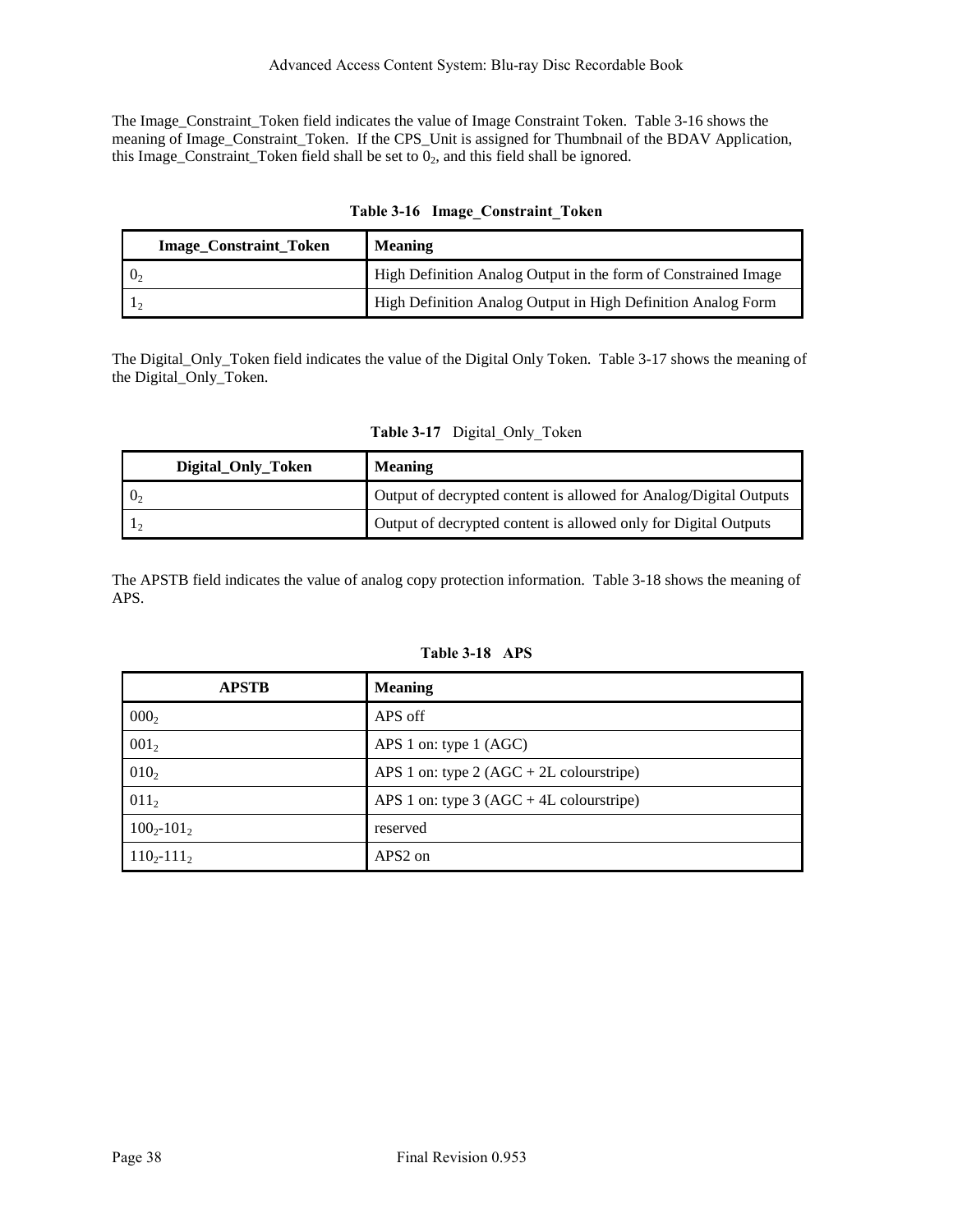## **3.2.4.3 CCI Sequence Information**

[Table 3-19](#page-50-0) shows the data structure of CCI\_and\_other\_info( ) for CCI Sequence Information.

<span id="page-50-0"></span>

| <b>Syntax</b>                                     | No. of bits    | <b>Mnemonics</b> |  |
|---------------------------------------------------|----------------|------------------|--|
| CCI Sequence Information {                        |                |                  |  |
| CCI_and_other_info_type $(=0102_{16})$            | 16             | uimsbf           |  |
| CCI_and_other_info_version $(=0100_{16})$         | 16             | uimsbf           |  |
| CCI_and_other_info_data_length                    | 16             | uimsbf           |  |
| (reserved)                                        | 3              |                  |  |
| Number of CCI Sequence                            | 5              | uimsbf           |  |
| For $(I = 0; I <$ Number of CCI Sequence $; I++)$ |                | bslbf            |  |
| (reserved)                                        | $\overline{2}$ |                  |  |
| <b>Start SPN for CCI Sequence</b>                 | 30             | bslbf            |  |
| (reserved)                                        | 5              |                  |  |
| <b>EPN</b>                                        | $\mathbf{1}$   | bslbf            |  |
| <b>CCI</b>                                        | $\overline{2}$ | bslbf            |  |
| (reserved)                                        | 1              | bslbf            |  |
| Move_Not_Allowed                                  | 1              | bslbf            |  |
| Trusted_Source_Mark_Screening_Required            | $\mathbf{1}$   | bslbf            |  |
| Image_Constraint_Token                            | 1              | bslbf            |  |
| Digital_Only_Token                                | $\mathbf{1}$   | bslbf            |  |
| <b>APSTB</b>                                      | 3              | bslbf            |  |
| (reserved)                                        | 80             | bslbf            |  |
| ∤                                                 |                | bslbf            |  |
|                                                   |                |                  |  |

**Table 3-19 Syntax of CCI Sequence Information**

CCI\_and\_other\_info\_type shall be  $0102_{16}$  for CCI Sequence Information.

 $CCI$ <sub>-and-other-info-version shall be  $0100<sub>16</sub>$  for this version.</sub>

CCI\_and\_other\_info\_data\_length shall be the value of 1 plus 16 times "Number of CCI Sequence".

Number of CCI Sequence indicates the number of the CCI Sequence in the corresponding CPS Unit. Number of CCI Sequence shall be equal to or less than 25.

Start SPN for CCI Sequence indicates the source packet number of where CCI information has been changed. Source packet number is defined in *Blu-ray Disc Association, System Description Blu-ray Disc Rewritable Format, part 3: Audio Visual Basic Format Specifications, version 2.0* and *Blu-ray Disc Association, System*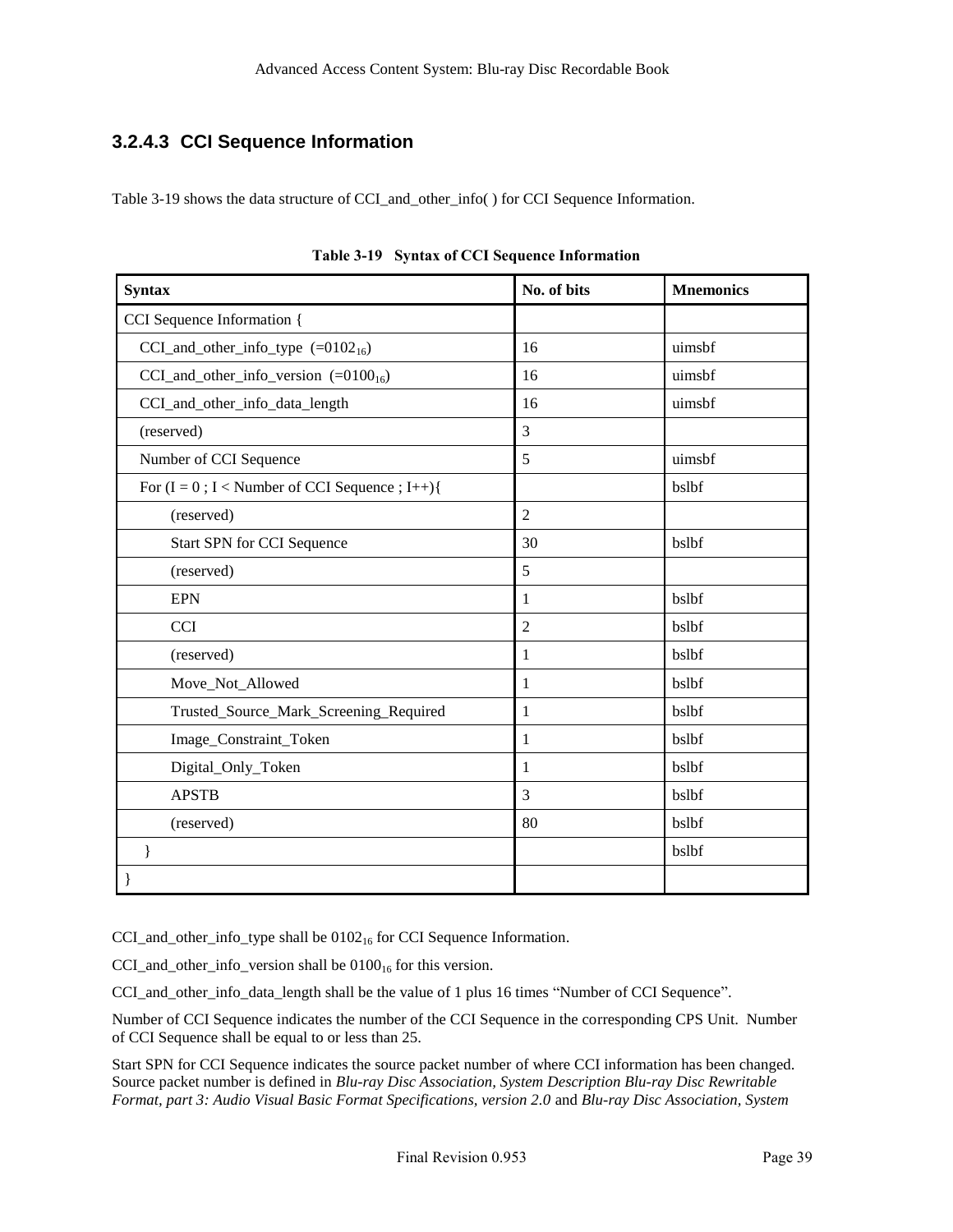*Description Blu-ray Disc Rewritable Format (BDXL), part 3: Audio Visual Basic Format Specifications, version 4.0*, and it is 32bits. Start SPN for CCI Sequence is calculated as right 2bit shifted value of source packet number. Start SPN for CCI Sequence value in the first loop of this structure shall be 0. When the actual number of CCI Sequence is greater than 25, each CCI and other information data for  $I = 24$  shall indicate the most restrictive CCI from Start SPN for CCI Sequence for  $I = 24$  to the last source packet of the Clip.

The semantics for EPN, CCI, Move\_Not\_Allowed, Trusted\_Source\_Mark\_Screening\_Required, Image Constraint Token, and APSTB is the same as Basic CCI for AACS described in [3.2.4.2.](#page-46-0)

A Licensed Player may ignore the Move\_Not\_Allowed field and the Trusted\_Source\_Mark\_Screening\_Required field in CCI Sequence Information.

## **3.3 Encrypted Packs**

## **3.3.1 Encryption Scheme for Clip AV stream**

When AACS protection is applied to the Clip AV stream files under the "\BDAV" or "\BDMV" directories, encryption is applied to every Aligned Unit in the file. An Aligned Unit consists of 32 MPEG source packets. Each MPEG source packet consists of the TP\_extra\_header(4 bytes) and an MPEG Transport packet(188 bytes). The total size of an Aligned Unit is 6144 bytes, which is equal to the size of 3 logical sectors.

The final 6128 bytes of each Aligned Unit are encrypted using the Block Key and AES-128CBCE. A new CBC cipher chain is started for each Aligned Unit. (see [Figure 3-6\)](#page-51-0).



**Figure 3-6 CBC chaining on "Aligned Unit" basis**

<span id="page-51-0"></span>The Initialization Vector of CBC Mode used in this scheme is described in Section 2.1.2 of the *Introduction and Common Cryptographic Elements* of this specification.

The first 16 bytes of each Aligned Unit is used as the seed for calculating the Block Key. Calculation method for the Block key is described in [Figure 3-7.](#page-51-1)



**Figure 3-7 Calculation method for the Block Key**

#### <span id="page-51-1"></span>**3.3.1.1 Copy Permission Indicator**

MPEG source packet in Clip AV stream file consists of the TP\_extra\_header(4 bytes) and an MPEG Transport packet(188 bytes). [Table 3-20](#page-52-0) shows the data structure for the TP\_extra\_header.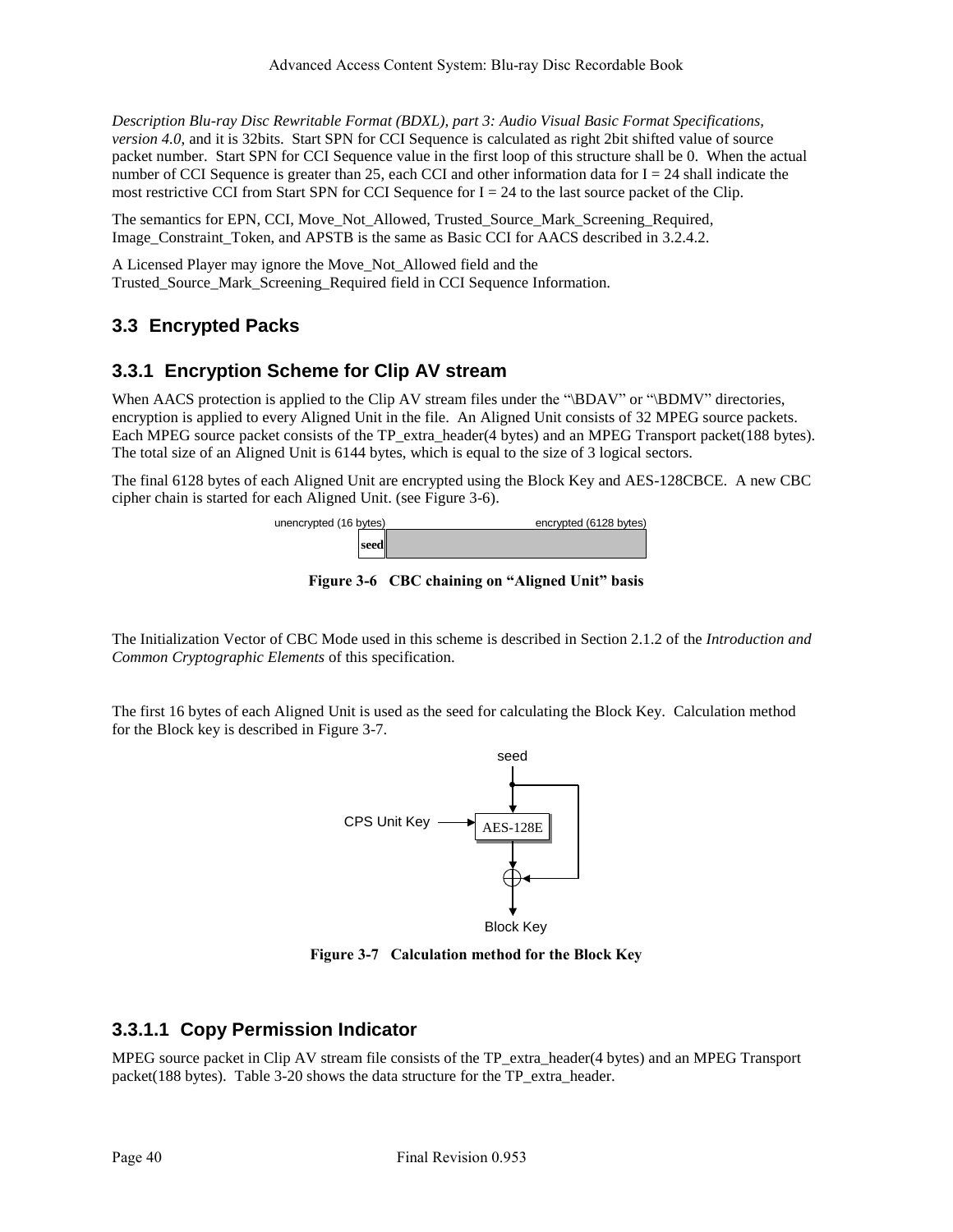<span id="page-52-0"></span>

| <b>Syntax</b>             | No. of bits | <b>Mnemonic</b> |
|---------------------------|-------------|-----------------|
| TP_extra_header {         |             |                 |
| Copy_permission_indicator | ∠           | uimsbf          |
| Arrival_time_stamp        | 30          | uimsbf          |
|                           |             |                 |

**Table 3-20 TP\_extra\_header**

For the encrypted Aligned Unit of Clip AV stream file, Copy\_permission\_indicator shall be set to 11b. Copy permission for each CPS Unit follows a corresponding Usage Rule described in CPS Unit Usage File.

There may be both encrypted Aligned Unit and unencrypted Aligned Unit recorded in one Clip AV stream file. For example, in the case CCI information changed during the recording of one Clip AV stream file, the Licensed Recorder applies the encryption to the Aligned Units that need to be encrypted.

The change of CCI information may be recorded in CPS Unit Usage File as CCI Sequence Information.

## **3.3.2 Encrypted Scheme for Thumbnail data**

The thumbnail file under "\BDAV" directory is encrypted for each tn\_sub\_block. Data in the thumbnail file consists of tn\_blocks (16384 bytes each). Each tn\_block is composed of 8 tn\_sub\_blocks (2048 bytes each). And every tn\_sub\_block is composed of a 16-byte unencrypted portion and a 2032-byte encrypted portion. The 16-byte data in the unencrypted portion is used as the Block-Seed. [Figure 3-8](#page-52-1) illustrates the structure mentioned above.



<span id="page-52-1"></span>**Figure 3-8 Data Format for tn\_block**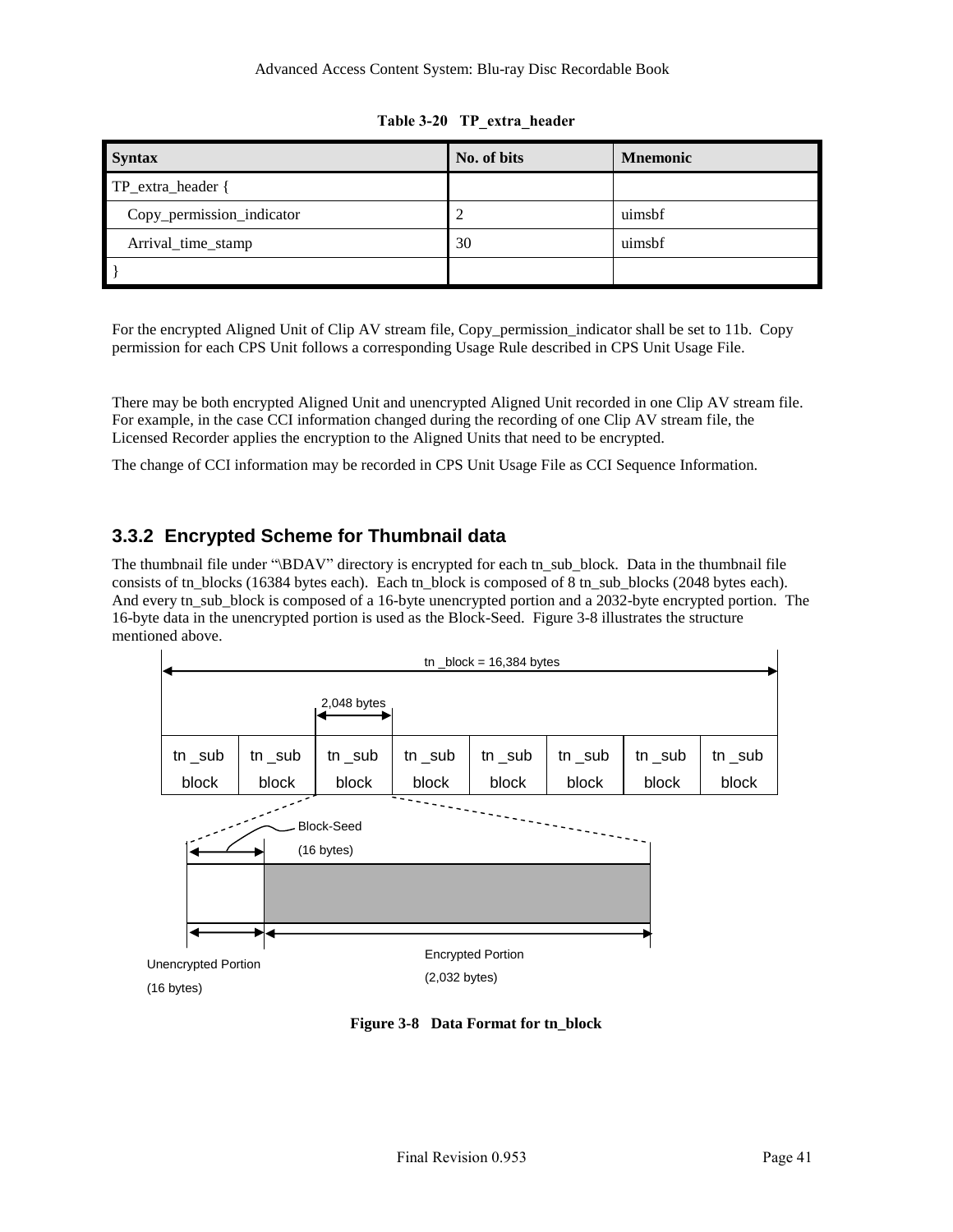When AACS protection is applied to thumbnail files under the "\BDAV" directory, encryption is applied to every tn\_sub\_block in the file. The final 2032 bytes of each tn\_sub\_block is encrypted using the Block Key and AES-128CBCE. A new CBC cipher chain is started for each tn\_sub\_block (see [Figure 3-9\)](#page-53-0).

| unencrypted (16 bytes) |      | encrypted (2032 bytes) |
|------------------------|------|------------------------|
|                        | seed |                        |

**Figure 3-9 CBC chaining on "tn\_sub\_block" basis**

<span id="page-53-0"></span>The Initialization Vector of CBC Mode used in this scheme is described in Section 2.1.2 of *Introduction and Common Cryptographic Elements* of this specification.

The first 16 bytes of each tn\_sub\_block is used as the seed for calculating the Block Key. Calculation method for the Block key is described in [Figure 3-7.](#page-51-1)

## **3.4 Embedded CCI in AV Contents**

## <span id="page-53-1"></span>**3.4.1 Embedded CCI for Self-Encoded Stream Format of BDAV Application**

The Self-Encoded Stream Format (SESF) shall contain the SESF\_copy\_control\_descriptor in order to carry the up-dated CCI status and its related information as Embedded CCI.

The position of SESF\_copy\_control\_descriptor in AV Contents is defined in *Blu-ray Disc Association, System Description Blu-ray Disc Rewritable Format, part 3: Audio Visual Basic Format Specifications, version 2.0* and *Blu-ray Disc Association, System Description Blu-ray Disc Rewritable Format (BDXL), part 3: Audio Visual Basic Format Specifications, version 4.0*.

Data Structure of SESF\_copy\_control\_descriptor is same as copy\_status\_descriptor which is described in [Table](#page-54-0)  [3-21.](#page-54-0)

#### <span id="page-53-2"></span>**3.4.2 Embedded CCI for Digital Recording of BDAV Application**

In order to carry the updated CCI status and its related information for Digital Broadcasting Streams, this specification applies ATSC\_CA\_descriptor specified by ATSC, document A/70.

This descriptor is called the "copy\_status\_descriptor" in this specification. The Data Structure of copy\_status\_descriptor is described in [Table 3-21.](#page-54-0)

## <span id="page-53-3"></span>**3.4.3 Embedded CCI for BDMV Application**

As specified in *Blu-ray Disc Association, System Description Blu-ray Disc Rewritable Format, part 3: Audio Visual Basic Format Specification, version 3.0*, HDMV\_copy\_control\_descriptor shall be embedded in AV Contents.

The HDMV\_copy\_control\_descriptor is used for the DTCP and contains the same fields and the same meaning defined in accordance with the DTCP\_descriptor specified in *Digital Transmission Content Protection Specification Volume 1 Revision 1.6*.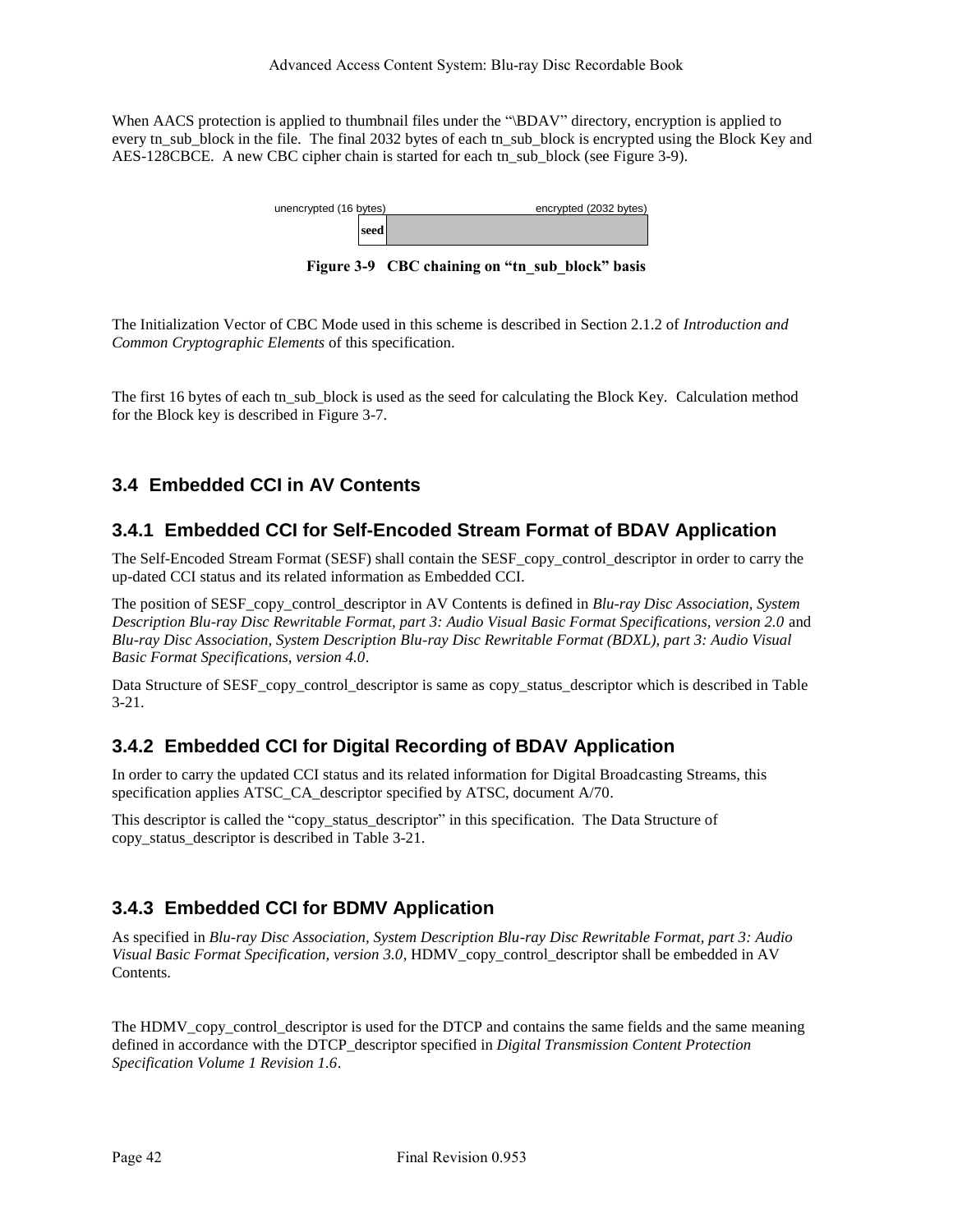Data Structure of HDMV\_copy\_control\_descriptor is same as copy\_status\_descriptor which is described in [Table 3-21.](#page-54-0) The information recorded in the CPS Unit Usage File defined in [3.2.4](#page-42-0) and this HDMV\_copy\_control\_descriptor shall be consistent.

## **3.4.4 Data Structure of Copy Status Descriptor**

The copy\_status\_descriptor is used in the recording, as mentioned in [3.4.1,](#page-53-1) [3.4.2](#page-53-2) and [3.4.3,](#page-53-3) and contain the same fields and the same meaning defined in accordance with the DTCP\_descriptor specified in *Digital Transmission Content Protection Specification Volume 1 Revision 1.6*. [Table 3-21](#page-54-0) presents the syntax. For Licensed Player and Licensed Recorder implementation, the information recorded in the CPS Unit Usage File defined in 3.2.4 has priority rather than the information recorded in Embedded CCI.

<span id="page-54-0"></span>

| <b>Syntax</b>                                    | No. of bits | <b>Mnemonics</b> |
|--------------------------------------------------|-------------|------------------|
| copy_status_descriptor {                         |             |                  |
| descriptor_tag                                   | 8           | uimsbf           |
| descriptor_length                                | 8           | uimsbf           |
| CA_System_ID                                     | 16          | uimsbf           |
| for $(I = 0; I <$ descriptor_length $-2$ ; I++){ |             |                  |
| private_data_byte                                | 8           | bslbf            |
|                                                  |             |                  |
|                                                  |             |                  |

**Table 3-21 copy\_status\_descriptor**

descriptor\_tag field (1 byte) shall be set to  $88_{16}$ . descriptor\_length (1 byte) indicates the number of bytes immediately following this field and up to the end of this descriptor. CA\_System\_ID (2 bytes) shall be set to  $0$ FFF<sub>16</sub>.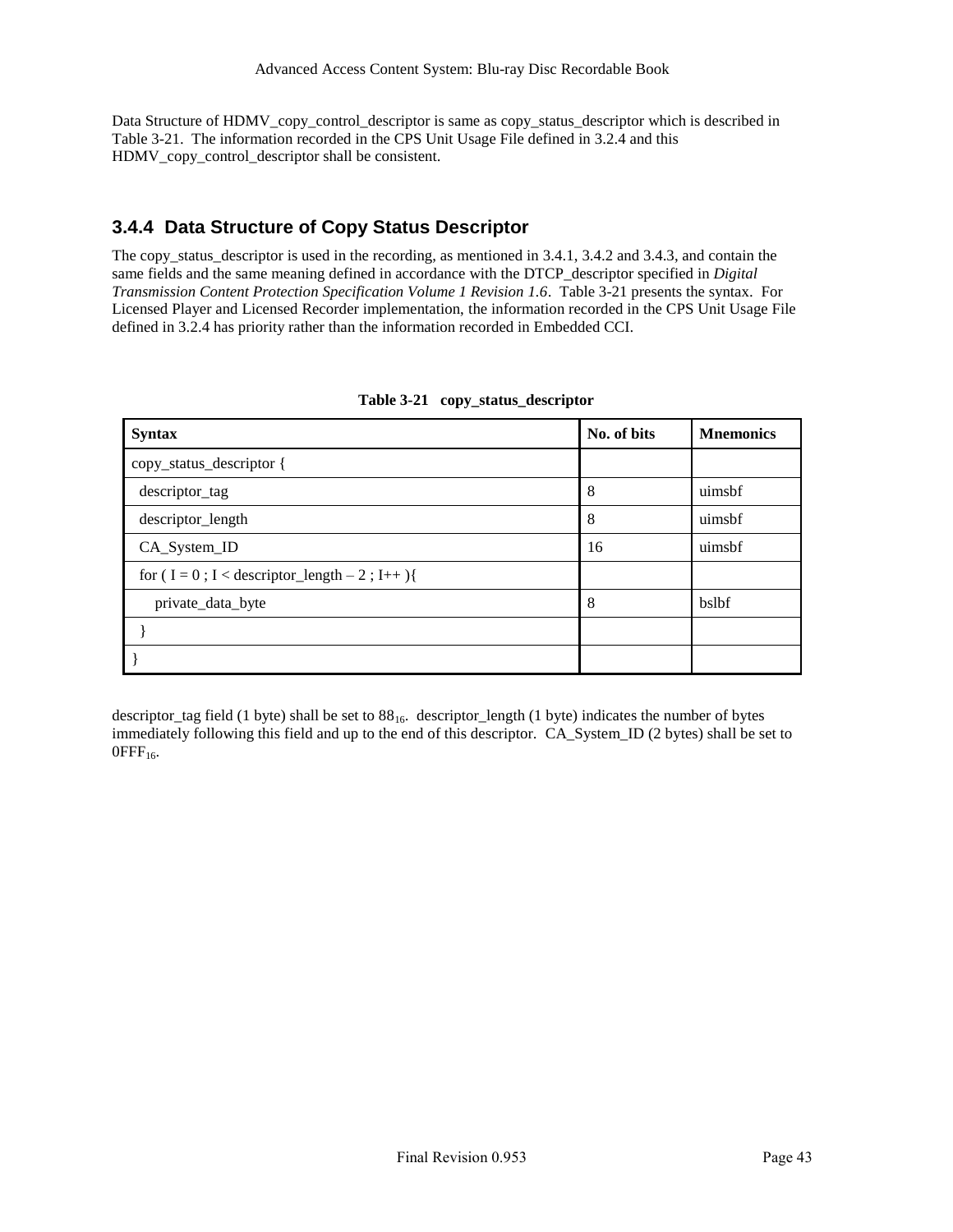#### **3.4.4.1.1 private\_data\_byte**

[Table 3-22](#page-55-0) shows the data format for private\_data\_byte.

<span id="page-55-0"></span>

| Syntax                 | No. of bits    | Mnemonics |  |
|------------------------|----------------|-----------|--|
| private_data_byte {    |                |           |  |
| (reserved)             | 1              | bslbf     |  |
| Retention_Move_Mode    | -1             | bslbf     |  |
| Retention_State        | 3              | bslbf     |  |
| <b>EPN</b>             |                | bslbf     |  |
| <b>CCI</b>             | 2              | bslbf     |  |
| (reserved)             | $\overline{4}$ | bslbf     |  |
| <b>AST</b>             | T              | bslbf     |  |
| Image_Constraint_Token | 1              | bslbf     |  |
| <b>APS</b>             | $\overline{2}$ | bslbf     |  |
|                        |                |           |  |

Retention\_Move\_Mode and Retention\_State are defined in the DTCP\_descriptor, but these fields are not used in this specification.

EPN field indicates the value of the Encryption Plus Non-assertion (EPN) as shown i[n Table 3-23.](#page-55-1)

#### **Table 3-23 EPN**

<span id="page-55-1"></span>

| <b>EPN</b>     | <b>Meaning</b>        |
|----------------|-----------------------|
| 0 <sub>2</sub> | <b>EPN-asserted</b>   |
| 12             | <b>EPN-unasserted</b> |

CCI field indicates the value of the copy control information as shown as [Table 3-24.](#page-55-2)

#### **Table 3-24 CCI**

<span id="page-55-2"></span>

| <b>CCI</b>      | <b>Meaning</b>            |
|-----------------|---------------------------|
| 00 <sub>2</sub> | Copy Control Not Asserted |
| $01_2$          | No More Copy              |
| $10_{2}$        | Copy One Generation       |
| 11 <sub>2</sub> | Never Copy                |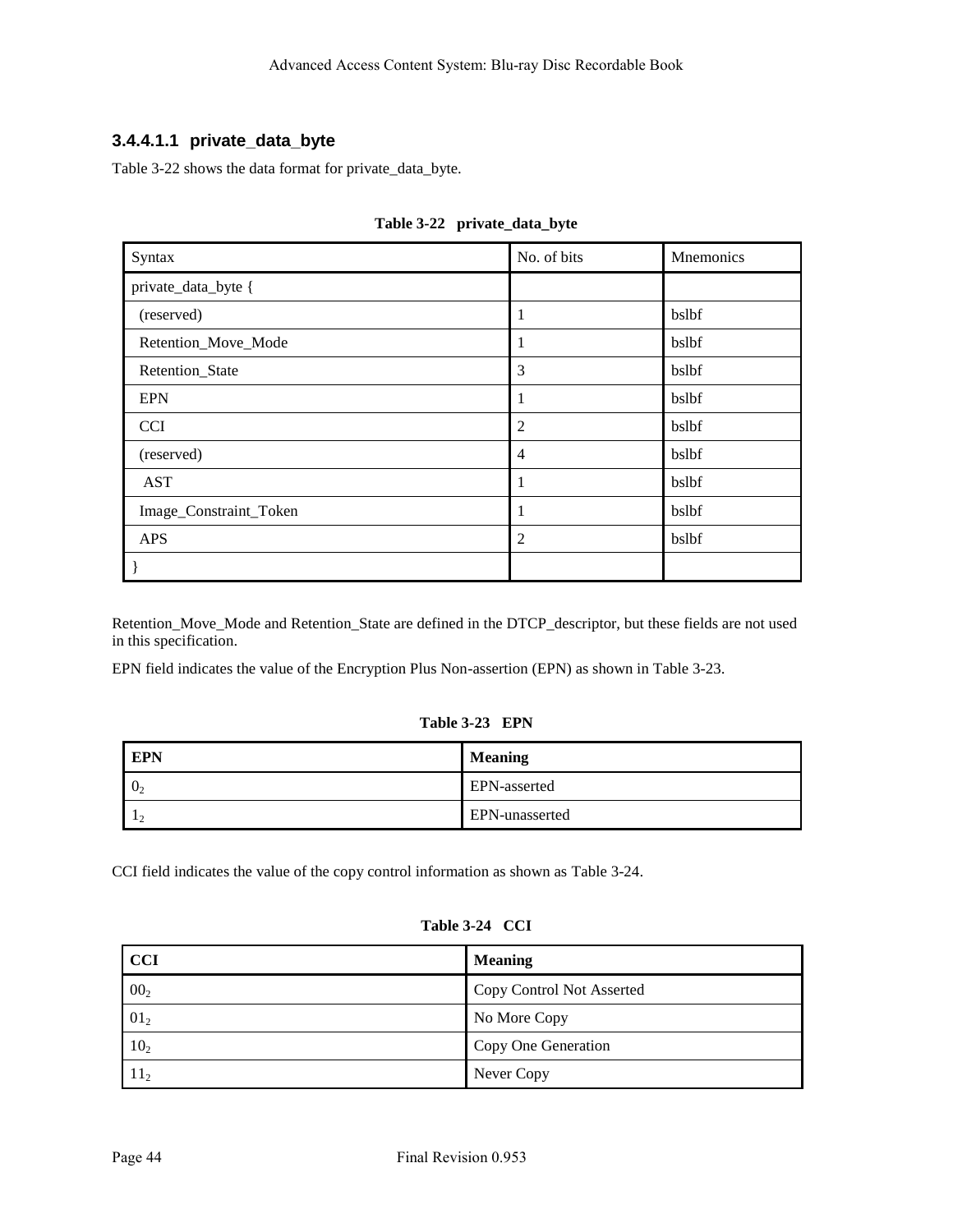*AST field indicates the value of the analog sunset token as shown in Table 3-25.*

| Table 3-25 AST |  |
|----------------|--|
|----------------|--|

| <b>AST</b>     | <b>Meaning</b> |
|----------------|----------------|
| 0 <sub>2</sub> | AST-asserted   |
|                | AST-unasserted |

Note that any Licensed Player following to Analog Sunset requirement, as set forth in AACS Compliance Rule, is subject to the requirement, regardless of the value of AST field.

Image\_Constraint\_Token field indicates the value of the Image\_Constraint\_Token as shown in Table 3-26.

| Image_Constraint_Token | <b>Meaning</b>                                                 |
|------------------------|----------------------------------------------------------------|
| 0 <sub>2</sub>         | High Definition Analog Output in the form of Constrained Image |
| $\mathbf{1}_{2}$       | High Definition Analog Output in High Definition Analog Form   |

**Table 3-26 Image\_Constraint\_Token**

APS field indicates the value of the analog copy protection information as shown in Table 3-27

| APS<br><b>Table 3-27</b> |
|--------------------------|
|--------------------------|

| <b>APS</b>      | <b>Meaning</b>                           |
|-----------------|------------------------------------------|
| 00 <sub>2</sub> | copy control not asserted                |
| $01_2$          | APS on: type 1 (AGC)                     |
| 10 <sub>2</sub> | APS on: type $2 (AGC + 2L$ colourstripe) |
|                 | APS on: type $3 (AGC + 4L$ colourstripe) |

Reserved bits are reserved for future definition and currently defined to have a value of one.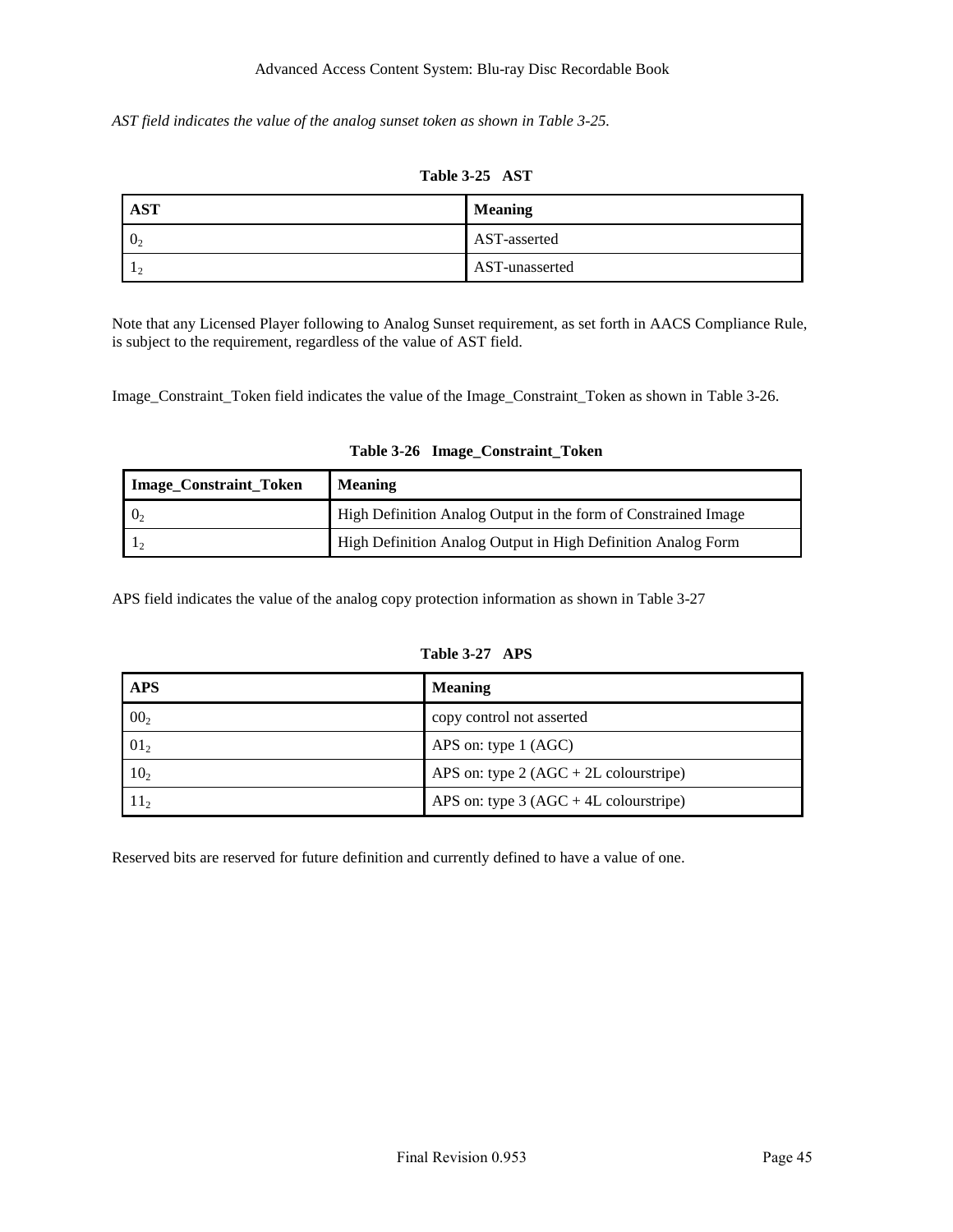This page is intentionally left blank.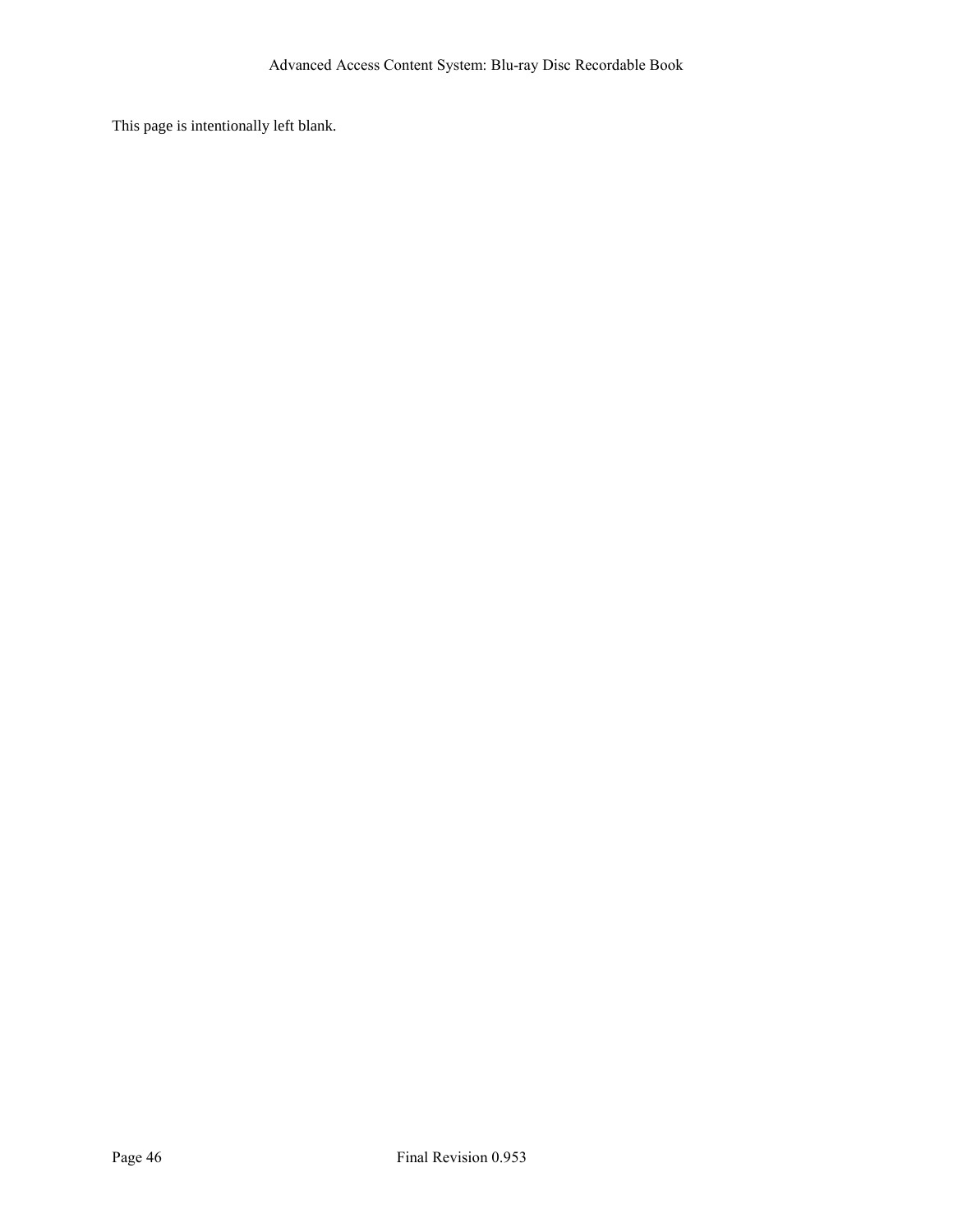## **Annex A. Treatment of each CCI**

A Licensed Recorder and a Licensed Player may not recognize CCI setting embedded on an input stream. In this case, CCI setting in CPS Unit Usage File and CCI setting embedded on a stream may be inconsistent. This annex describes a relation between CCI setting in CPS Unit Usage File and CCI setting embedded on a stream. Note that this rule is applied for broadcast recording and DTCP. For recording from other upstream technologies, refer to the relevant documents, e.g. compliance rules, of the technologies.

## **A.1 Cognizant Recording and Non-Cognizant Recording**

## **A.1.1 Cognizant Recording**

In the case of Cognizant Recording, Embedded CCI shall be recognized by a Licensed Recorder and updated before recording. This means that Embedded CCI and CCI Sequence Information in the CPS Unit Usage File shall be identical.

## **A.1.2 Non-Cognizant Recording**

In the case of Non-Cognizant Recording, Embedded CCI may not be recognized and may not be updated before recording. [Table A-1](#page-58-0) shows the allowable and prohibited combination of CCI in CCI Sequence Information and Embedded CCI on the AACS Recordable Media. Note that Image\_Constraint\_Token and APSTB of CCI Sequence Information in the CPS Unit Usage File shall indicate the most restrictive value in the associated CCI Sequence.

<span id="page-58-0"></span>

| <b>CCI</b> in CCI Sequence<br><b>Information</b> |                                            | <b>Embedded CCI</b>                          |                                          |                         |                               |                          |
|--------------------------------------------------|--------------------------------------------|----------------------------------------------|------------------------------------------|-------------------------|-------------------------------|--------------------------|
|                                                  |                                            | Copy Control Not Asserted<br>00 <sub>2</sub> |                                          | No More                 | Copy One                      | Copy                     |
|                                                  |                                            | <b>EPN</b><br>unasserted<br>1 <sub>2</sub>   | <b>EPN</b><br>asserted<br>0 <sub>2</sub> | Copy<br>01 <sub>2</sub> | Generation<br>10 <sub>2</sub> | Never<br>11 <sub>2</sub> |
| Copy Control<br>Not Asserted<br>00 <sub>2</sub>  | <b>EPN</b><br>unasserted<br>1 <sub>2</sub> | Allowed                                      | Prohibited<br>$[1]$                      | Prohibited<br>$[1]$     | Prohibited<br>$[1]$           | Prohibited<br>$[2]$      |
|                                                  | <b>EPN</b><br>asserted<br>0 <sub>2</sub>   | Allowed                                      | Allowed                                  | Prohibited<br>$[1]$     | Prohibited<br>$[1]$           | Prohibited<br>$[2]$      |
| No More<br>Copy<br>01 <sub>2</sub>               | Don't care                                 | Allowed                                      | Allowed                                  | Prohibited<br>$[3]$     | Allowed [4]                   | Prohibited<br>$[2]$      |

**Table A-1 The combination between CCI in CCI Sequence Information and Embedded CCI**

[1] The CCI or EPN in CCI Sequence Information shall not indicate a situation which is less severe than the Embedded CCI.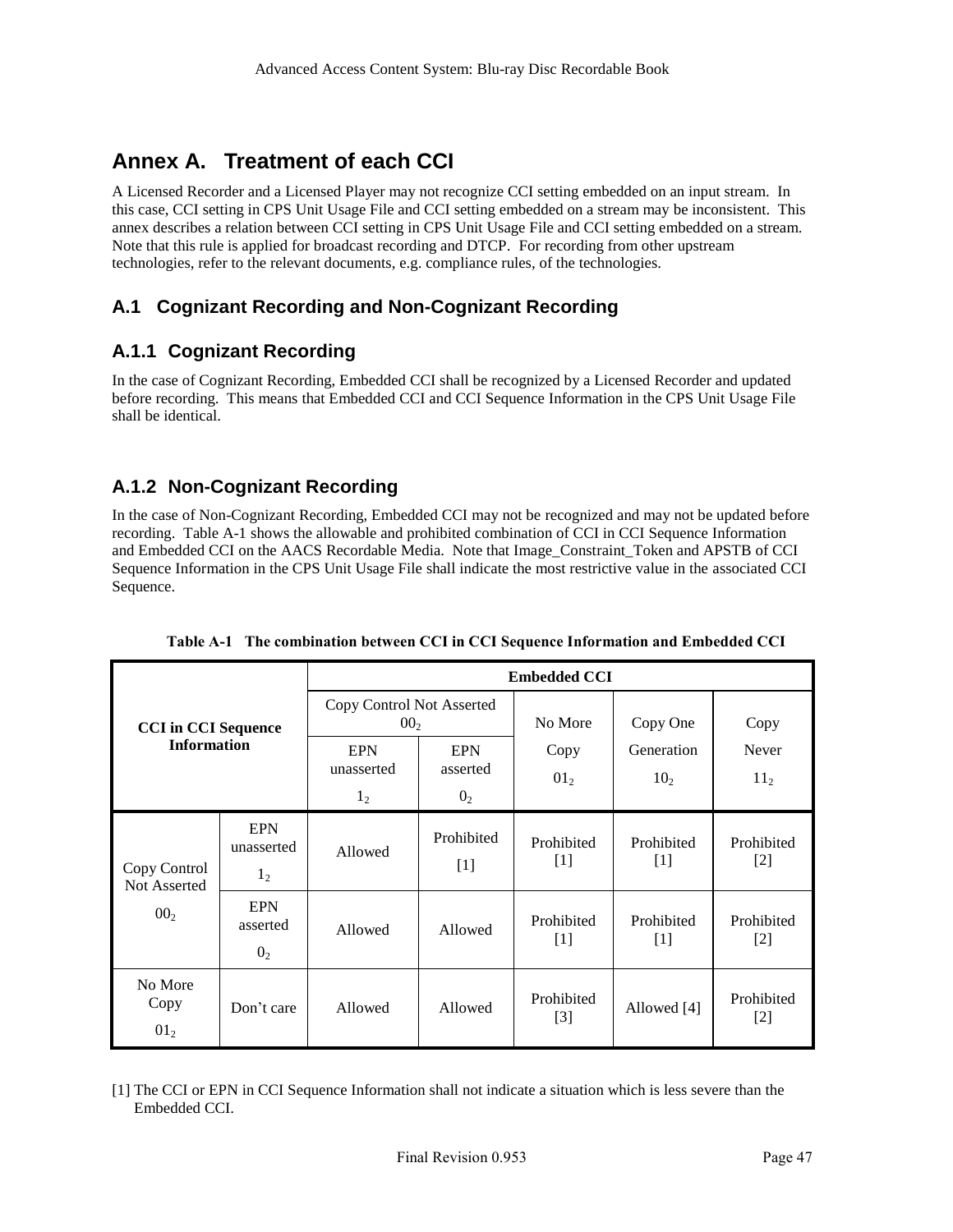- [2] "Copy Never" content shall not be allowed on AACS Recordable Media.
- [3] "No More Copy" content shall not be allowed to copy any more.
- [4] This combination is allowable for only Non-Cognizant recording, In the case of Cognizant recording; Embedded CCI shall be updated before recording.

#### **A.2 Cognizant Playback and Non-Cognizant Playback**

#### **A.2.3 Cognizant Playback**

In the case of Cognizant Playback, each source packet can be processed according to the Embedded CCI except for the combination of: Embedded CCI is "Copy One Generation" and CCI in CCI Sequence Information is "No More Copy". The source packet with the above combination will be processed as "No More Copy".

#### **A.2.4 Non-Cognizant Playback**

In case of Non-Cognizant Playback, each source packet will be processed according to CCI in CCI Sequence Information or CCI in Basic CCI for AACS.